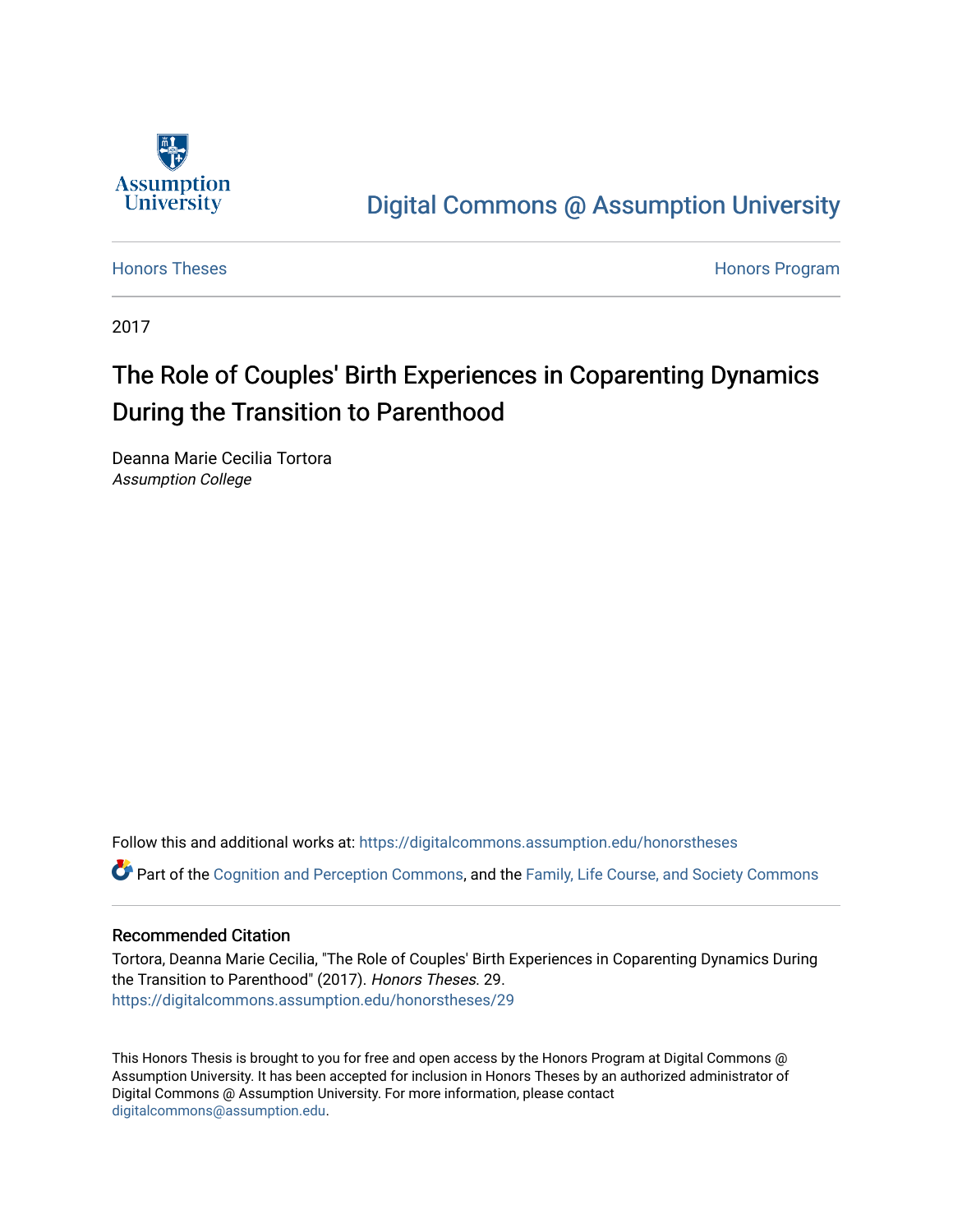The Role of Couples' Birth Experiences in Coparenting Dynamics During the Transition to

Parenthood

By Deanna Marie Cecilia Tortora Faculty Supervisor: PhD. Regina Kuersten-Hogan Department of Psychology

A Thesis Submitted to Fulfill the Requirements of the Honors Program at Assumption College

December 13, 2016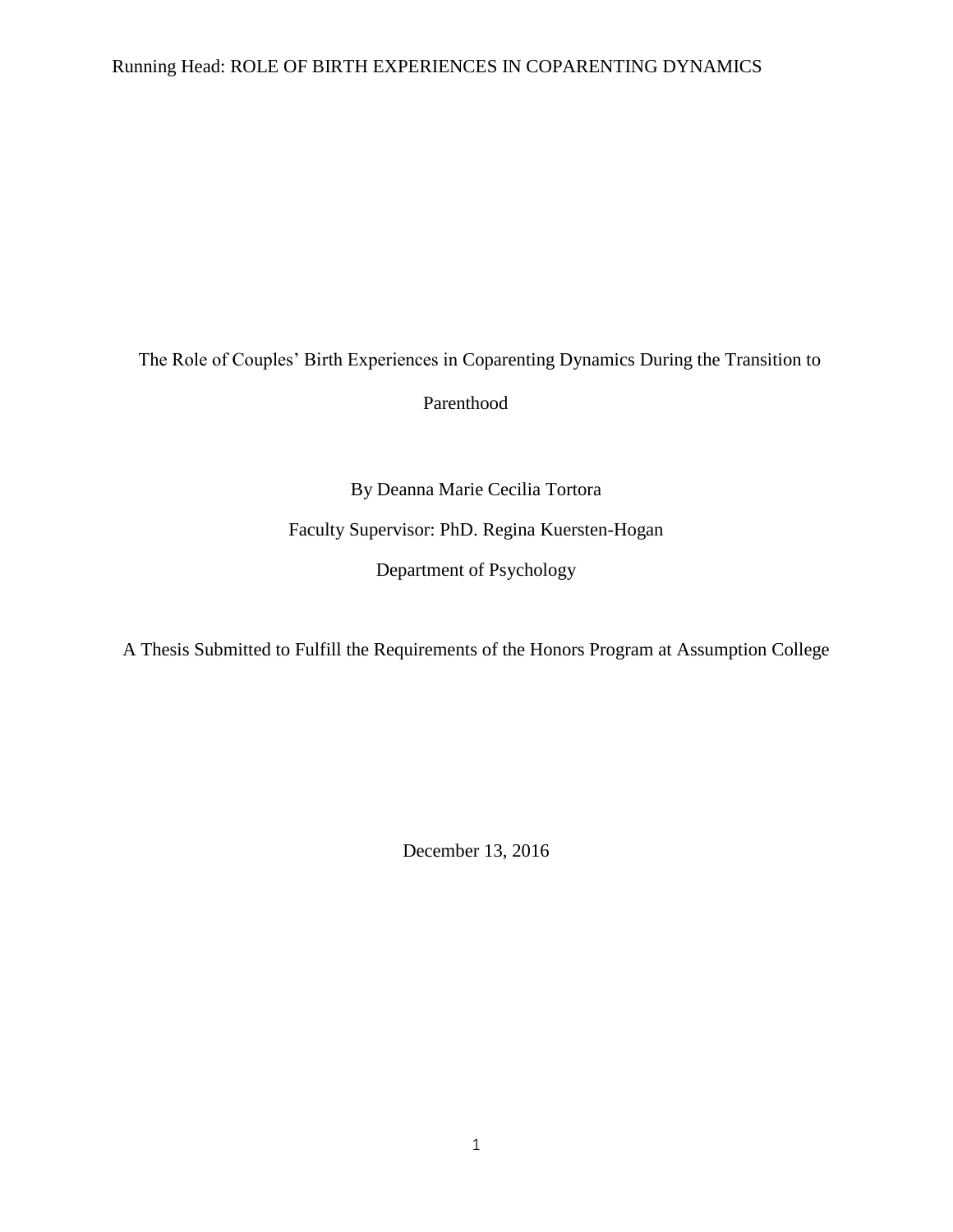### **Abstract**

Past research uncovered different antecedents, which influence the coparenting relationship including environmental supports and stressors, individual parent and child characteristics, and the couple relationship, though no prior study to date has investigated the impact of birth narratives on coparenting. The main purpose in the present study was to explore links between partners' conjointly constructed birth narratives and coparenting dynamics preceding and following the birth of couples' first child. Fifty-five couples' coparenting interactions were observed during their last trimester of pregnancy (Prenatal Lausanne Trilogue Play) and at 3- (Postnatal Lausanne Trilogue play) and 12- months postpartum (Triadic play and mealtime interactions). At 3 months, couples were also asked to narrate the story of their child's birth and of their early postpartum experience. Birth narratives were coded for narrative coherence, verbal and nonverbal emotional expressiveness, quality of coparenting, triadic capacity, and global views of the family and the coparenting relationship. Findings indicated that couples with more supportive prenatal and postpartum coparenting dynamics constructed more cohesive birth narratives at 3 months postpartum. Couples with more supportive prenatal and 3-months coparenting also expressed more positive emotions during their narratives, though these same associations were not found between positive expressiveness during birth stories and 12-months coparenting dynamics. A greater triadic focus during birth narratives was also associated with observed coparenting dynamics, though more commonly during concurrently observed interactions at 3 months rather than during prenatal or 12-months interactions. Findings suggest that birth narratives represent another paradigm which coparenting researchers should further explore to tap into the various contextual influences of coparenting across the transition to parenthood.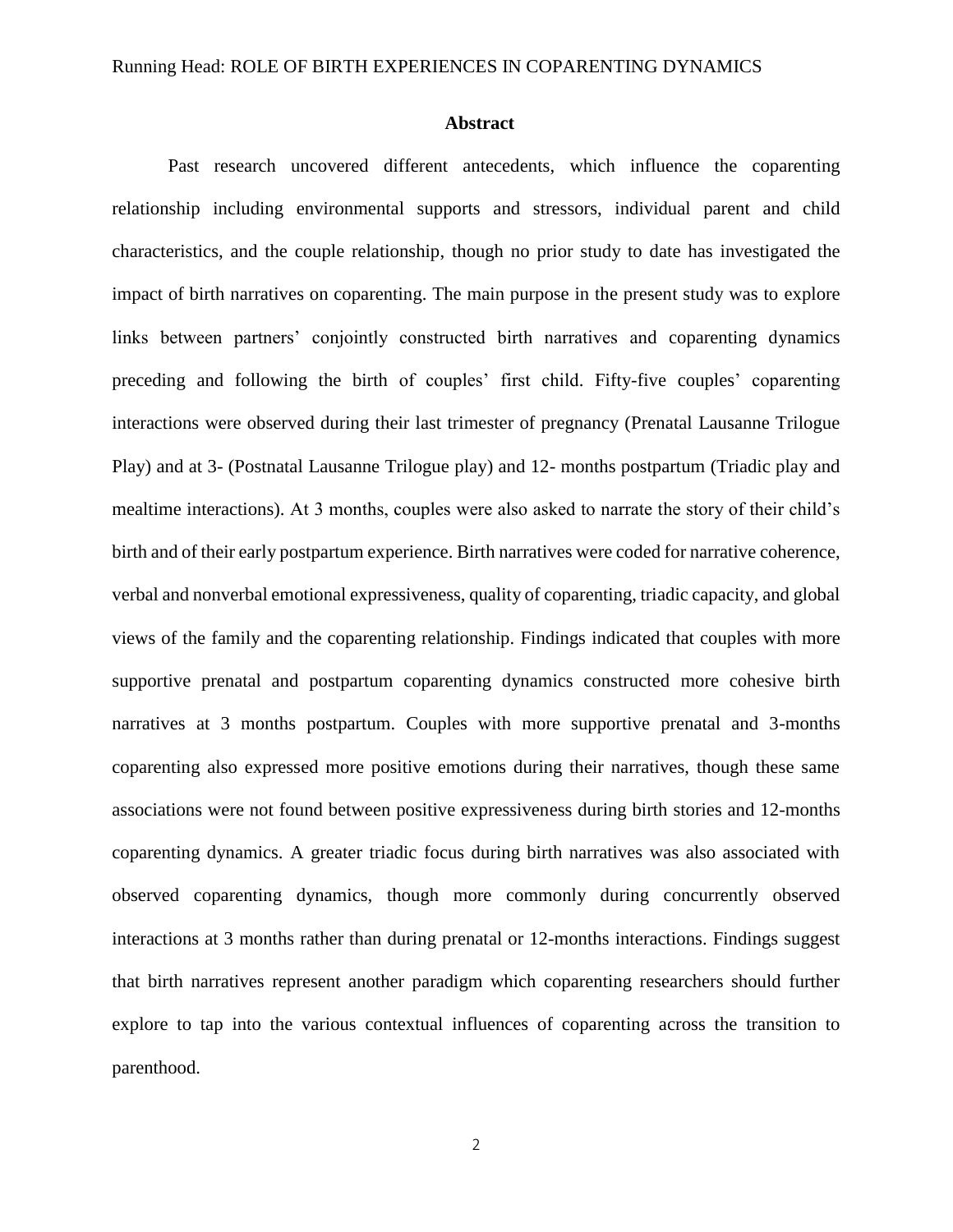The Role of Couples' Birth Experiences in Coparenting Dynamics during the Transition to Parenthood

The day a baby is born, the story of a new life is created. After all the pain and literal labor preceding the birth, parent and child finally meet face to face. Some parents describe this event as one of the most precious moments in their life. Fathers can pronounce to mothers with pride: "It's a girl!" and mothers can press their newborns close to their beating hearts. However, some families don't experience their babies' birth as beautiful, for example when they experienced a traumatic or otherwise difficult birth. In fact, birth processes can involve many complications, and some mothers find themselves too exhausted to experience the first moments with their children as joyful. Whether a birth was an easy or difficult process, on time or premature, vaginal or via Cesarean section, parents' stories about their children's births are each uniquely different. What is truly interesting is also the manner in which parents tell the story of their child's birth. What is the emotional tone of their birth narrative? What details do they focus on in their story? Was their birth a positive or negative experience? Not only do birth narratives have unique characteristics, but the manner in which parents co-construct the narrative of their child's birth may also reflect their emerging coparenting dynamics. Parents may collaborate in the telling of their birth narrative or compete with one another to tell the story. Birth narratives may therefore provide a window into the couple's dynamics and those of their new family.

Before reviewing the literature on coparenting during the transition to parenthood and its relationship to couples' birth narratives, a brief overview and definition of coparenting and birth narratives will be provided. A more in-depth description of different factors that foster the coparenting relationship in the early postpartum period will follow.

3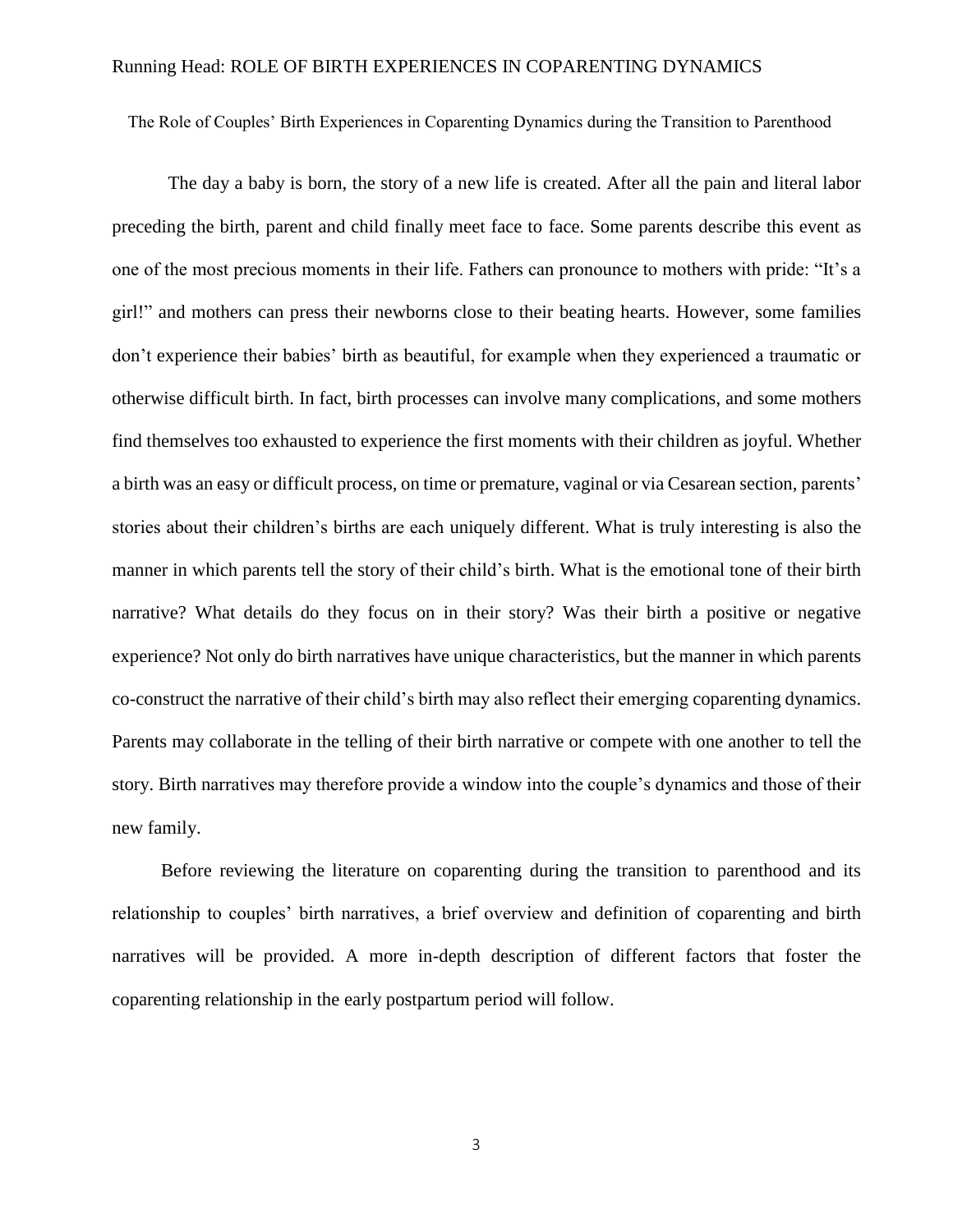## **Coparenting: Definition and Brief Overview**

Though definitions of "coparenting" vary slightly between different researchers, a widely accepted definition describes coparenting as the extent to which two or more caregivers collaborate in the care for their children and share the childcare labor (McHale, Kuersten-Hogan, & Rao, 2004). Feinberg's "Ecological Model of Coparenting" (2003) specifies various antecedents and consequences of coparenting and describes factors contributing to coparenting. Feinberg's model also specifies the different components involved in coparenting namely joint family management, division of labor, support/undermining, and childrearing agreement. Joint family management refers to the manner in which parents interact with one another and manage the family. Division of labor refers to how parents divide the childcare labor, household chores, and other tasks involved in ensuring the wellbeing of children and the family as a whole. Support or undermining refers to the extent to which parents either support one another in their decisions and actions and choices, or undermine their partner's parenting efforts. Childrearing agreement refers to whether or not parents have consistent views on childrearing related topics like parenting techniques, discipline, and moral values. According to Feinberg, these components of coparenting are interrelated and contribute to the overall quality of the coparenting relationship.

The origins of coparenting research are unclear in part due to lack of agreement on how "coparenting" is defined. Many agree that coparenting research is rooted in developments of the late 1950s, when family therapists thought that problems in families were due to an inability by mothers and fathers to form cooperative couple relationships (McHale & Lindahl, 2011). For example, Lidz, Cornelison, Fleck, and Terry (1957) researched families with conflictual marital relationships and the impact on their schizophrenic offspring. A plethora of research at that time focused on parenting postdivorce (e.g. Klebanow, 1976) and observed interaction patterns in families with problems during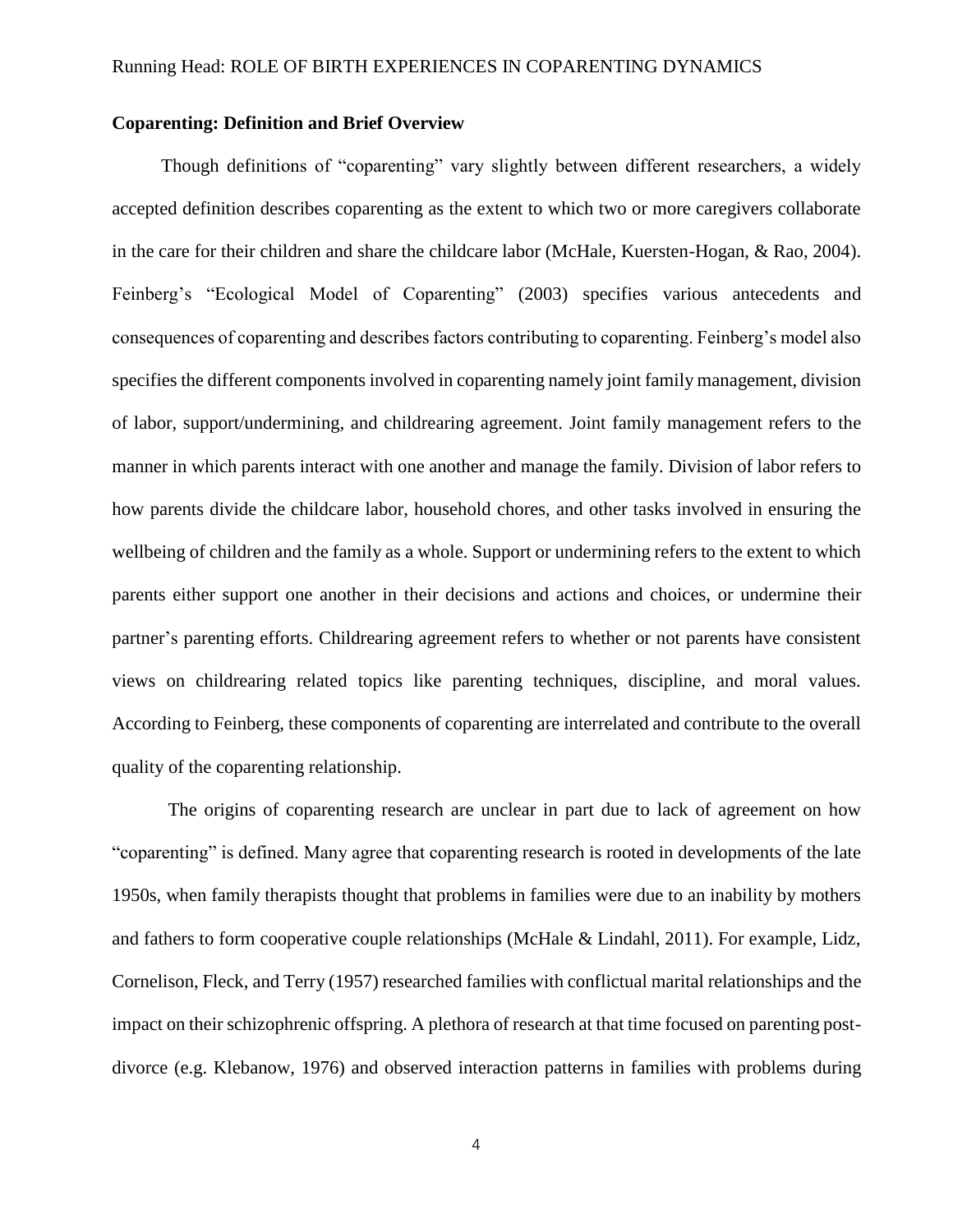therapy (e.g. Epstein, 1976). These studies were the forerunners to research about a decade later that was more specifically focused on the coparental rather than the marital relationship. Initially, these coparenting studies explored coordination of parenting in two-parent families from infancy through the preschool years. Coparenting research in the late 1990s and early to mid-2000s then uncovered that the quality of coparenting is an important predictor of child and family functioning (e.g. Feinberg, Kan, & Hetherington, 2007; Katz & Low, 2004; Teubert & Pinquart, 2010). Since then, coparenting researchers have expanded their studies beyond two-parent families to researching coparenting in diverse family constellations as well as coparenting across different ethnic and cultural groups (McHale & Lindahl, 2011). What began with observations of families during therapy evolved into a field of family psychology that is related yet separate from the couples' relationship and parenting in general. Given the plethora of coparenting studies today, it is surprising that no prior study has focused on possible links between parents' birth experiences as they recall and interpret them and their emerging coparenting relationship. This is an important oversight as birth narratives may provide one of the first, collective family memories for young parents and mark the beginning of their overtly visible coparenting relationship during the transition to parenthood. Research on coparenting dynamics during the transition to parenthood will be reviewed next followed by factors proposed to foster or hinder the coparenting relationship.

#### **Coparenting During the Transition to Parenthood**

The period from pregnancy into the postpartum period when parents adjust to finally having their first born at home, involves major transitional changes. Parents are learning to not only adjust to having a new, very demanding, member of the family, but are learning how to work together to care for their newborn. In other words, parents are learning how to "coparent", to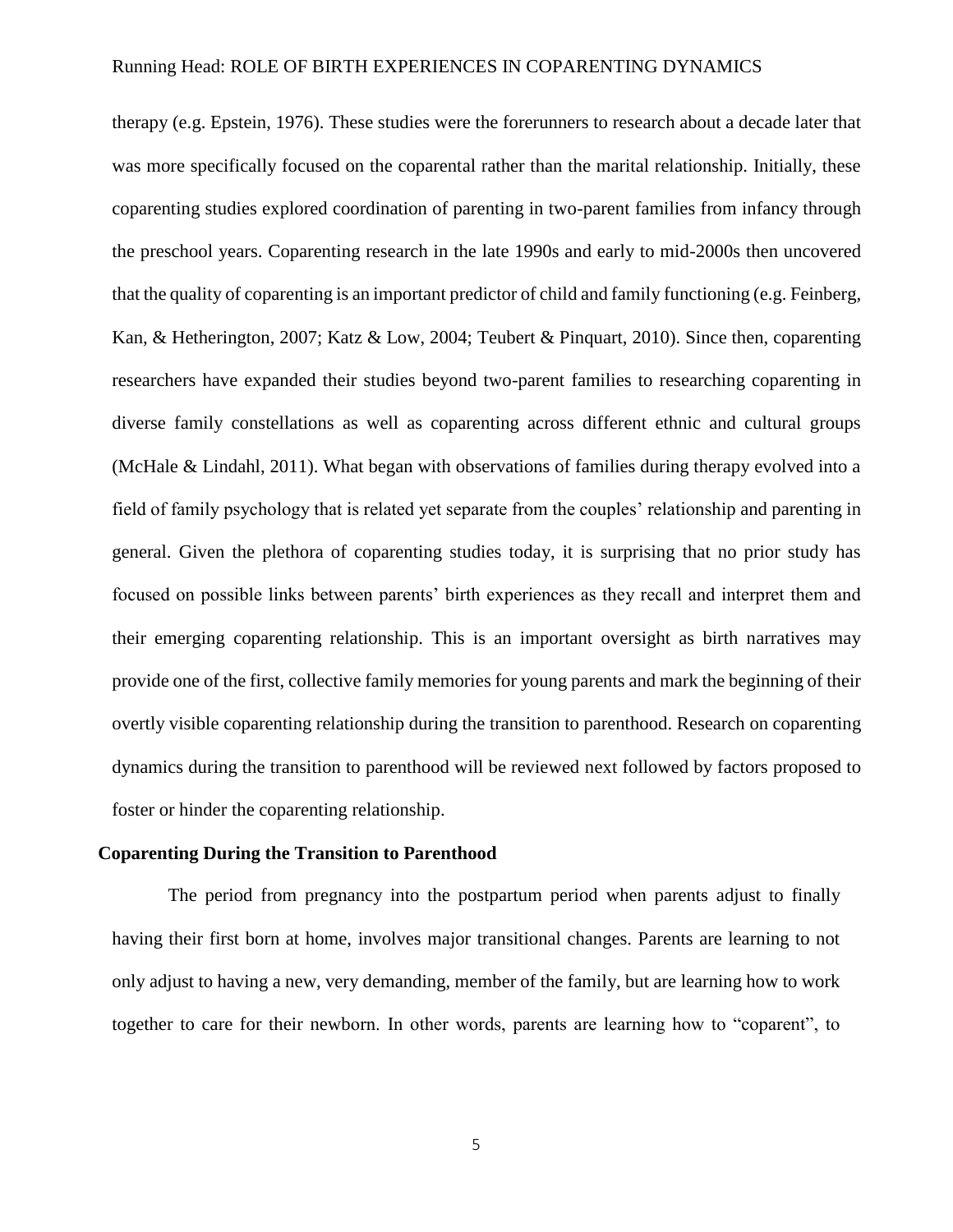collaborate on caring for their child, to divide childcare labor, and to coordinate their efforts to raise their child (McHale, Kuersten-Hogan, & Rao, 2004).

Though some researchers claim that the coparenting relationship begins only after birth, others have shown that the coparenting relationship actually begins before the birth of a child and even before conception (Altenburger et al., 2014; Van Egeren, 2003). Van Egeren (2004) found that the pre-birth marital relationship and fathers' positive marital interactions were indicators of whether *both* parents felt supported and validated in their coparenting. Researchers have identified some prenatal predictors of parents' future coparenting relationship that differed for mothers and fathers (Van Egeren, 2003). For mothers, coparenting experiences were associated with maternal age, paternal education, concerns around child rearing, differences in child-rearing philosophy, and reactance. In contrast, for fathers, coparenting experiences were related to occupation, maternal ego development, coparenting in the family of origin, and both parents' motivation to raise children. There were indications that mothers may drive the development of the coparenting relationship for both parents. Altenburger et al. (2014) used a prenatal interaction task involving a doll to represent pregnant couples' babies called the Prenatal Lausanne Trilogue Play procedure (PLTP). Altenburger et al. demonstrated that parents not only displayed coparenting behaviors before their child's birth but that prenatal coparenting behaviors also predicted coparenting at 9 months postpartum.

The majority of coparenting researchers during the transition to parenthood have focused on coparenting dynamics in the postpartum period. For example, Van Egeren (2004) used questionnaires and interviews with new parents to measure coparenting over the transition to parenthood and reports on several major findings. Van Egeren (2004) found that on average, parents reported coparenting experiences to be positive and relatively stable over the first six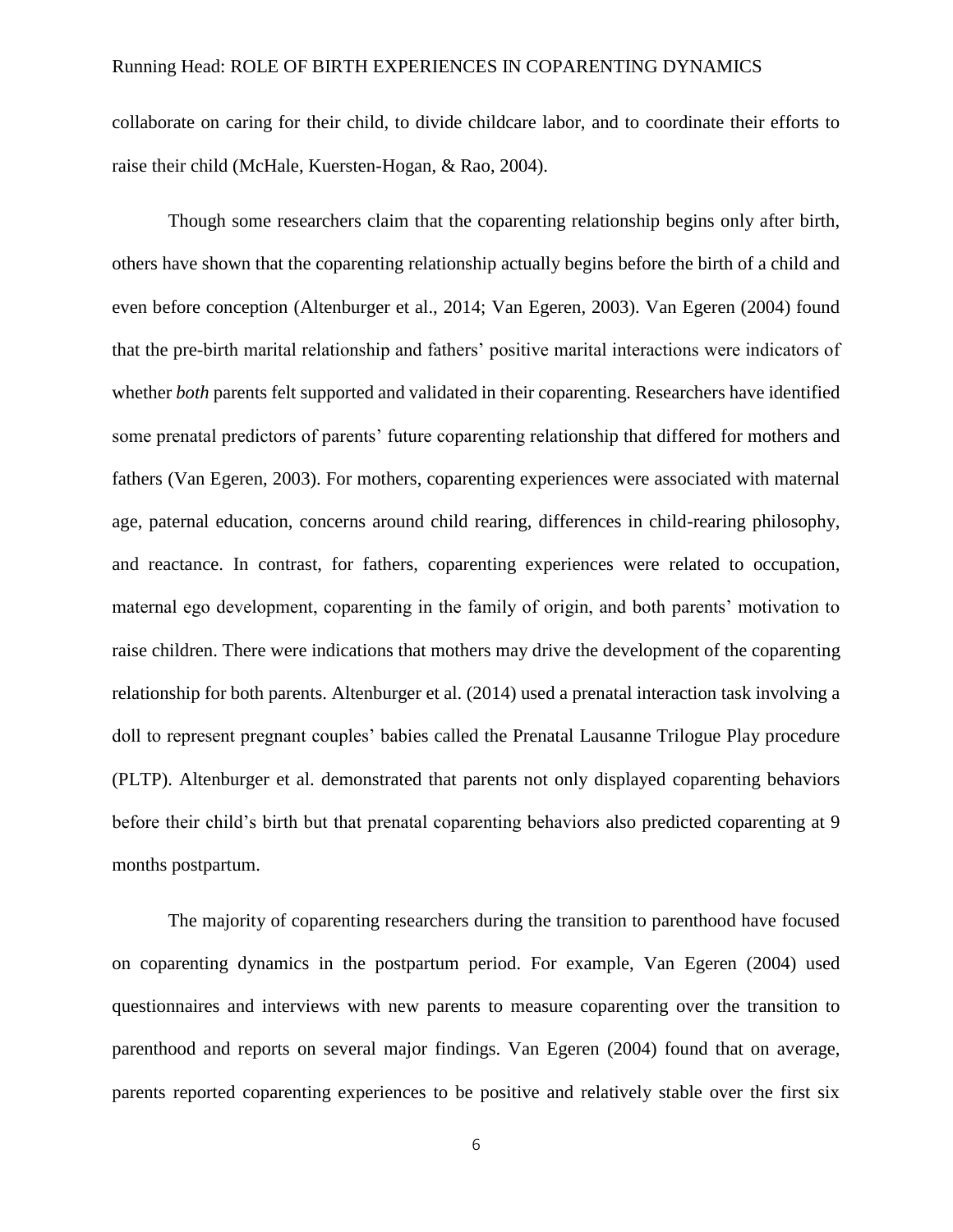months of parenthood. However, fathers reported to be more satisfied than mothers with the coparenting relationship. Van Egeren (2004) also found that other factors, which changed over time, such as changes in division of child labor, predicted the ways in which coparenting developed.

In summary, the research on the development of coparenting across the transition to parenthood suggests that the coparenting relationship begins before birth and may develop somewhat differently for mothers and fathers. Besides parent gender, there are many other factors that can affect how parents coparent, such as their family-of-origin coparenting experiences, parental personality and mental health, and child characteristics such as temperament. Other factors associated with coparenting involve the marital relationship and forces outside of the family such as life stressors and support. Past research on known factors that affect the emerging coparenting relationship will be reviewed. As will become clear in this review, one of the factors that has not yet received attention from coparenting researchers involves couples' experiences with the birth of their first child.

#### **Factors Affecting the Coparenting Relationship Across the Transition to Parenthood**

There is evidence that several different factors influence the coparenting relationship during the transition to parenthood ranging from perceived agreement (extent to which parents think they agree), to "pre-relationship" factors such as socioeconomic background, family dynamics in the family of origin, and parental mental health (Don, Biehle, & Mickelson, 2013; Kunseler et al., 2014; Majdandžic´ et al., 2012). This section will begin with a description of Feinberg's "Ecological Model of Coparenting" (2003), which identifies factors such as parental and child qualities as well as external factors such as stressors or resources outside of the family proposed by Feinberg to shape the coparenting relationship. Studies that support these various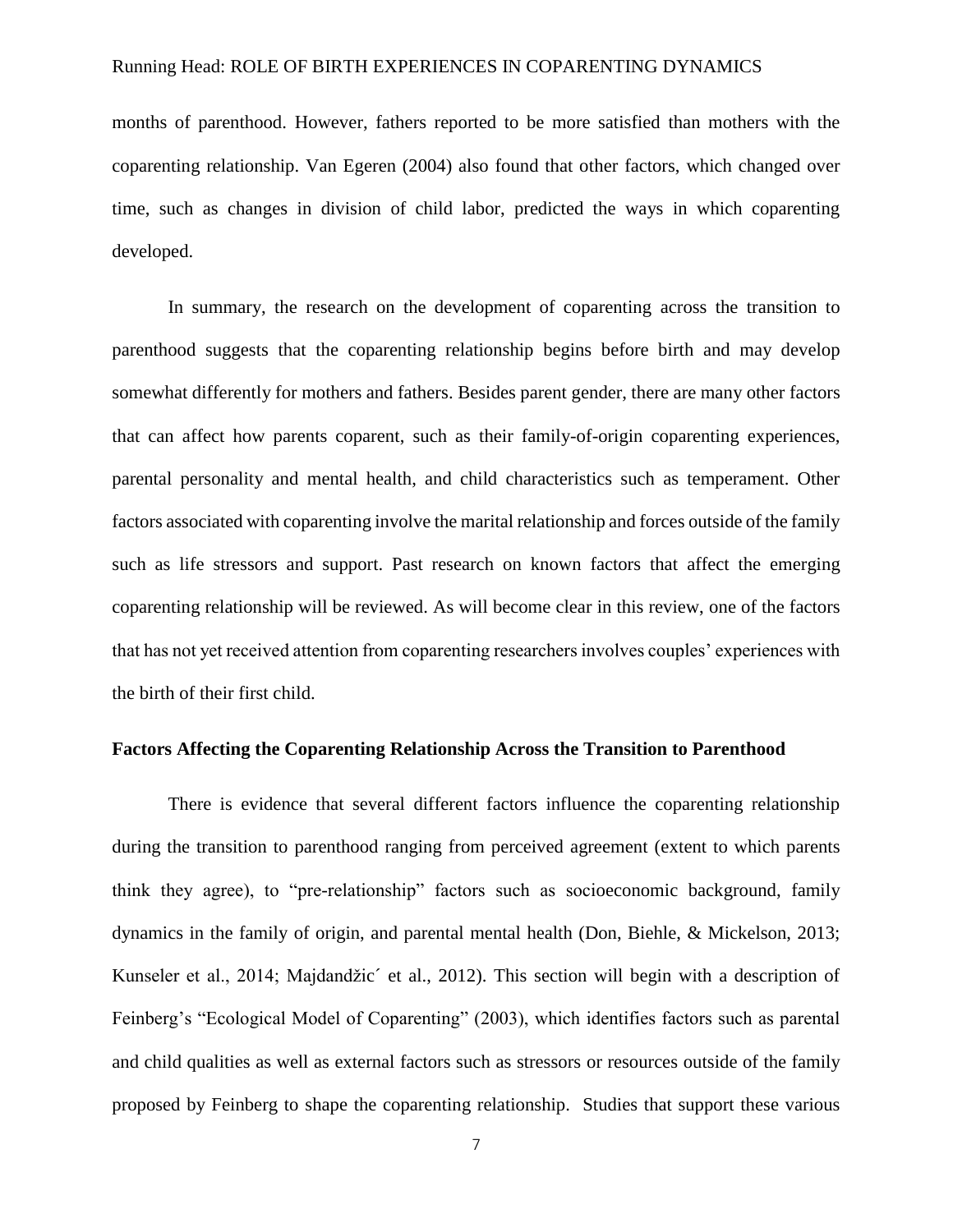factors proposed in Feinberg's model are then reviewed. As this discussion will show, although Feinberg's model of the contextual factors influencing coparenting is quite comprehensive, one important influence on the early coparenting relationship not included in this model are parents' experiences with their children's births.

## **Feinberg's Ecological Model of Coparenting**

Feinberg's (2003) ecological model of coparenting shows how deeply interconnected various aspects of parental, familial, and child functioning are and how each of these factors has the potential to influence the coparenting relationship. Feinberg's model displays what he calls the "antecedents" and "consequences" that affect the various aspects of coparenting. The antecedents of coparenting in his model involve environmental supports and stressors, individual parental characteristics, the overall interparental relationship, and child characteristics, which will be described in more detail below. The consequences of or outcomes affected by coparenting in Feinberg's model involve parental and child adjustment as well as parenting, though these factors are interrelated in a complex network of bidirectional pathways and are also impacting coparenting in turn.

Individual parental characteristics involve parental attitudes, for example, parental expectations, and parents' emotional and mental health. These characteristics can affect parental availability to and involvement with their child. This is the case, for example, if one or both of the parents have depression and are not providing the emotional support the child needs. Parental mental illness, negative personality traits or maladaptive habits not only influence the child via parenting style and parents' availability, but also by affecting the coparenting relationship which in turn influences the child.

8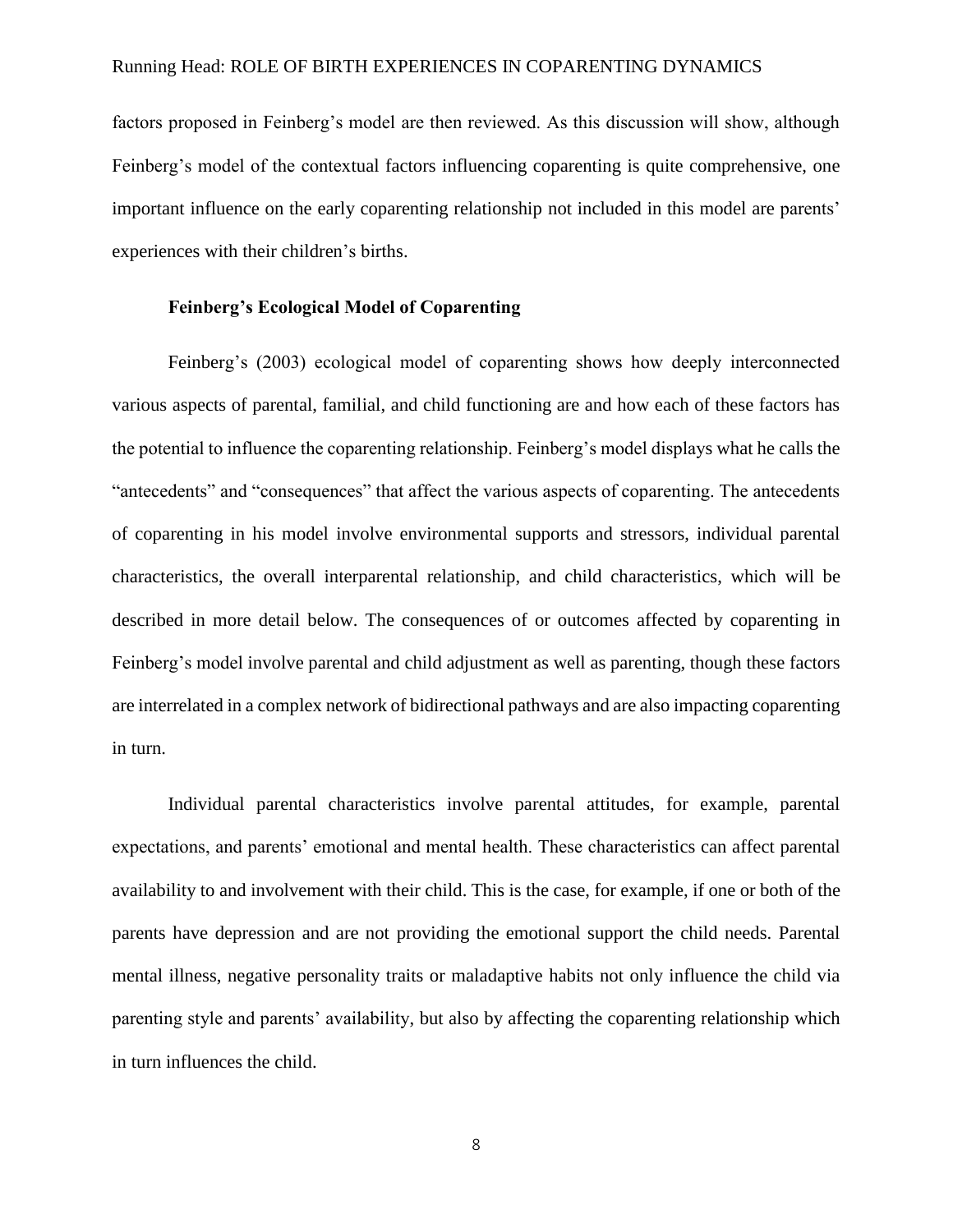Another factor in Feinberg's model involves the overall interparental relationship defined as the caregivers' couple relationship with one another. Feinberg argues that the couple relationship is what is originally formed prior to becoming parents, and involves things such as support for one another and the ability to work together as a couple. The couple relationship evolves after children enter the family and provides the basis for the newly developing coparenting relationship when parents learn to work together on caring for their child. Feinberg and others argue that the influence of the coparental and couple relationships is bidirectional and both are affecting family life overall.

The third important factor proposed to influence coparenting in Feinberg's model is parental adjustment, by which Feinberg means parents' adjustment to becoming parents as well as coparents. How parents adjust to having a child affects their parenting with poor adjustment related to poor parenting quality. However, parental adjustment is also influenced by other factors inside and outside of the family. Life stressors like unemployment or illness in the family are related to poor parental adjustment during the transition to parenthood.

Child characteristics are the fourth factor in Feinberg's model, which also exert bidirectional influences on the coparenting relationship. For example, difficult child temperament can make coparenting or individual parenting more challenging as it affects parental perceptions of the child and parents' sense of "failure" in parenting. These negative experiences in parenting and coparenting may take a toll on parents' interactions with the child, which affects child adjustment. In addition, child characteristics also directly affect the child's functioning level.

Research regarding the four factors identified in Feinberg's model as influencing and being influenced by coparenting will be reviewed in the next section.

9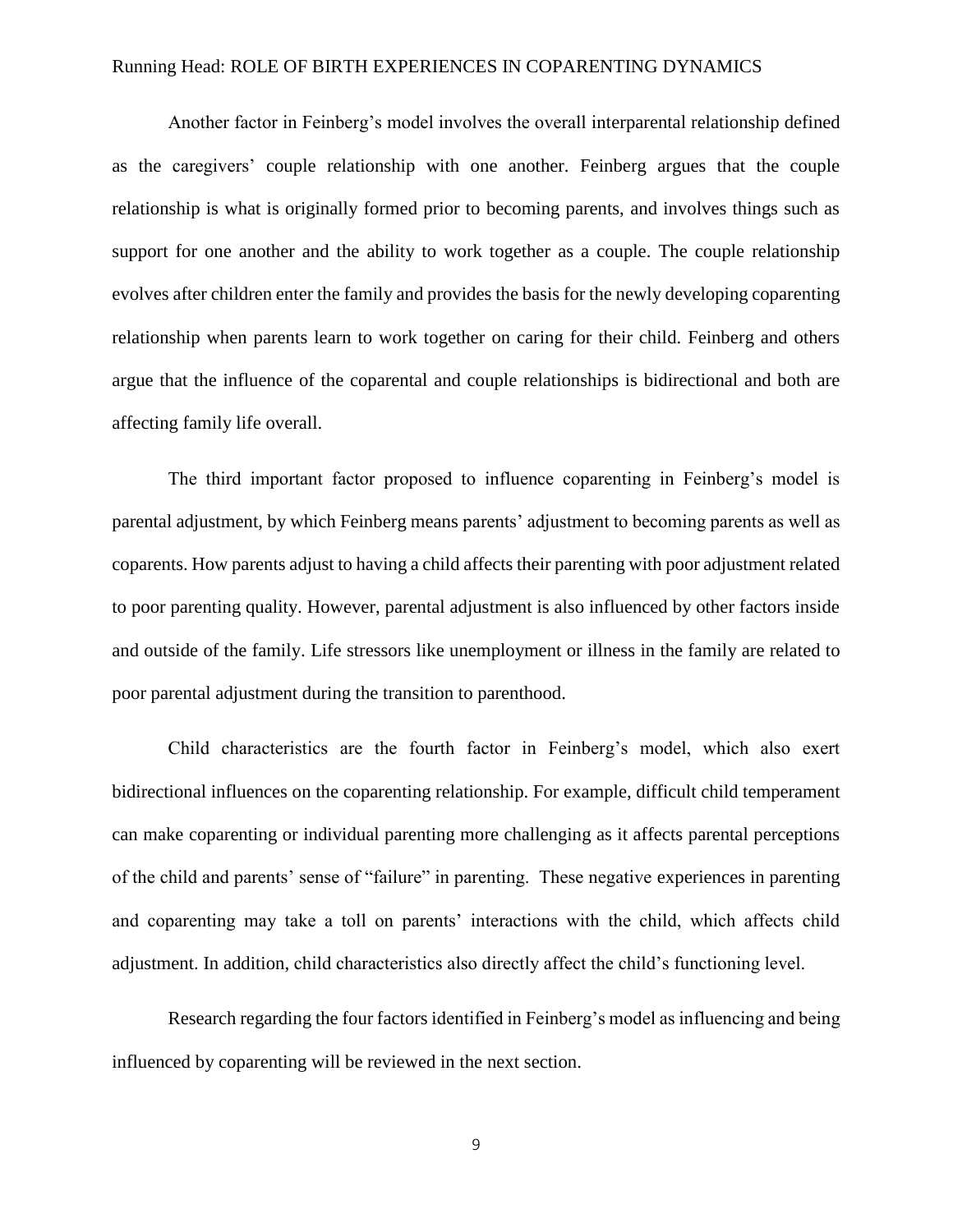## **The Influence of Individual Parent Characteristics on Coparenting**

## **Parental Gender**

The effect of parental gender on coparenting dynamics is a well-researched factor, though studies have not always come to a consensus on how gender actually influences coparenting dynamics. Gable, Belsky, and Crnic (1995) observed that fathers showed more supportive and positive coparenting behaviors towards mothers than was the case the other way around, while Margolin, Gordis, and John (2001) reported that mothers were more supportive and cooperative in coparenting than fathers in early infancy. As previously described, Van Egeren (2003) also argued that mothers drive the overall coparenting relationship, although others found that the overall characteristics of both parents together overshadows their individual influences on coparenting (Talbot, Baker, & McHale, 2009). Overall, it is clear that parental gender plays a role in influencing coparenting, though future research needs to further illuminate exactly how gender influences coparenting dynamics.

## **Parental Personality**

Parental personality has also been shown to impact coparenting, though the nature of influence is yet unclear. One study found not surprisingly that less positive personality traits in mothers like neuroticism were associated with more difficulties in coparenting due to conflict between partners created by these traits (Stright & Bales, 2003). In contrast, another study found that mothers' and fathers' negative emotionality (fear, anger, anxiety) and personality (lower scores on the "Big Five" Personality Traits) were related to higher quality of coparenting (Laxman, Jessee, Mangelsdorf, Rossmiller-Giesing, Brown, & Schoppe-Sullivan, 2013). However, it may not be the particular personality traits, which influence coparenting, but rather the extent to which mothers' and fathers' personality traits match that matters for the coparenting relationship. A study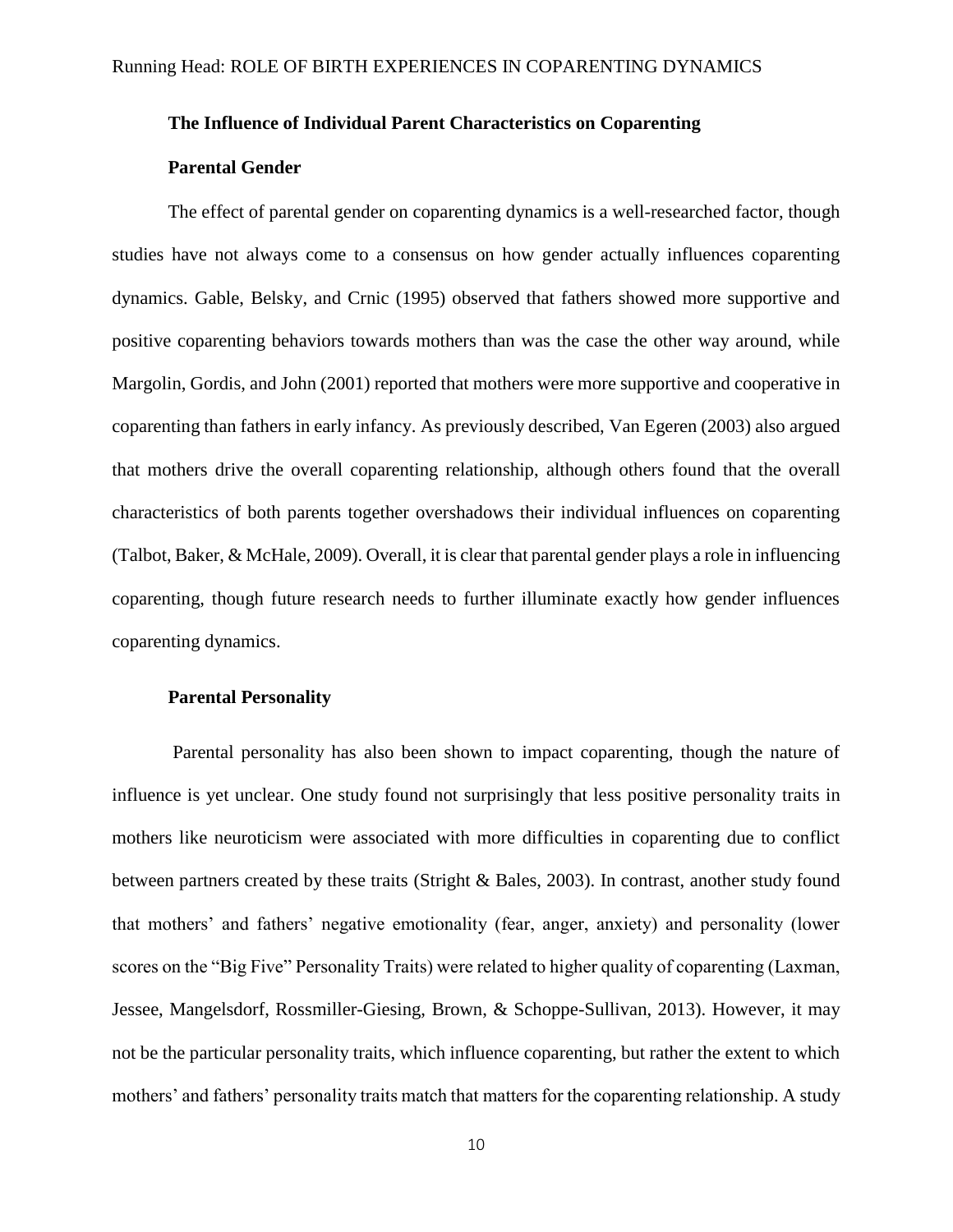by Belsky, Crnic, and Gable (1995) found that greater similarity in mothers' and fathers' personality characteristics was associated with better coparenting relationships. This makes sense as greater interparental difference in personality would suggest differences in beliefs and attitudes about parenting which could lead to differences in parental adjustments (Kolak & Volling, 2007).

## **Parental Mental Health**

Past research supports Feinberg's (2003) assertion that parental emotions can affect coparenting either negatively or positively depending on the type of emotion expressed by parents. Researchers agree that maternal mental health problems such as depression negatively impact the coparenting relationship and child adjustment, as depression makes the mother less available to the child and lead her to provide less support and attention for the child (Feinberg, 2003; Feinberg, Jones, Roettger, Hostetler, Sakuma, Paul, & Ehrenthal, 2015). Parental anxiety, as well as parenting self-efficacy and mood symptoms, certainly interact to affect coparenting (Kunseler et al., 2014; Majdandzˇic´ et al., 2012).

Literature on the effects of paternal mental health on coparenting is more scarce than the literature involving maternal mental health effects on coparenting, though a few studies found that fathers' mental health is also important for the coparenting relationship. For example, a longitudinal study by Price-Robertson, Baxter, & Mathews, (2015) found that fathers with mental distress or mental health concerns (e.g. depression, anxiety etc.) reported lower quality coparenting.

Some methodological problems are also of note in the literature on parental mental health and coparenting. Studies commonly used self-reports of mental health and coparenting rather than clinical interviews and direct coparenting observations. In addition, most studies focused

11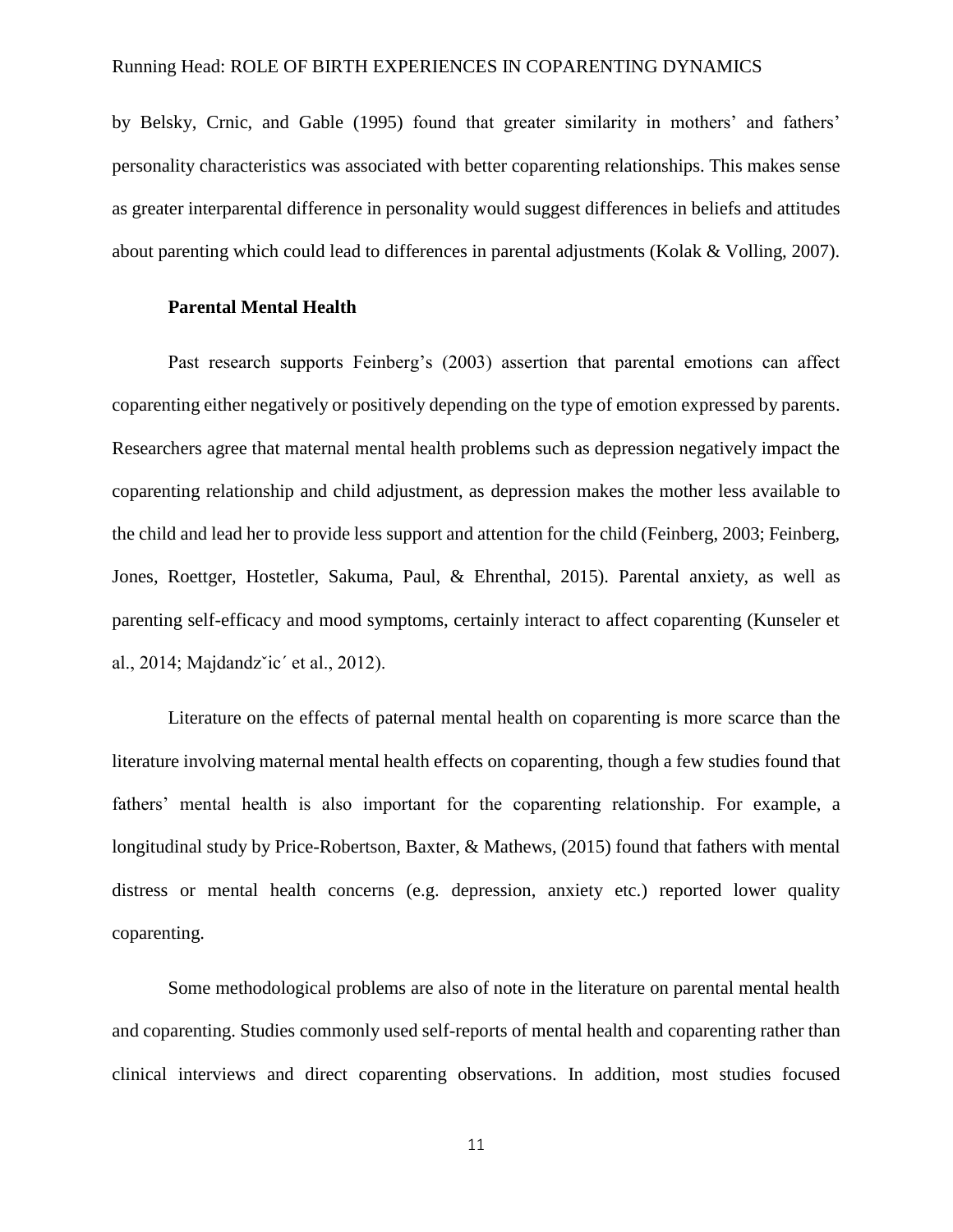exclusively on parents' mental health problems rather than on their mental well-being. An exception is the study by Bögels, Hellemans, van Deursen, Römer, & van der Meulen, R. (2014), which explored the effects of positive mental health (healthy state of well-being) and "mindfulness" training on coparenting and found that positive mental health and mindfulness benefitted the coparenting relationship. Specifically, mindfulness training decreased parental stress and improved parenting and coparenting by making parents more conscious of their actions and decisions. In summary, it is clear that parental mental health problems negatively impact coparenting, though much less is known about parental positive emotionality and its influence on coparenting.

## **Family-of-Origin Experiences with Coparenting**

Parents' experiences with coparenting in their families of origin have also been shown to play a role in the development of their own coparenting relationship. Parents form models of coparenting during experiences in their family of origins, and use these models to apply to their own coparenting relationship (Stright & Bales, 2003). For example, mothers who experienced supportive coparenting in their families of origin were themselves more supportive coparents in their own families (Stright & Bales, 2003; Van Egeren, 2003). Another study by Beaton, Doherty, and Rueter (2003) found that fathers who were either very close to or very distant from their parents during childhood had more positive attitudes about father involvement. In addition, fathers who believed their own fathers to be more competent in their paternal roles had stronger attitudes about fatherhood. In sum, experiences with coparenting in the family of origin seem to affect the type of coparenting relationships partners develop in their own families.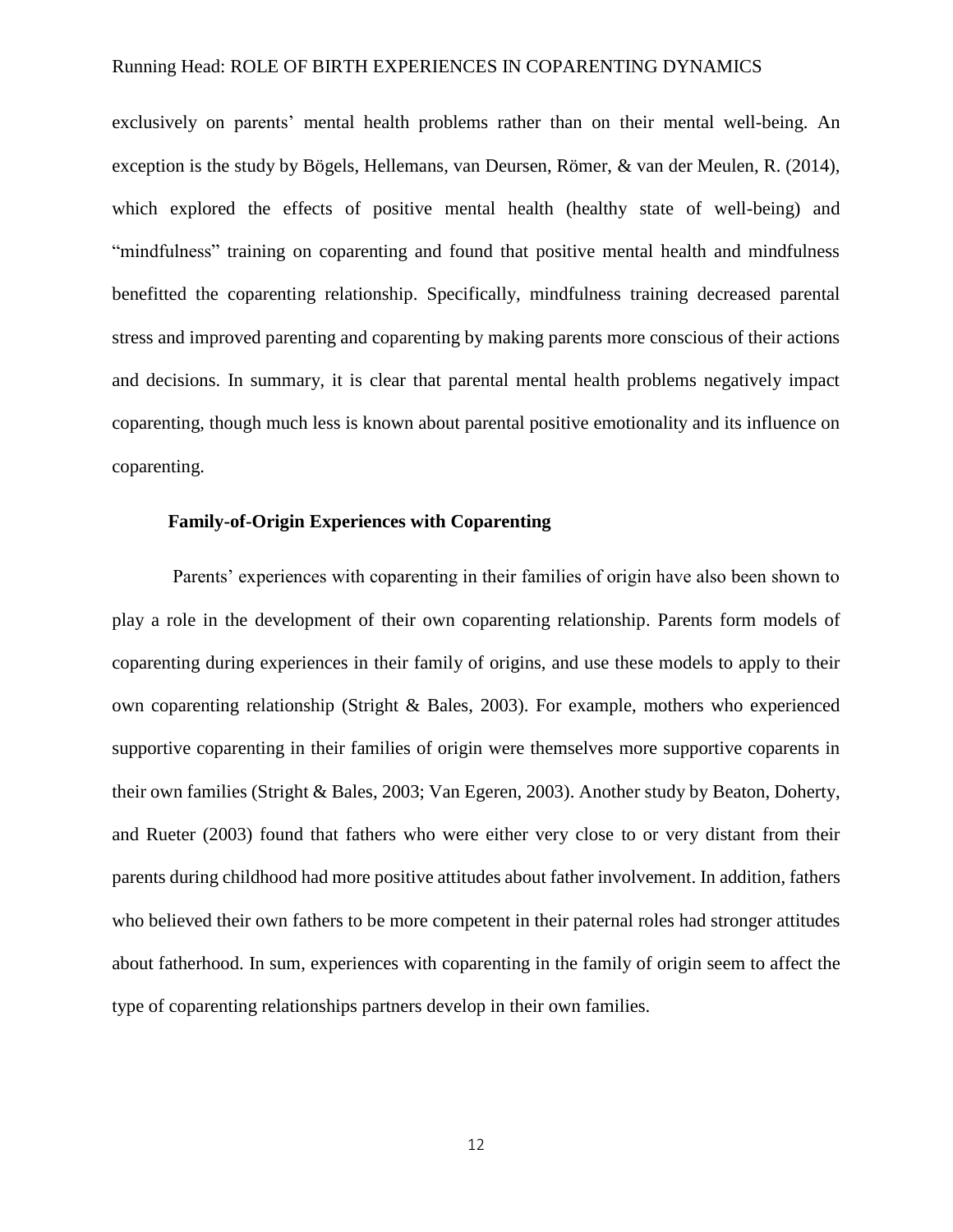## **The Influence of the Interparental Relationship on Coparenting**

## **Marital Quality and Satisfaction**

The marital relationship is one of the earliest factors influencing the coparenting relationship, as research on the couple relationship provided the foundation for subsequent coparenting investigations. Research on the marital relationship and coparenting has indicated that low self-reported marital quality and defensiveness during child-related disagreements, marital distress, and hostility are related to low coparenting support as well as undermining of partner's parenting (Belsky & Hsieh, 1998; Gordon & Feldman, 2008; McHale, 1997; Morrill, Hines, Mahmood, & Córdova, 2010; Margolin, Gordis, & John, 2001). McHale (1997) found that both mothers and fathers with higher marital satisfaction tended to experience higher levels of family cohesion and integrity, and were less likely to experience coparental conflict and to make disparaging comments to one another in front of their child. In a study focused on indirect and direct pathways between marriage and parenting, Morrill, Hines, Mahmood, and Córdova, (2010) found that marital quality indirectly influenced the coparenting alliance via affecting the quality of parental mood, which in turn influenced parenting practices for fathers and mothers. In other words, the better the marital quality, the more positive parental moods were, which in turn improved the quality of the coparenting relationship. However, the coparenting alliance was also directly affected by the marital relationship. Similarly, Margolin, Gordis, and John, (2001) found that marital conflict impacts coparenting by lowering the quality of parenting.

It makes sense that strains in the marital partnership put stress upon the coparenting relationship, and that the quality of the marital partnership can carry over into the coparenting partnership. Indeed, Van Egeren (2004) found that the coparenting and marital relationships were interrelated. Interestingly, she reported that changes in post-birth marital experiences were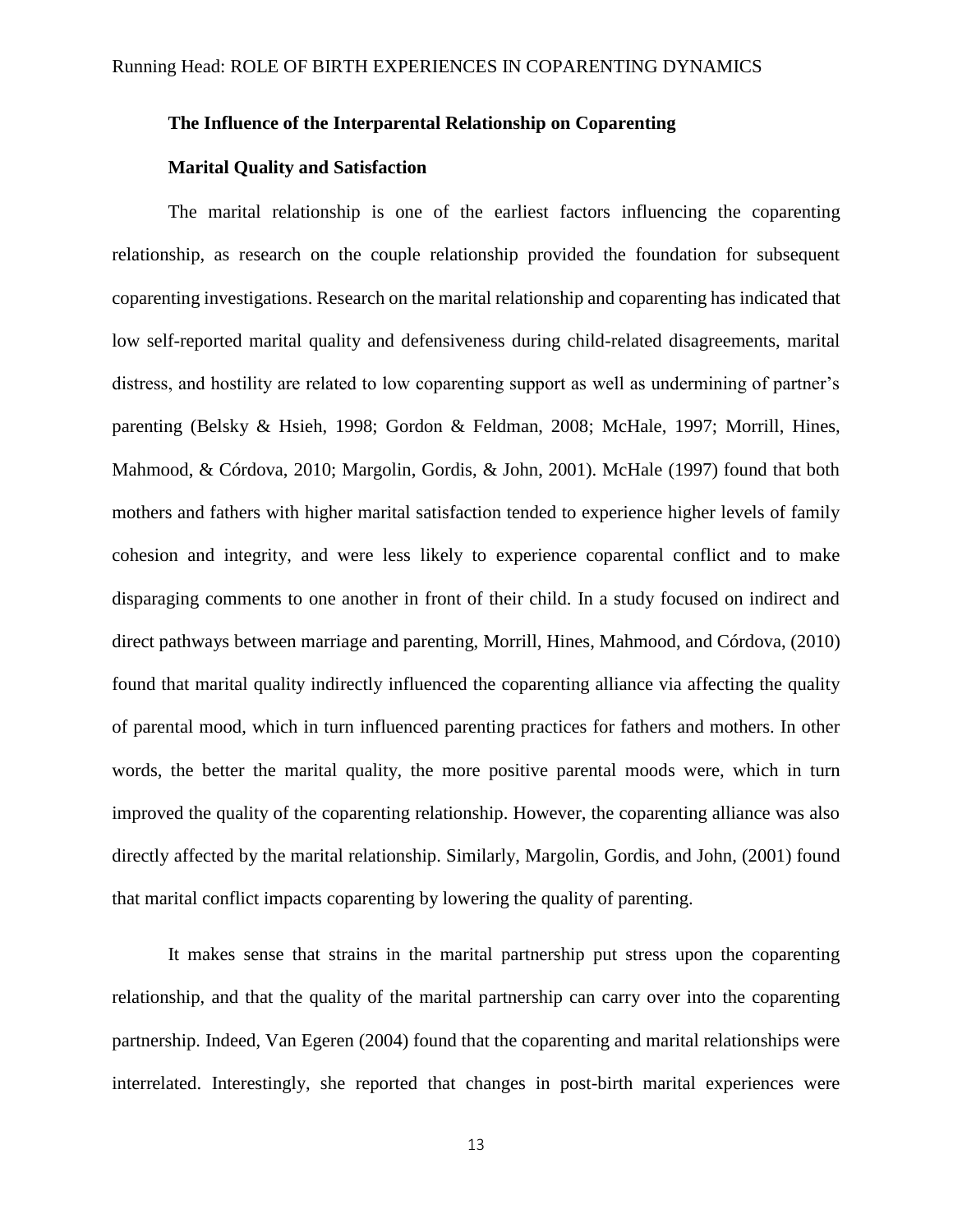inversely related to changes in coparenting experiences. This means that the quality of the marital relationship could affect the coparenting relationship. Van Egeren hypothesized that due to their interrelation, improvements in the coparenting relationship may come at the expense of lowering the quality of the marital relationship,

In summary, the literature overwhelmingly demonstrates that the quality of the couple relationship plays an important role in the emerging coparenting relationship across the transition to parenthood, though studies have differed somewhat on the exact nature of this interrelationship.

## **The Influence of Child Characteristics on Coparenting**

#### **Temperament**

As described in Feinberg's model of coparenting (2003), child characteristics like child temperament interact with parents' qualities to influence the coparenting children experience in their families. Davis, Schoppe-Sullivan, Mangelsdorf, & Brown (2009) summarize the effects of child temperament on coparenting and report on evidence supporting bidirectional, cross-time stability of influences between child temperament and coparenting. Their findings indicated that high quality coparenting was associated with easier child temperaments, while difficult temperaments were associated with less positive coparenting relationships. There is evidence that infants' early temperamental difficulties were related to decreases in supportive coparenting across time, while early supportive coparenting dynamics were in turn also related to decreases in infants' difficult temperaments. Laxman et al. (2013) argued that parental personality interacted with infants' difficult temperaments and predicted coparenting quality. They found that families with infants who had less difficult temperaments showed stable coparenting when undermining was not present. Van Egeren (2004) also reports that fathers reported better coparenting experiences when infants were perceived as having easier temperaments. Clearly, infants' characteristics such as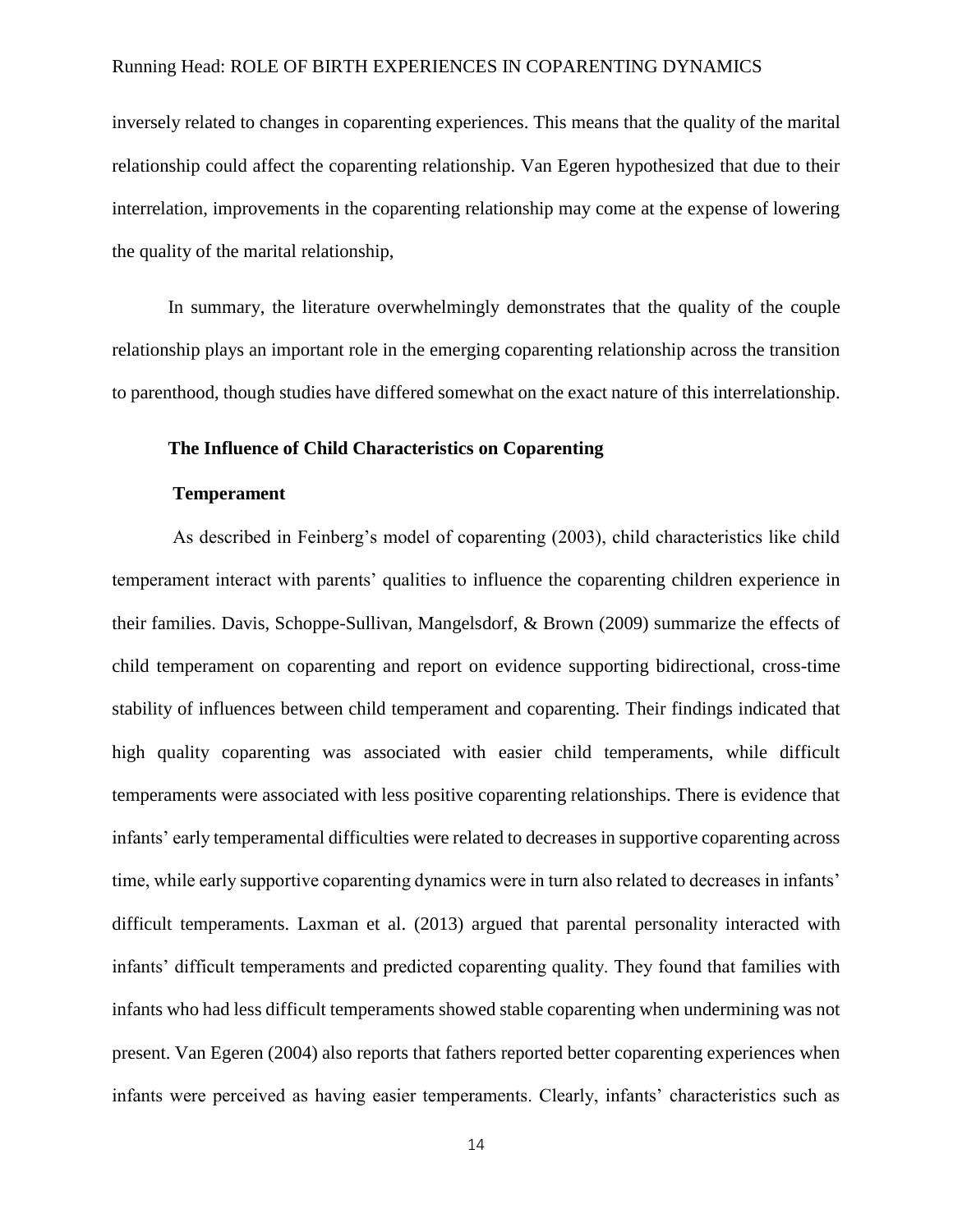their temperaments directly influence the coparenting quality children experience in their families and also interact with parental characteristics to impact coparenting indirectly.

## **The Influence of External Family Factors on Coparenting**

## **Life Stressors and Outside Support**

As Feinberg (2003) notes the family itself is not the only source of influence on the coparenting relationship. Any number of possible positive or negative life events can affect coparenting (Mangelsdorf, Laxman, & Jessee, 2011). Belsky, Crnic, and Gable (1995) found that families' experiences of significant life events such as a family sickness or death, occupational changes, and financial difficulties were correlated with more conflictual coparenting. The stress experienced from such life events can impact coparenting negatively, because these events cause emotional, physiological, mental, as well as financial strains for parents, which, in turn, affect coparenting quality negatively. This is perhaps due to a snowballing effect from the stress of the event impacting various attributes of the family and parents. However, parents may also experience positive social supports from others outside of the family, which have been shown to lead to supportive coparenting. There is evidence that mothers have more social support from family or friends and that they have more information at their disposal to help them coparent compared to fathers (Lindsey, Caldera, & Cowell, (2005). Mothers who feel greater emotional security have also been found to be more available to actively collaborate with their coparenting partner. More research is certainly needed on the effects of outside forces upon coparenting.

In summary, the current literature on factors identified in Feinberg's ecological model of coparenting clearly demonstrates that coparenting does not stand on its own but is embedded within a complex web of interrelated dynamics and relationships within and outside of the family that mutually affect and influence one another. While Feinberg's model (2003) includes many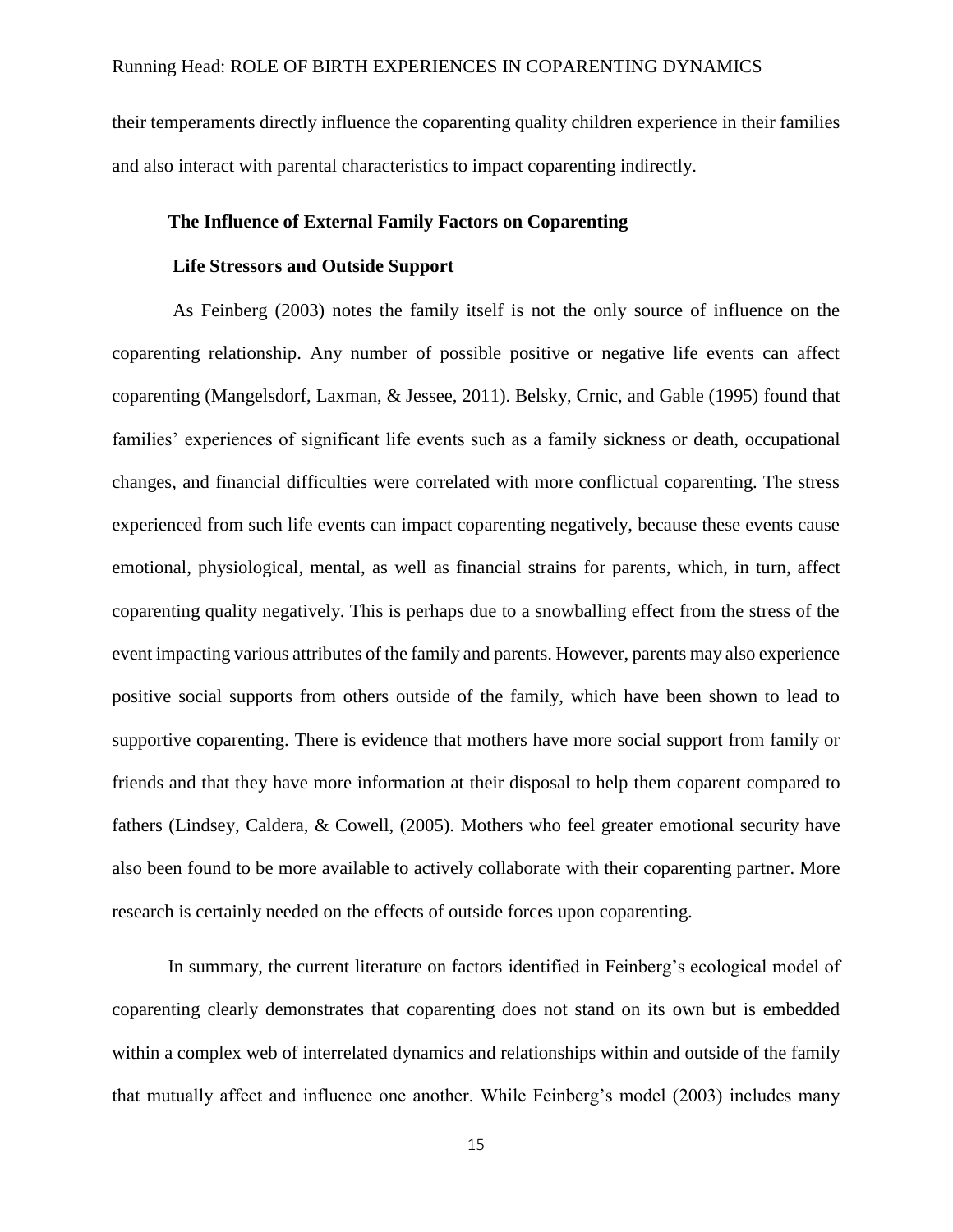different antecedents and consequences of coparenting dynamics in the family, one factor that is not included involves parents' experience with their child's birth, which is a monumental event in their couple relationships and marks the beginning of their new parental and coparental roles. There is some evidence that mothers' experiences of their births impact their general adjustment to becoming parents and affect their mental health. Traumatic or premature birth experiences have been found to negatively affect mothers in the postpartum period, though it is not clear whether these birth experiences also impact the coparenting relationship. Furthermore, the meaning mothers and fathers attribute to the experience of their child's birth may be more influential in their perceptions of coparenting during the early postpartum period than characteristics such as the type of birth, length, or medical risks involved in the birth. The next section will first review studies on the impact of different types of birth experiences on postpartum adjustment, and then turn to a discussion of parental narratives of their births and their proposed influence on coparenting.

## **Impact of Birth Experiences on Postpartum Adjustment**

Each birth is different varying among other factors by delivery method (vaginal birth or cesarean) location (home or hospital) and delivery staff. Many studies to date have focused on the effects of different types of births on parents and children, though little is known about parents' interpretations or representations of their birth experiences. This section will explore the effects of Cesarean, traumatic, and premature births on parental adjustment.

## **Cesarean Birth Experiences**

Cesarean births or C-sections involve the delivery of babies by a surgical incision into the abdomen and uterus to remove the child from the mother's womb. C-Sections can be planned, for example in the case of babies who present in a breach position, or unplanned as a result of some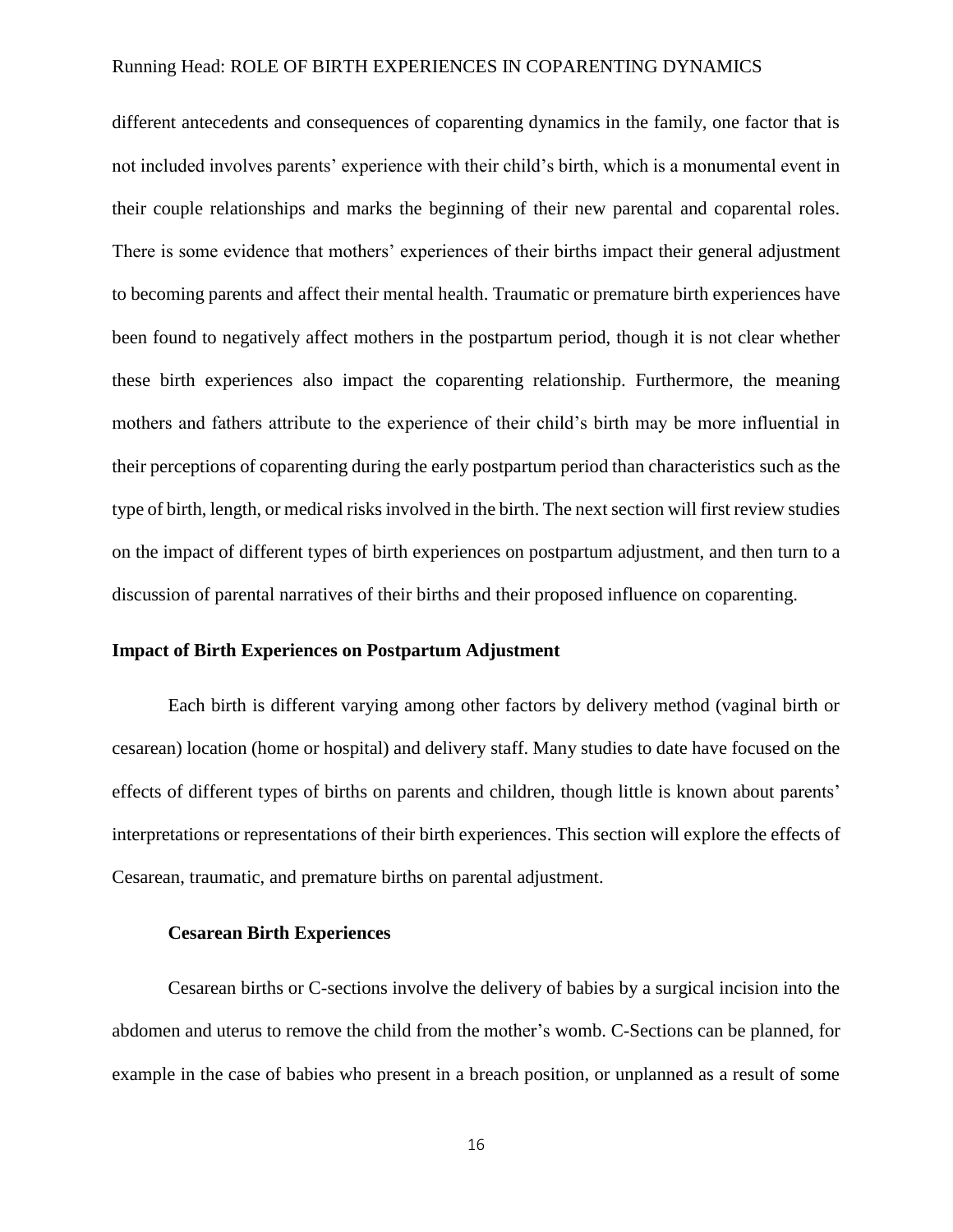kind of complication during the birthing process that places the baby, mother, or both at risk. Partly due to the fact that a C-section is a major surgical procedure, which can involve painful or difficult recoveries, many women consider this a non-preferred birth experience.

Several studies explored maternal adjustment after cesarean births, though these studies date back several decades and newer studies have not been published. When a C-section is unplanned, research has shown that the postpartum adjustment period can be more difficult compared to the adjustment of mothers who experienced vaginal births (Lipson & Tilden, 1980). However, Padawer, Fagan, Janoff-Bulman, Strickland, and Chorowski, (1988) found that women who experienced an emergency C-section were similar in their psychological adjustment postpartum to women who delivered vaginally, though women who had C-sections were less satisfied with their deliveries. Perhaps these inconsistent findings are due to the time period of adjustment measured in the postpartum. While Padawer et al. used a questionnaire method within 24-hours after birth, Lipson and Tilden measured longer-term postpartum adjustment.

Another study by Cranley, Hedahl, & Pegg, (1983) found that women who had C-sections had more positive perceptions of their deliveries when they received local rather than general anesthesia, their husbands were present during the delivery, and they were allowed greater participation in decision making before and after the delivery. Lipson and Tilden (1980) in their study on cesarean birth experiences found that women who had their husbands present during the delivery and recovery and who were able to hold and nurse their newborns felt more positively about their experiences. Interestingly, Lipson and Tilden found that social support from other women who had C-sections facilitated postpartum adjustment and emotional recovery after a cesarean birth.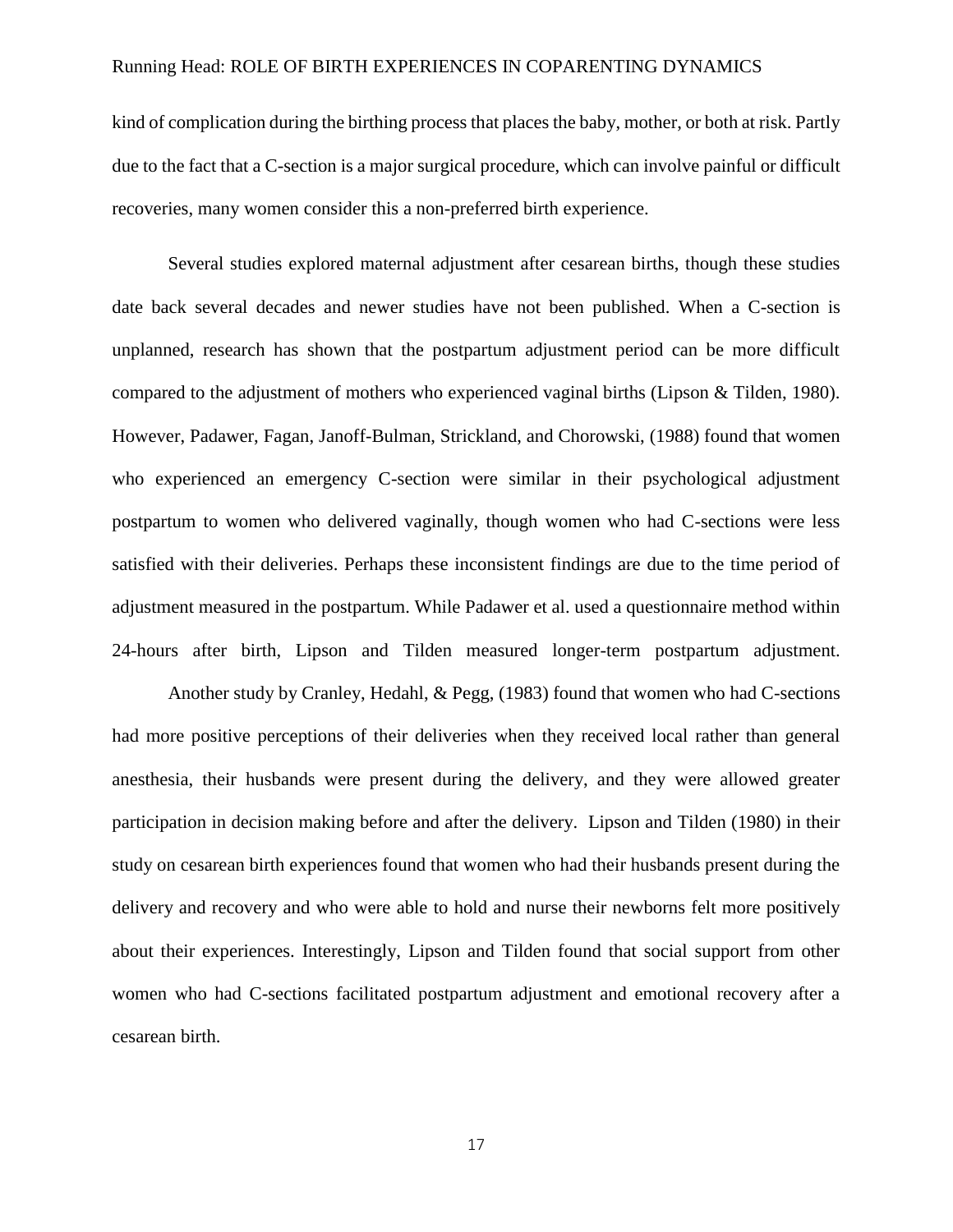Overall, these findings indicate that mothers' experiences of their C-section births were influenced by fathers' presence and that their postpartum recovery was facilitated by external supports. However, there is some evidence that a more important factor than the type of birth is whether the birth was experienced as negative. Durik, Hyde, and Clark (2000) found that women's postpartum adjustment did not differ significantly when the C-sections were planned versus unplanned, but their adjustment differed depending on whether their perception of the birth was negative or not; women perceiving their birth as negative showed less positive adjustment.

## **Traumatic Birth Experiences**

Childbirth is by no means an easy undertaking. Unfortunately, some mothers have a more painful and traumatic experience than others. Mothers and children can experience life-threatening complications, premature birth, stillbirth, and even infant or maternal death. These births, called "Traumatic births", can sometimes cause Posttraumatic Stress Disorder (PTSD) for mothers. Some of the main symptoms of PTSD, as indicated by DSM-5 (APA, 2013), include re-experiencing the traumatic event in dreams or hallucinations, negative cognitions and mood, reckless or selfdestructive behavior, sleep disturbances, and hypervigilance.

Researchers agree that the experience of a traumatic birth is a major risk factor affecting parental adjustment. A traumatic birth has an effect upon mothers, children, and whole families (Elmir, Schmeid, Wilkes, & Jackson, 2010), as mothers can experience vivid nightmares and flashbacks that are disturbing to them. The consequences of traumatic births can lead mothers to further traumatization, depression, and overprotection of their children, all of which impact their ability to care for their children and form adaptive family relationships (Elmir et al., 2010).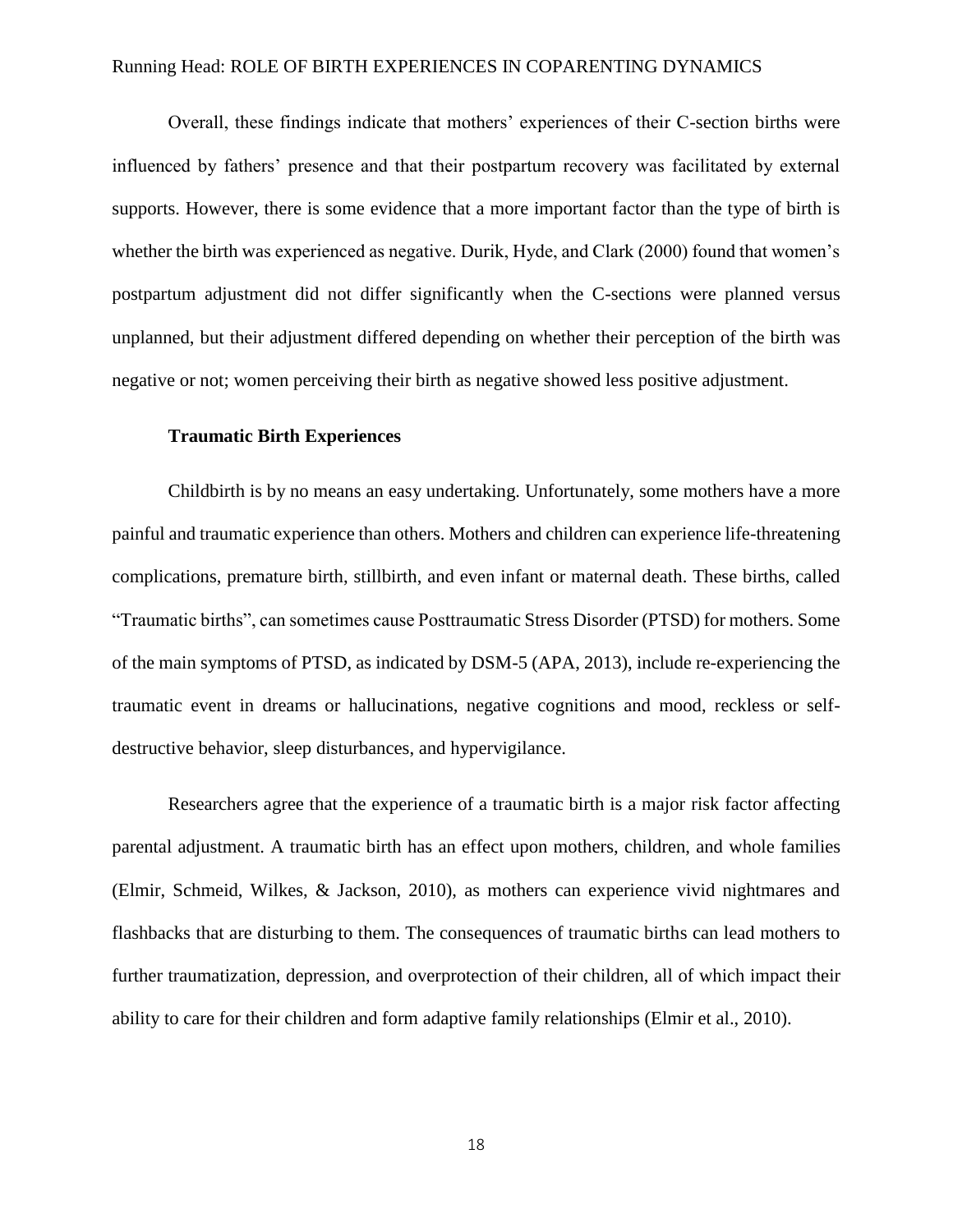## **Premature Birth Experiences**

The birth of a premature child before the  $37<sup>th</sup>$  week of pregnancy can be terrifying and traumatic for parents, but is unfortunately not uncommon. Parents who suffer as a result of birth trauma make up a sizeable percentage of patients in psychotherapy (Barnett, 1987). Premature births and births resulting in the hospitalization of newborns in neonatal intensive care units (NICUs) can have significant impacts on parental psychological wellbeing and even parenting.

For example, a case study by Tracey, Blake, Warren, Hardy, Enfield, and Schein (1995) describes one mother's narrative of her premature birth and provides some interesting insights into premature birth experiences. The researchers found that this mother struggled to feel like a mother as she was being denied some of the aspects of motherhood and pregnancy like caring for her own child instead of the NICU staff. This mother reported constant worry about her child's chances at life, as well as reporting a preoccupation with not being able to start forming a normal relationship with her child. These experiences made the mother feel a sense of loss and lack of control as medical staff cared for her child. While this case study may not represent other mothers' experiences with premature births and NICU hospitalizations, it illustrates how premature birth experiences can be traumatic as well as impact parental adjustment. Hall, Kronborg, Aagaard, and Brinchmann, (2013) studied the experiences of a group of mothers after preterm deliveries and confirmed the findings from the case study. Hall et al. found that mothers in their study felt they were missing the experiences defining motherhood, such as carrying a baby full term, holding their child, and feeding them. Mothers believed that an important factor in their overall negative experiences after premature births was the fact that they were not allowed to hold their child until they were stable enough. These women also struggled to get used to their new bodies, as they were no longer carrying a child, or were suffering from painful cesarean recoveries. Since this study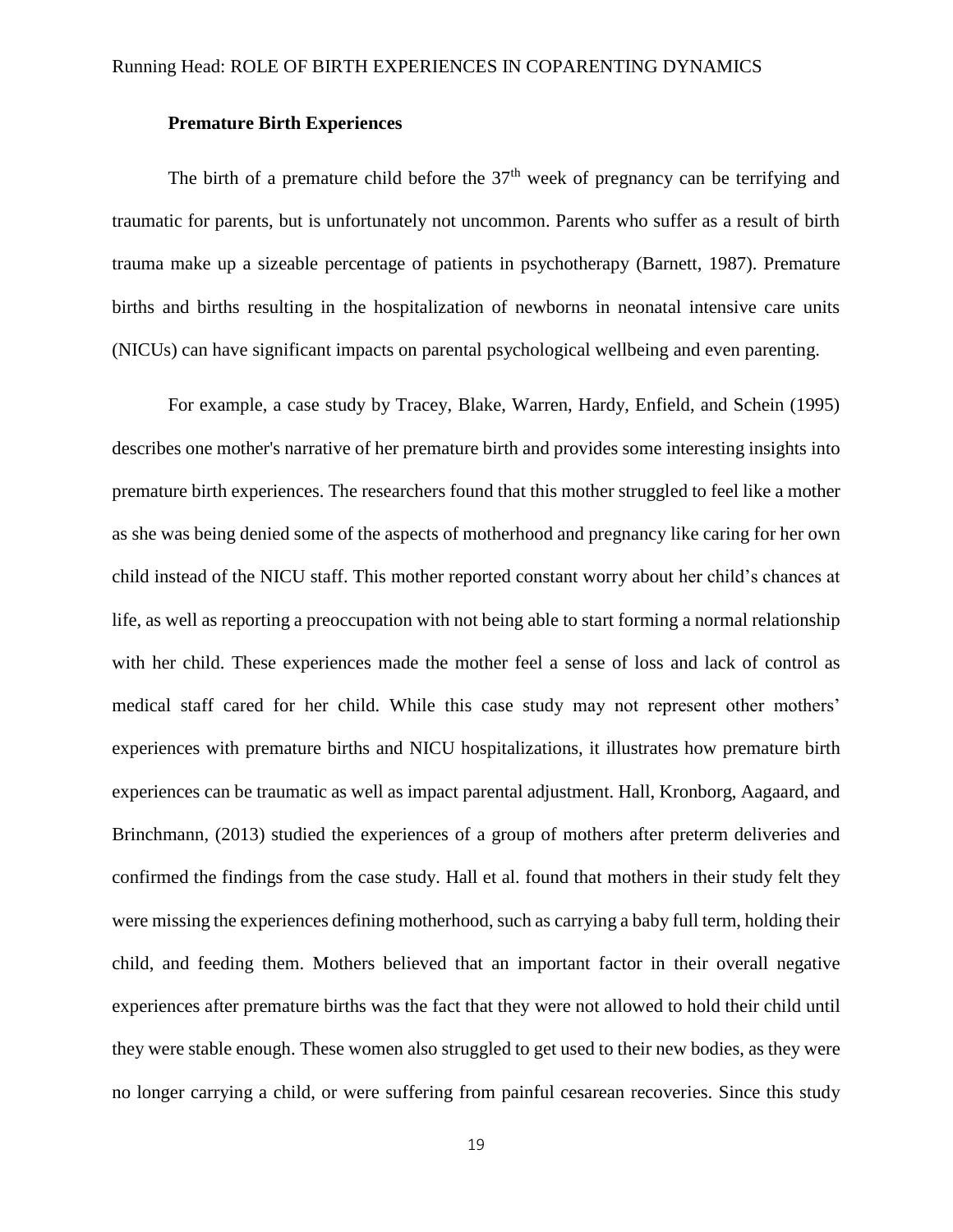reports on postpartum adjustment after premature birth and NICU hospitalizations of babies, it is difficult to determine whether mothers' adjustment difficulties in the postpartum period were due to the impact of premature birth or subsequence NICU experiences or both.

Very few studies focused on fathers' experiences with their infants' premature birth. One exception is the study by Lindberg, Axelsson, and Öhrling (2007), who conducted a series of interviews with fathers of premature infants needing NICU care, and found that not only did fathers want to be part of the care for their children and partners, but they felt a need to be in control of the situation and sought to address this through constant attempts to seek information about their child's well-being and care. Though fathers commented that they didn't always get the information they asked for, they still remained proactive in the process. These fathers put mothers and children ahead of their own needs, and continuously tried to keep themselves useful. This study shows that not only do mothers struggle after premature birth of their babies, but fathers also have difficulties adjusting to the experiences of premature births and subsequent NICU hospitalizations.

In summary, it is clear that premature and NICU birth experiences are difficult and trying for new parents. How then does premature birth affect psychological well-being? Hoffenkamp, Braeken, Hall, Tooten, Vingerhoets, and van Bakel, (2015) studied the effects of preterm births on parental behaviors, specifically taking into account negative parental experiences from the births. The researchers found that premature childbirth was associated with increased levels of parental concerns and negative experiences in the postpartum period, as well as less optimal father–infant interactions after 6 months, though maternal interactions stayed relatively similar to those of mothers who experienced normal births. Hoffenkamp and colleagues concluded that rather than the preterm birth experience itself, it was parents' difficulties coping with their negative emotions (e.g. depression) and the presence of negative perceptions which caused difficulties in parent–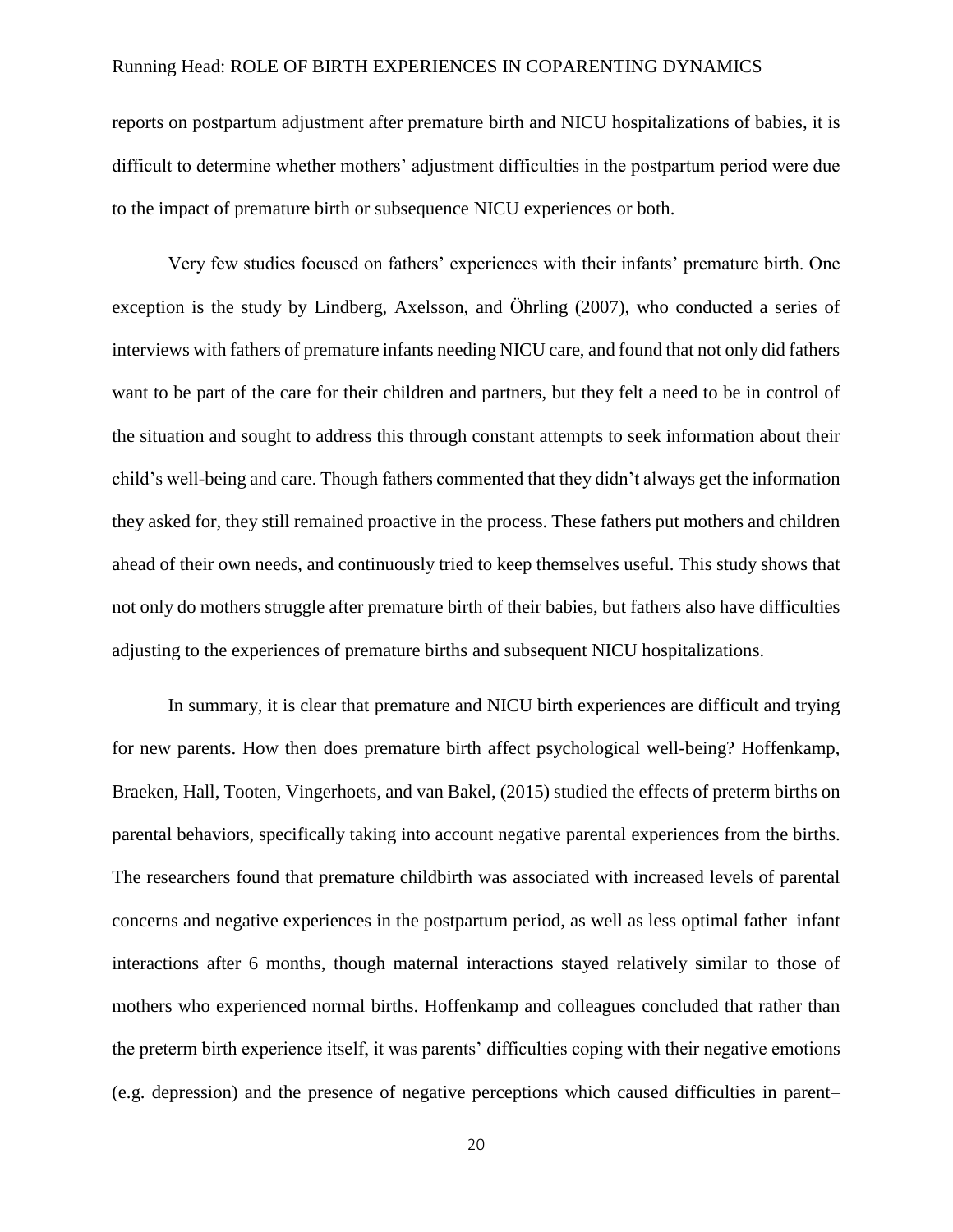infant interactive behavior. This study's findings are interesting as they suggest that it is not the actual birth experiences but parental perceptions of their children's premature births which result in depression in some parents and less optimal parenting.

It is clear that premature birth affects psychological well-being and parenting for both mothers and fathers, though mothers may experience greater distress about their infants' wellbeing when they are hospitalized in the NICU after birth (Affleck & Tennen, 1991). However, it may not be the experience of premature birth that is causing these adjustment difficulties in the postpartum period, but concerns and experiences unique to having a medically fragile infant hospitalized in the NICU that could explain parental difficulties. The majority of studies focused on the effects of premature birth actually describe the effects of parents' experiences with having their infants hospitalized in the NICU. It is therefore difficult to determine whether parents' adjustment difficulties are due to the experience of premature birth, the experience of their infants' subsequent hospitalization in the NICU, or a combination of both. What is clear is that receiving support from others in and outside of the family constitutes an important coping source for these highly distressed parents (Affleck & Tennen, 1991).

In summary, the type of birth, whether traumatic or not, premature or on-time, has been shown to affect parental adjustment in the postpartum period, though few studies have explored parental perceptions of their birth experiences, which may be more important in determining their adjustment than the actual type of delivery they had.

## **Birth Experiences and Perceptions of Coparental Support**

There is some evidence that the relationships women have with their partners and the levels of support they provide are more important than the actual experience of their births for women's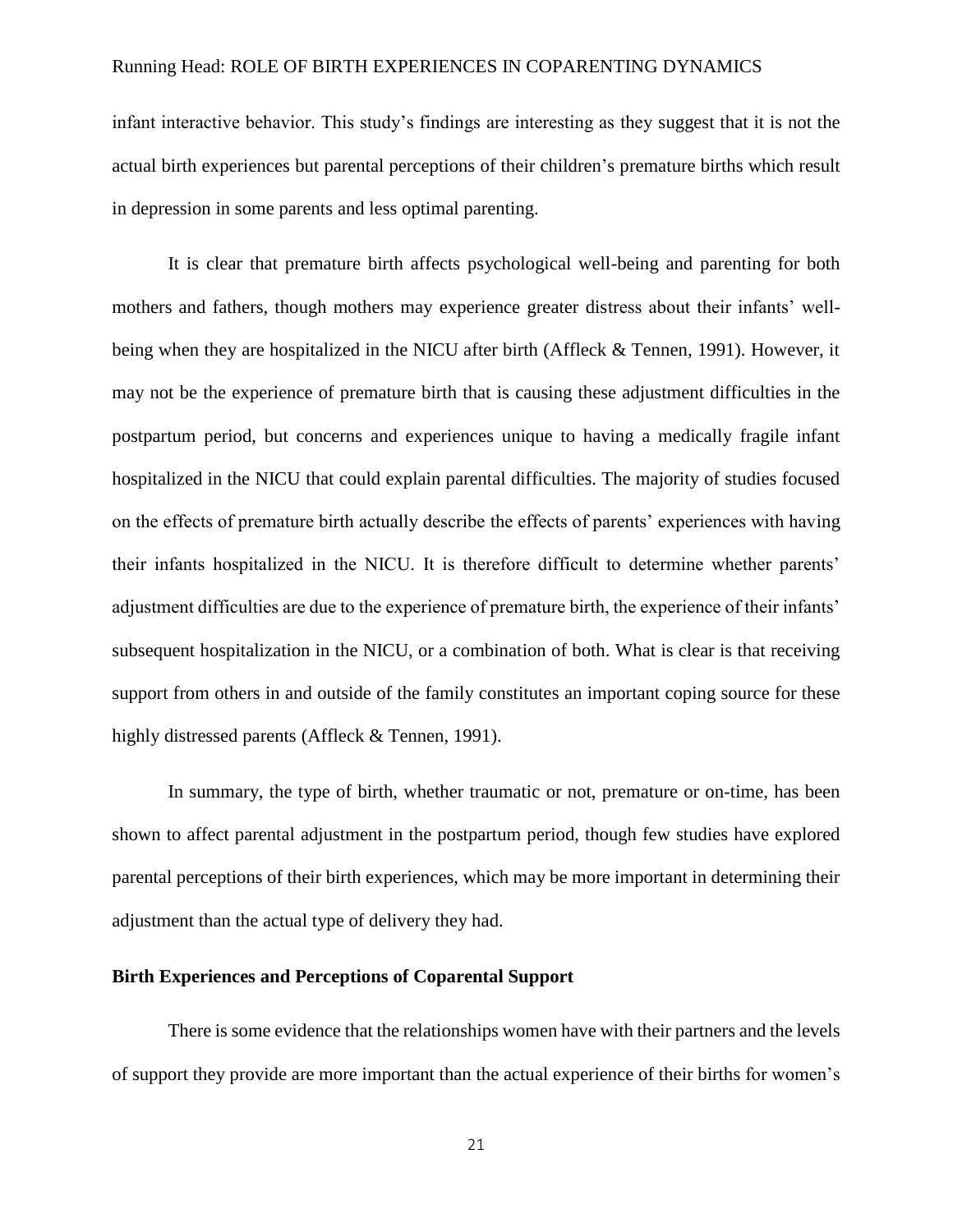postpartum adjustment. For example, Lemola, Stadlmayr, and Grob (2007) researched the impact of birth experiences on maternal adjustment 5 months postpartum as well as whether emotional support from mothers' partners contributed to their adjustment. Findings indicated that a negative or adverse childbirth experience was correlated with poor psychological adjustment, especially in women with low support from their partners. When women who experienced adverse childbirth experiences had higher emotional support from their partners, they were much less likely to develop symptoms of depression, intrusive thoughts, and avoidance behaviors. The researchers also found that women who found their partners to be critical and complaining felt disappointed about the emotional support and were more prone to avoidance and symptoms of depression after birth. This study suggests that at least one aspect of coparenting, partner support, is important for postpartum adjustment when childbirth experiences have been distressing. Another study by Stadlmayr, Amsler, Lemola, Stein, Alt Burgin, Surbek, and Bitzer (2006) focused on the long term effects of negative birth experiences and perceived intranatal relationships and found similar results. Women with negative birth experiences and low perceived intranatal relationships postpartum were at high risk for keeping negative long-term memories, while women with negative birth experiences who had positive intranatal relationships improved in their postpartum adjustment. Interestingly, women with positive birth experiences and negative intranatal relationships did not adjust well in the postpartum period. This study provides additional evidence that the coparental relationship and level of partner support can significantly impact postpartum adjustment even when women reported negative birth experiences.

Thus, birth experiences may not directly affect parental adjustment, but support from partners, which is one aspect of coparenting, may be a key component in determining the impact of birth experiences on women's psychological adjustment. It is still unclear whether aspects of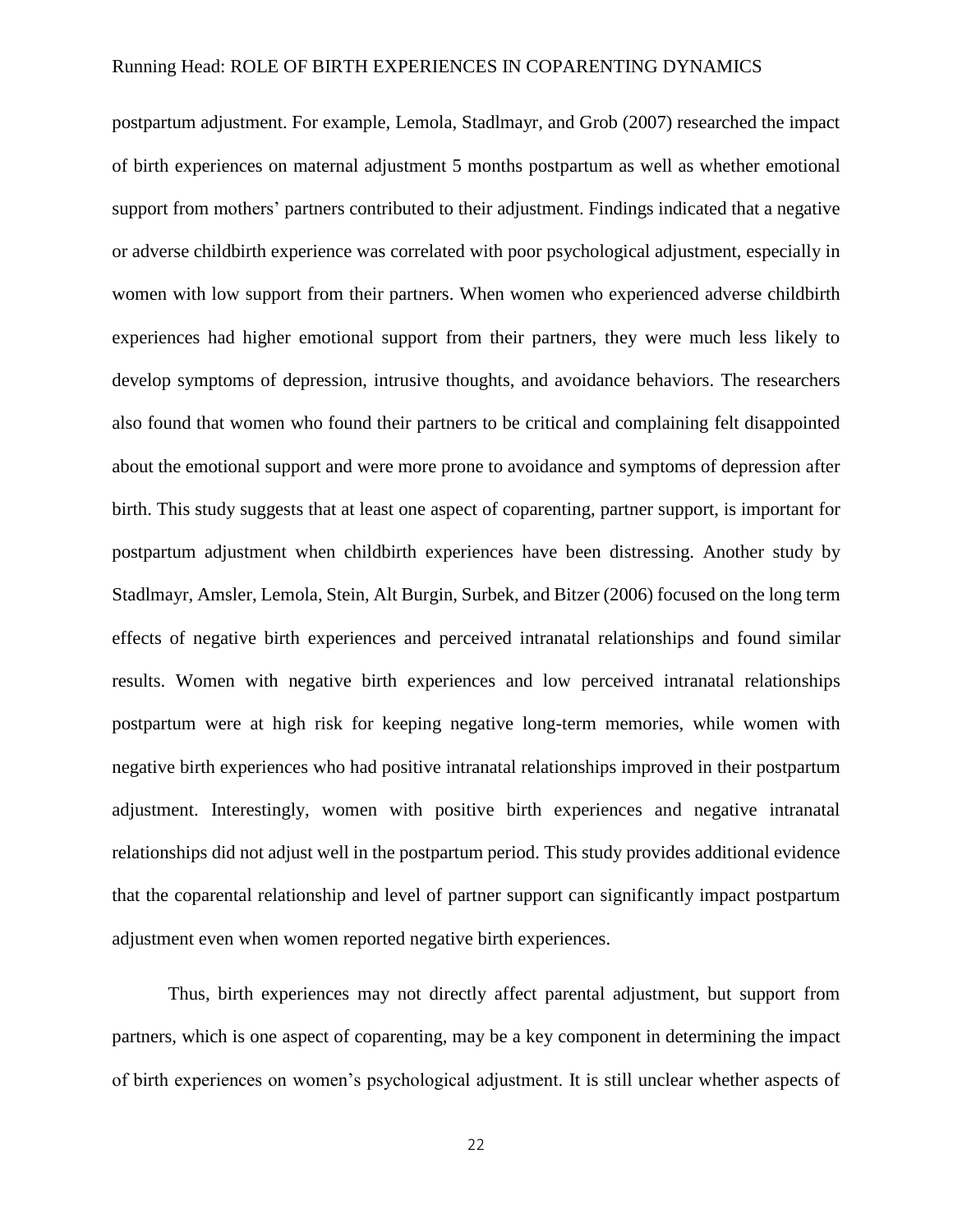coparenting other than partner support influence postpartum adjustment after distressing births, and whether birth experiences themselves impact partners' coparental relationships. No study to date has explored whether parents' experiences with their child's birth have an impact on their coparenting relationship. In addition, most studies focusing on the impact of birth experiences on parental adjustment did not measure parents' interpretations or representations of their birth experiences. The meaning the birth has for couples as reflected in their narratives about this experience might be a better predictor for postpartum adjustment than the type of delivery involved in their birth. In addition, partners' co-construction of their birth narrative might also be a reflection of their emerging coparenting relationship. The limited research available to date on birth narratives will be explored in the next section.

## **Representations of Birth Experiences in Narratives**

The meaning parents assign to their birth experiences might be more relevant for the coparental relationship they are forming than the medical facts of the birth itself, such as the mode of delivery, length of birth, or birth complications. The meaning of birth experiences can be easily assessed by asking parents to tell the story of their child's birth or, in other words, by asking them to co-construct their birth narrative. Research on parents' birth narratives has not been extensive, although a few studies asked mothers and occasionally fathers to narrate the story of their child's birth. Birth narratives can reflect different aspects of parents' experiences, such as the meaning they ascribe to the events during birth, differences in parental perspectives on the birth, and their marital satisfaction. Birth narratives vary with respect to the manner in which they are coconstructed by parents as well as the narratives' contents. The type of birth parents experienced is also likely to play a role in the birth narrative told by parents. In addition, mothers' emotional problems emerging after giving birth may impact the birth narratives they construct. Ayers, Rados,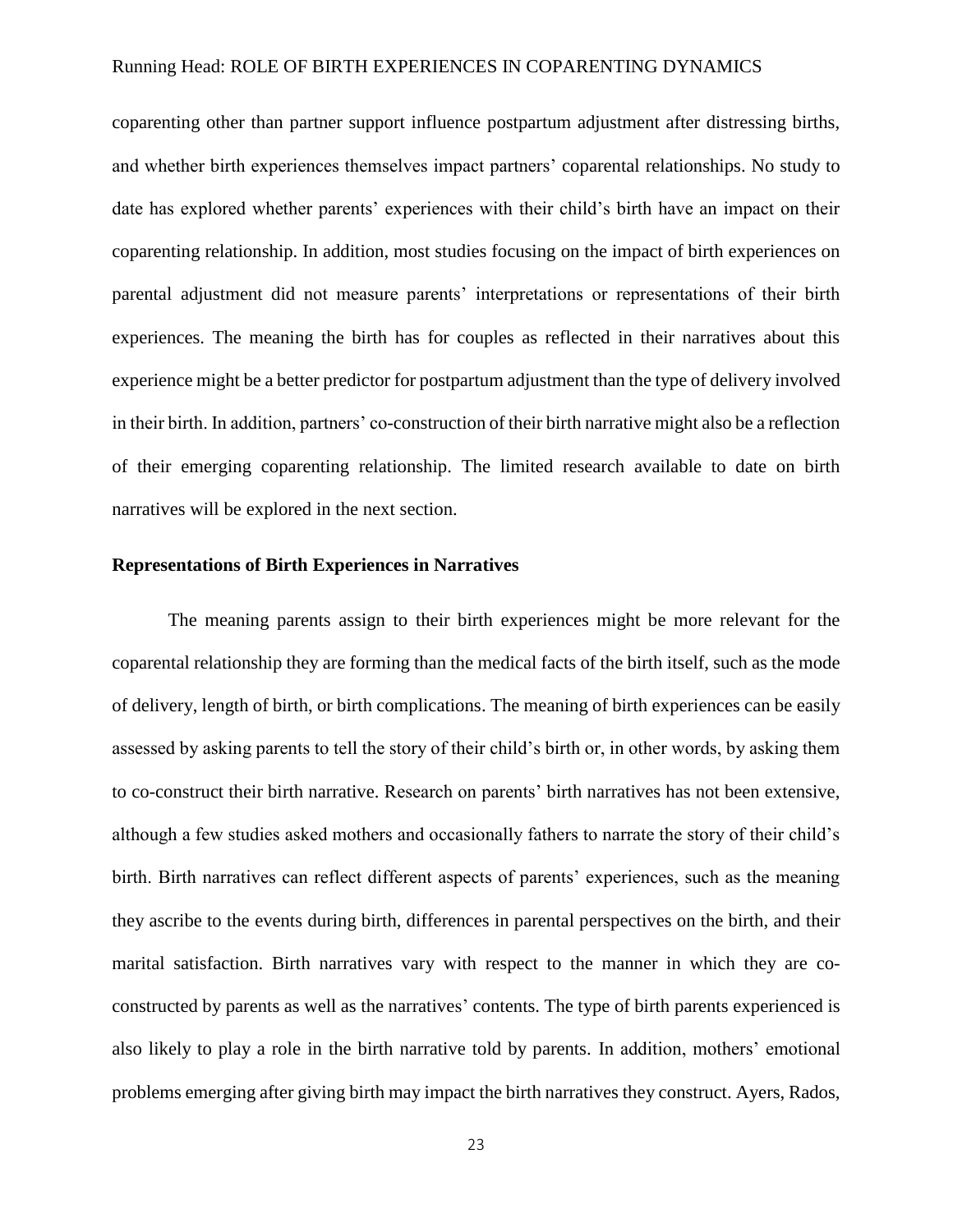and Balouch (2015) compared birth narratives of women who developed PTSD after traumatic birth experiences with birth narratives of mothers who did not develop PTSD after traumatic births. The authors found that birth narratives of women who developed PTSD became shorter and more coherent over time, though birth memories were also more likely to be recalled and involuntarily triggered in women with PTSD than in women without PTSD. However, women with PTSD symptoms, as compared to women without PTSD, had more coherent narratives and used more causal and fewer tentative words in describing their birth experiences. While the reasons for these findings are unclear, the authors suggest that frequent retelling of traumatic birth experiences could result in a rehearsal of birth narratives, which may make them shorter and more coherent over time. Interestingly, women's narrations of their traumatic births also affected other women's medical choices for their own birth (Munro, Kornelson, & Hutton, 2009).

Most studies on birth narratives have focused only on mothers' stories about their birth experiences rather than on both partners' narratives. This is an important oversight, because the co-construction of their infants' births may provide some insights into emerging coparenting relationships. In addition, the experiences during birth, as recalled by both partners, may impact early coparenting dynamics.

Oppenheim and colleagues (1996) conducted one of the few studies asking both partners to tell the story of their baby's birth conjointly. Couples completed questionnaires measuring partners' individual and couples' adjustment after birth, and were asked to tell the story of the child's birth using a semi-structured interview. The interviewer asked couples to tell the story of their child's birth together as if they were telling it to a friend or family member and prompted each partner to add or subtract from the story. The birth narratives in this study were coded for emotional coherence (emotional and personal meaning inherent in the story), resolution (whether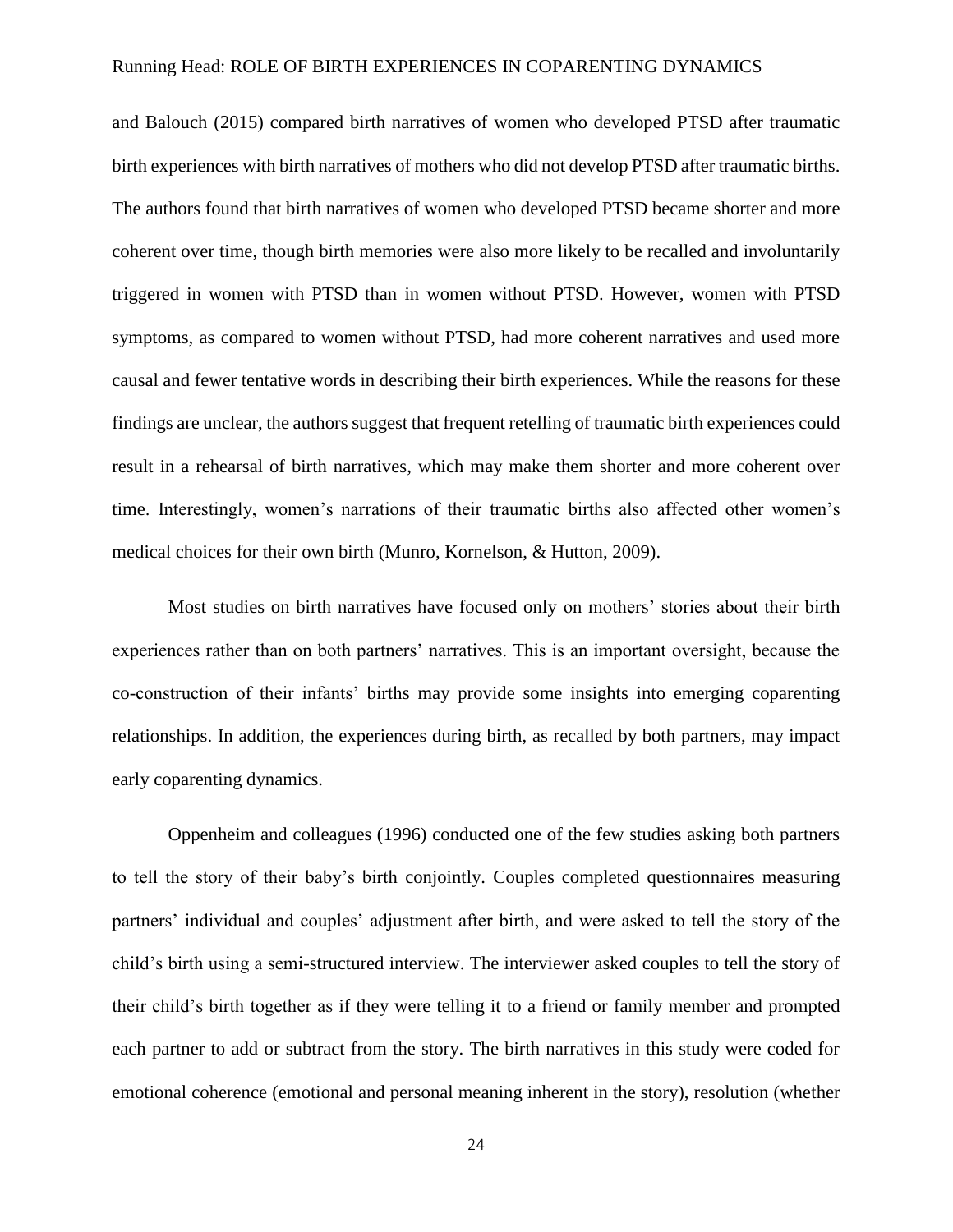the perspective of and statements in the story were clear), vividness (range of details described), the range of emotions expressed or described during the narrative, and communication about internal states and feelings. Oppenheim et al., (1996) found that emotional expressiveness of the couples' narratives was directly related to their marital satisfaction during the narrative, as well as to their marital satisfaction 1 and 2 years after their narratives. This is an important finding as it suggests that birth narratives may also be relevant in determining the quality of couples' coparenting relationship. Though analyses of birth narratives have not yet been used by coparenting researchers to predict coparenting relationships, based on Oppenheim et al.'s findings, it is hypothesized that *the manner in which* couples construct the story of their child's birth will be associated with the early coparenting relationship. Couples' birth narratives may provide important insights into the level of support, collaboration, and involvement of coparenting partners.

In conclusion, couples' representations of their births as reflected in their birth narratives are clearly important for determining their postpartum adjustment and have been linked to their marital satisfaction. However, little is known about couples' conjointly constructed birth narratives and their links to the emerging coparenting relationship. While Oppenheim found that emotional expressiveness during birth narratives was associated with marital satisfaction, his study did not assess narrative cohesion nor did it measure aspects of the coparenting relationship. The current study will seek to add to the literature by investigating connections between birth narratives and the coparenting relationship during the transition to parenthood.

## **The Current Study**

Past research clearly indicates that the early coparenting relationship during the transition to parenthood is influenced by a variety of parental, child, and family factors, although couples' experiences of their infants' birth may also play a role in shaping early coparenting dynamics. The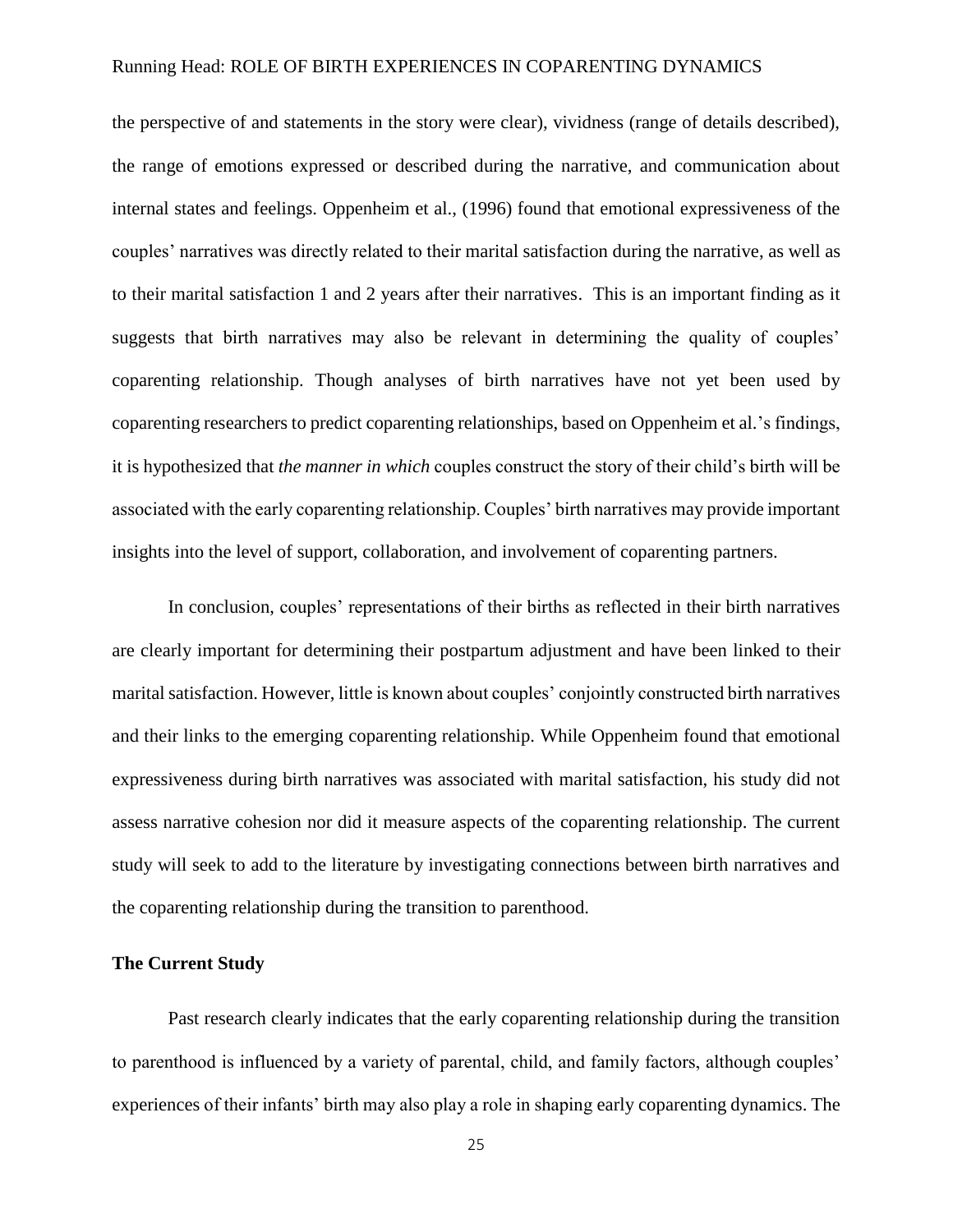present study extends Feinberg's model of contextual factors in the coparenting relationship by including parents' experiences of their child's birth as one of the influences on coparenting dynamics. This study was the first to explore the impact of birth narratives on early coparenting during the transition to parenthood by analyzing birth narratives constructed conjointly by couples 3 months after the birth of their first child.

The main question this study explored was: What role do birth experiences play for the coparenting relationship during the transition to parenthood? More specifically, this study explored the following questions:

1. Do couples with more supportive prenatal coparenting dynamics construct more positive and cohesive birth narratives at 3 months postpartum? It was hypothesized that couples with more supportive prenatal coparenting dynamics would construct more positive and cohesive birth narratives at 3 months postpartum.

2. Are supportive coparenting dynamics at 3 and 12 months postpartum associated with more positive and cohesive birth narratives at 3 months? It was hypothesized that more positive and cohesive birth narratives would also be correlated with more supportive coparenting dynamics at 3 and 12 months postpartum.

3. Is the coparenting quality expressed by couples during their narratives of their children's births associated with the quality of coparenting dynamics observed during pregnancy and in the postpartum period? It was hypothesized that more supportive coparenting dynamics expressed by couples during their birth narratives would be associated with more supportive coparenting dynamics observed during family interactions from pregnancy through 12-months postpartum.

26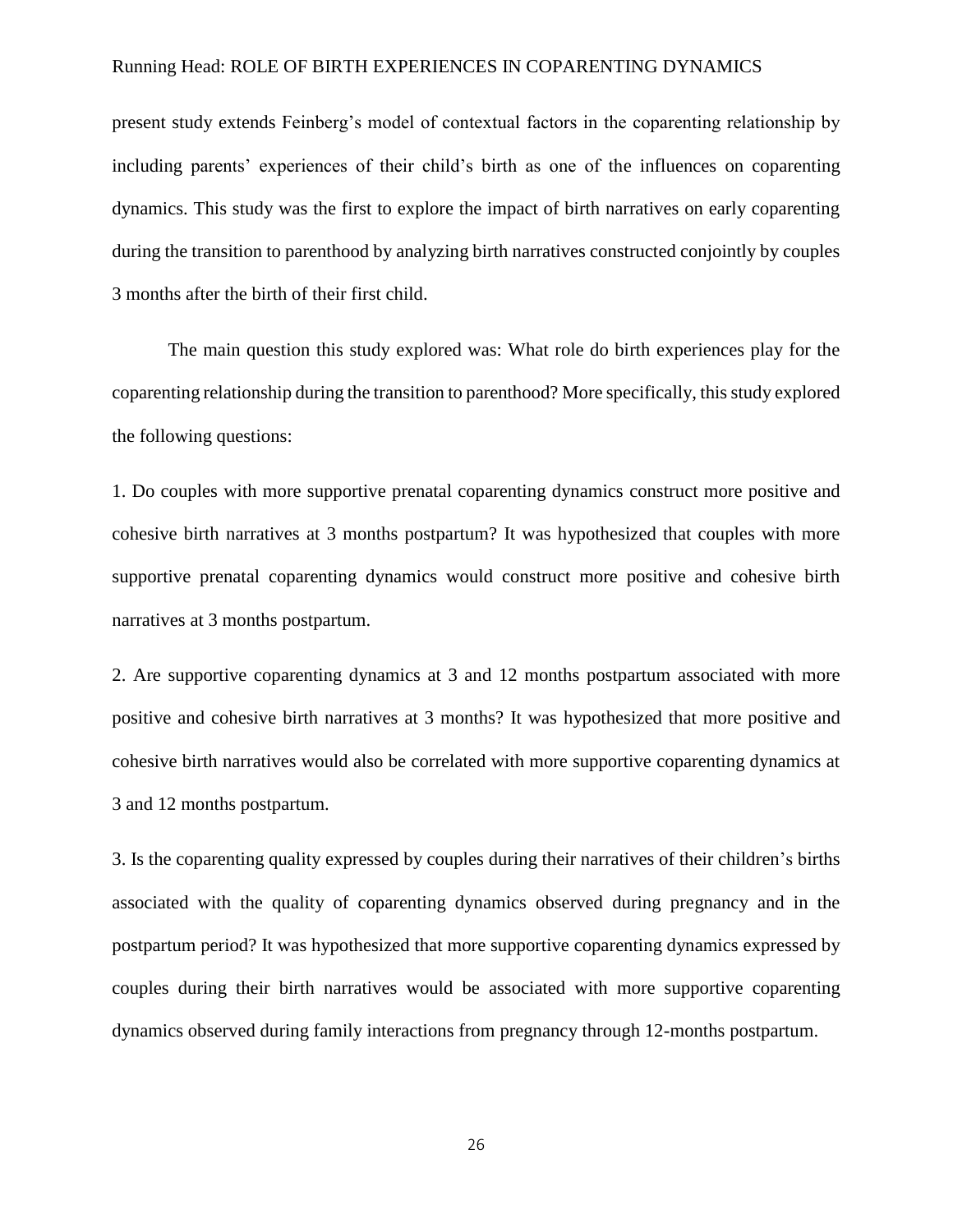#### **Methods**

This study was part of a larger, longitudinal study exploring the transition to parenthood, which assessed couples' coparenting dynamics from pregnancy through 12 months postpartum.

## **Participants**

The sample for the current study consisted of 55 couples who were pregnant with their first child at the time of recruitment into the study. Couples were assessed during the last trimester of their pregnancy as well as at 3 months and 12 months postpartum. Mothers' ages in this sample ranged from 22 to 45 years ( $M = 31.7$  years) and had partners aged 26 to 63 years old ( $M = 33.8$ ) years). In this sample, 96% of the couples were married and all of them were cohabitating. Couples were predominantly (88%) White (4% Latino, 6% Asian, and 2% African-American). Their yearly incomes ranged from \$25,001 to over \$100,000. Mothers' educational levels involved terminal Bachelor's degrees (34.5%) and Graduate degrees (37.9%), while 43.1% of fathers held terminal Bachelor's degrees and 31% held Graduate degrees.

## **Procedures**

Couples were recruited from childbirth classes held in hospitals in the Worcester area and studied longitudinally at 3 time points: Pregnancy, 3- and 12-months postpartum. At each assessment time, couples were interviewed and observed during various tasks assessing their coparenting dynamics, marital relationship, birth experiences, emotional expressiveness, and ideas about parenting. Only measures relevant to the present study will be described here.

During the last trimester of pregnancy, couples' coparenting dynamics were observed while they engaged in the Prenatal Lausanne Trilogue Play (PLTP, Carneiro et al., 2006). At 3 months postpartum, couples' coparenting dynamics were again observed during the Postnatal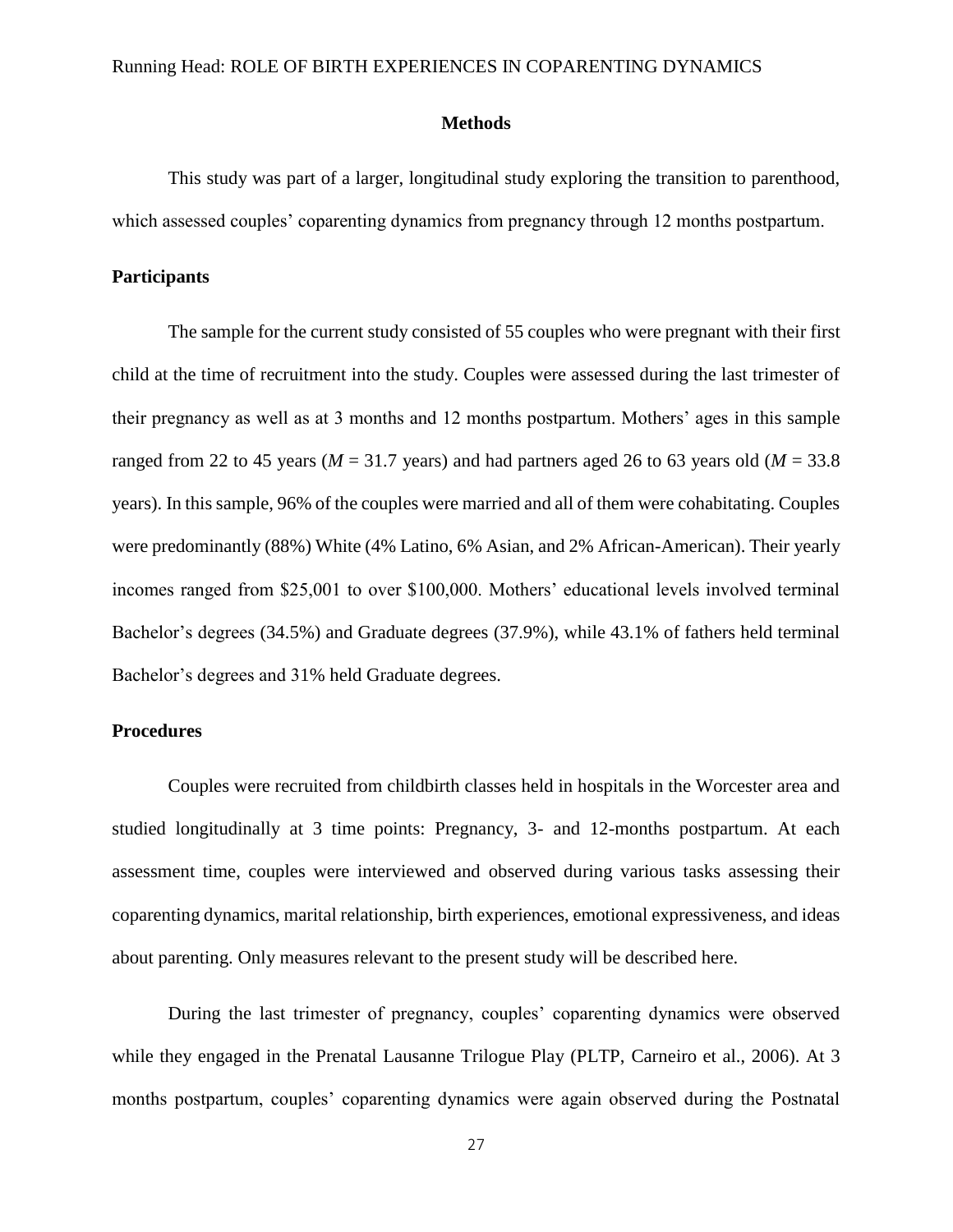Lausanne Trilogue play situation as well as during a caretaking task and during the couples' birth narrative. At 12 months postpartum, families' coparenting dynamics were observed while they engaged in triadic play and mealtime interactions. The birth narratives and all play interactions were videotaped for subsequent coding.

### **Measures**

#### **Co-Constructed Birth Narratives (3 Months)**

During this semi-structured interview adapted from Oppenheim et al. (1996), couples were asked to co-construct the story of their first child's birth and their early postpartum experiences. The birth narrative interview was divided into two parts. The first part of the birth narrative involved the actual birth story. For this part, couples were asked to tell the story of their baby's birth from an emotional standpoint as if they were telling it to a close friend or relative. They were asked to report on their feelings going through the experience including the sorts of things that stood out for them in an emotional sense and were prompted, as necessary, to add or subtract more details about their experiences. After the co-construction of the birth narrative, parents were asked to describe their current relationships with their child as well as their overall experiences with being new parents. Birth narratives were videotaped and transcribed for subsequent coding.

Coding occurred separately for the birth story and the subsequent postpartum narrative. For the telling of the birth story, coding for **cohesiveness** of the narrative was based on the coding scheme developed by Oppenheim et al. (1996) and Reese et al. (2011). A global score assessing narrative cohesiveness of the birth story focused on the extent to which the who, when, where, and what of the birth was described in an integrated, orderly, sequential and easy-to-follow fashion which also included the narrators' emotional evaluation of their experiences. Highly cohesive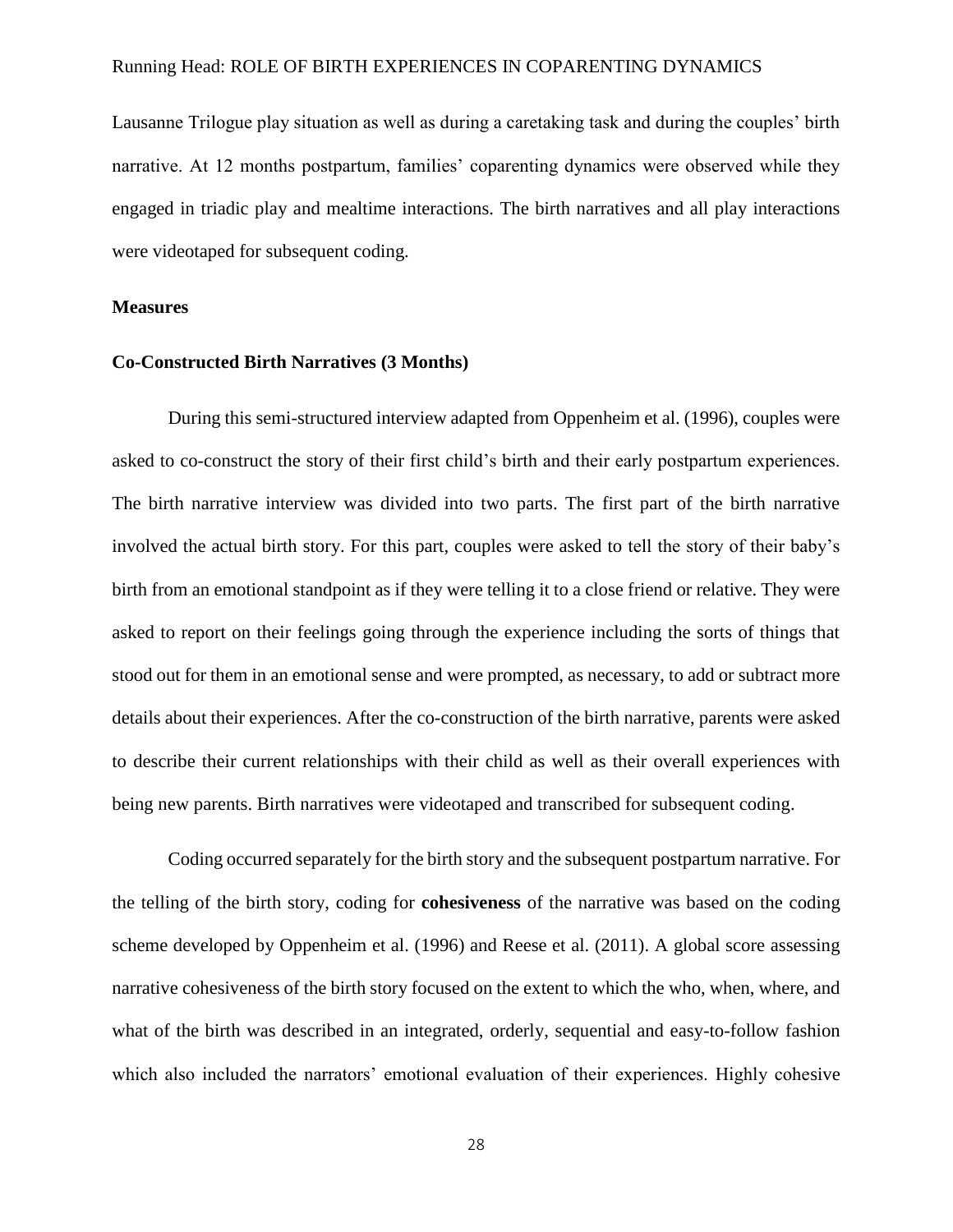narratives (score of 5) were organized in such a way as to build the narration up to a high-point or "crucial moment", most commonly the moment of the birth and meeting the baby for the first time. Highly cohesive birth narratives also ended with a resolution or conclusion to the narrative. Narratives low in cohesiveness (score of 1) were characterized by the couple's inability to construct a story of their baby's birth, or their story was too short, fragmented, with many intrusions or digressions making it difficult for the listener to follow. In sum, this rating scale included both the reference (information and context) and the evaluation (significance of events) functions of narratives, which needed to be placed at appropriate moments of the story. Narratives high in cohesiveness included a "crucial moment" and resolution, along with a personally rich story full of emotion and meaning. Narratives low in cohesiveness were those which did not contain the story of the child's birth, were difficult to follow, and was completely incoherent.

In addition to coding cohesiveness of birth narratives, several newly developed scales were used to code the birth narratives for coparenting, style, content, triadic quality of the birth narratives, and for verbal and nonverbal emotional expressiveness during the narrative. The **global quality of coparenting** reflected in the birth story was based on verbal and nonverbal behaviors and measured how the couple constructed the story of their baby's birth together considering coparenting behaviors such as competition for leading the story-telling, cooperation in coconstructing the story, and warmth between partners while telling the story. Scores on the global coparenting scale ranged from birth stories, which portrayed an overall sense of harmony, collaboration, and warmth between partners as they told their story (score of 5) to birth narratives characterized by low coparenting quality (low coparental warmth and cooperation, criticism or corrections of partner's story, competition for floor time, score of 1).

29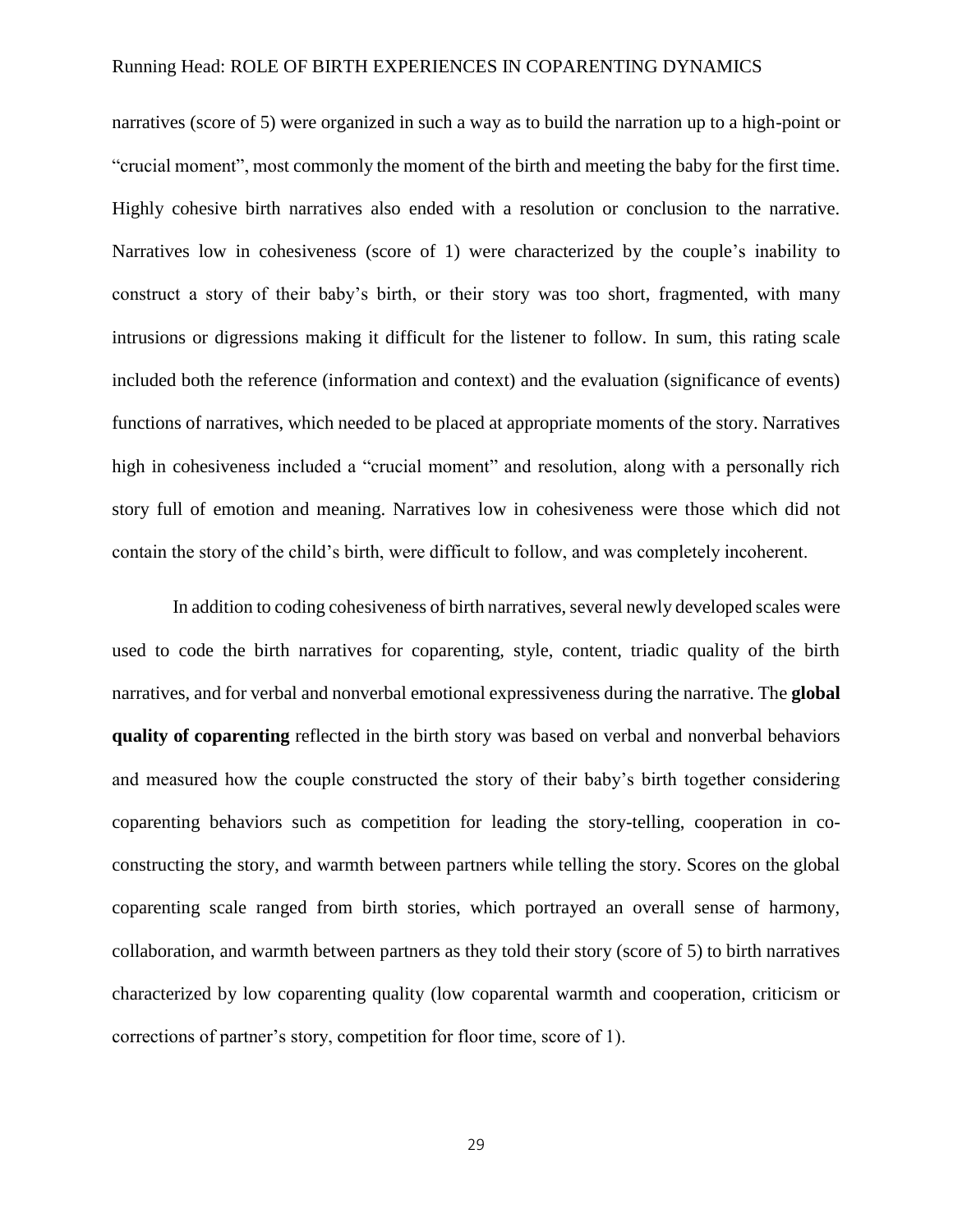**Style and content of narratives** involved measures of mutuality of telling the storywhether it was mostly mothers (score of 5) or mostly fathers (score of 1) who told the birth story, with equal sharing occupying the middle score of 3. In addition, the amount of details about the birth shared ranging from very few (1) to very many (5) was considered as well as the degree to which the birth seemed to be a positive or negative experience, (range from very negative, score of 1, to very positive, score of 5). The scale measuring **triadic quality** of birth narrative measured the extent to which partners commented on their mutual experience of the birth illustrating an awareness of "we-ness" in their story which also included the baby. Scores ranged from high triadic quality with a pervasive sense of "we-ness" (score of 5), to low triadic quality containing no reference to the coparenting relationship or family triad with a focus only on individual experience (score of 1).

Finally, expressiveness during the birth stories included scales for **verbal and nonverbal emotional expressions.** Verbal emotional expressiveness ranged from a complete or almost complete absence of expression (score of 1) to lots of emotional expression (score of 5). Nonverbal emotional expressiveness ranged from very constrained (score of 1) to very open (score of 5). Valence of verbal and nonverbal expressiveness was also coded and ranged from very negative (score of 1) to very positive (score of 5). One composite score for emotional expressiveness during the birth story was created by summing standardized scores for verbal and nonverbal expressiveness. A second composite score summed the standardized raw scores for positive valences of verbal and nonverbal emotional expressiveness during the birth stories.

During the second part of the interview, the postpartum narrative, couples were asked to describe their current relationships with their baby, their baby's qualities, and their experiences as new parents. Postpartum narratives were coded for parents' style of description, expressiveness,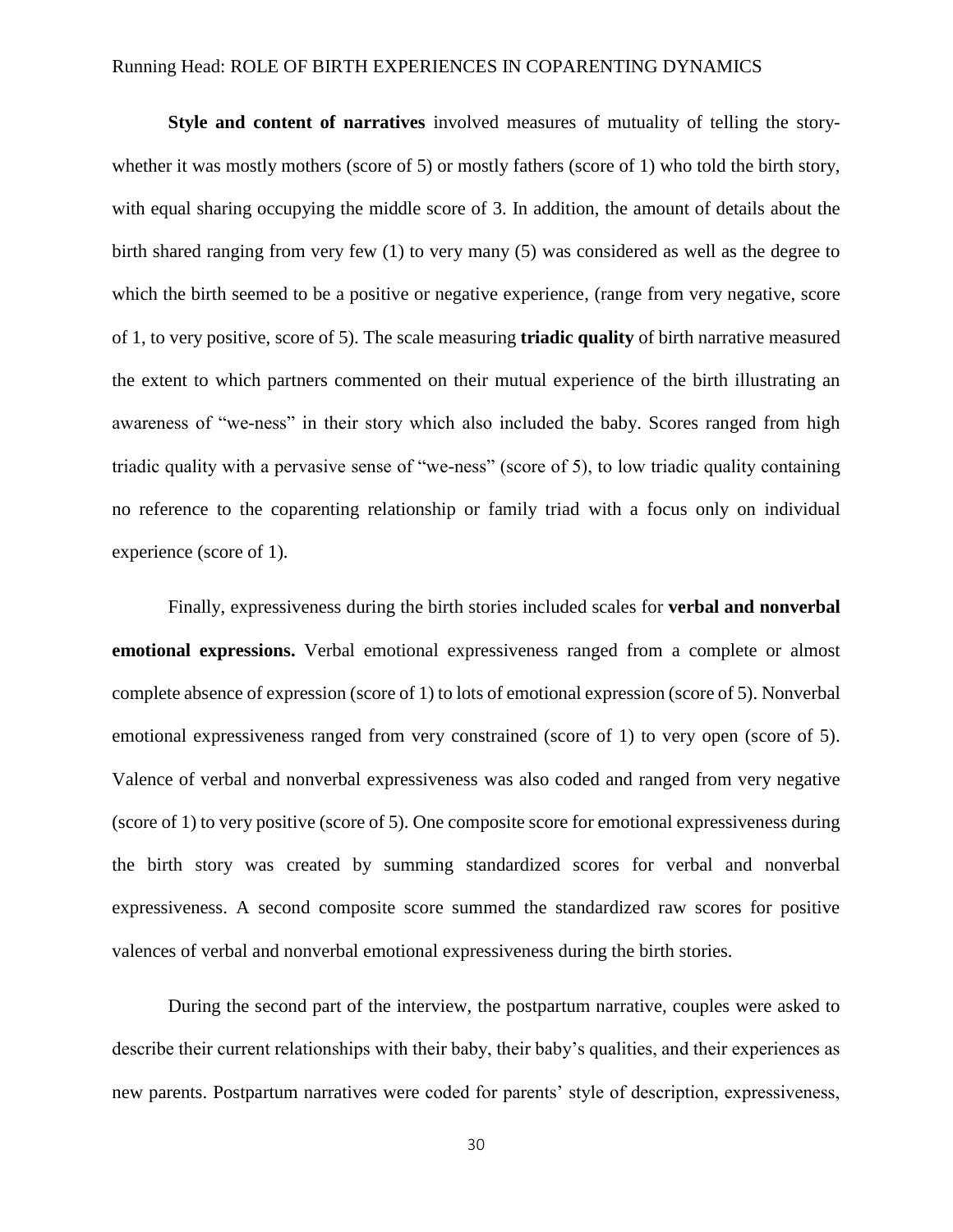global quality of coparenting reflected in their narrative, triadic quality, positive outlook on their family, and overall negative outlook on their coparenting relationship. Scales measuring **global coparenting qualities, style, triadic quality,** and **emotional expressiveness**, paralleled those used for couples' birth stories during the first part of the interview. As for the first part of the birth narrative interview, two composite scores for emotional expressiveness were again created for narratives of the postpartum experiences; one score summed across standardized raw scores for verbal and nonverbal expressiveness during postpartum narratives was created, while the second composite summed the standardized valence scores for verbal and nonverbal expressiveness. In addition, a total emotional expressiveness score and a total emotional valence score for both parts of the birth narrative interview (birth stories and postpartum narratives combined) were computed.

Two new scales were also used to measure the parents' positive outlook on their family and their negative outlook on their coparenting relationship. The scale assessing couples' **positive outlook on their family** rated how positive parents' descriptions of life with their baby were and how detailed and elaborated their descriptions of joyous moments with their baby or family life were. This code focused on all experiences involving family life, excluding coparenting experiences, which were assessed with the second rating scale. Parents' **overall negative outlook on coparenting relationship** measured the extent to which interviewees worried about or described negative interactions with the coparent or in the coparenting relationship such as competition or conflict in the coparenting relationship or lack of involvement by and help from the other parent. This code focused on negativity about the coparenting relationship rather than about other types of family functions or challenges that interviewees may have verbalized with respect to their view of family life. In contrast to the scale measuring the Global Quality of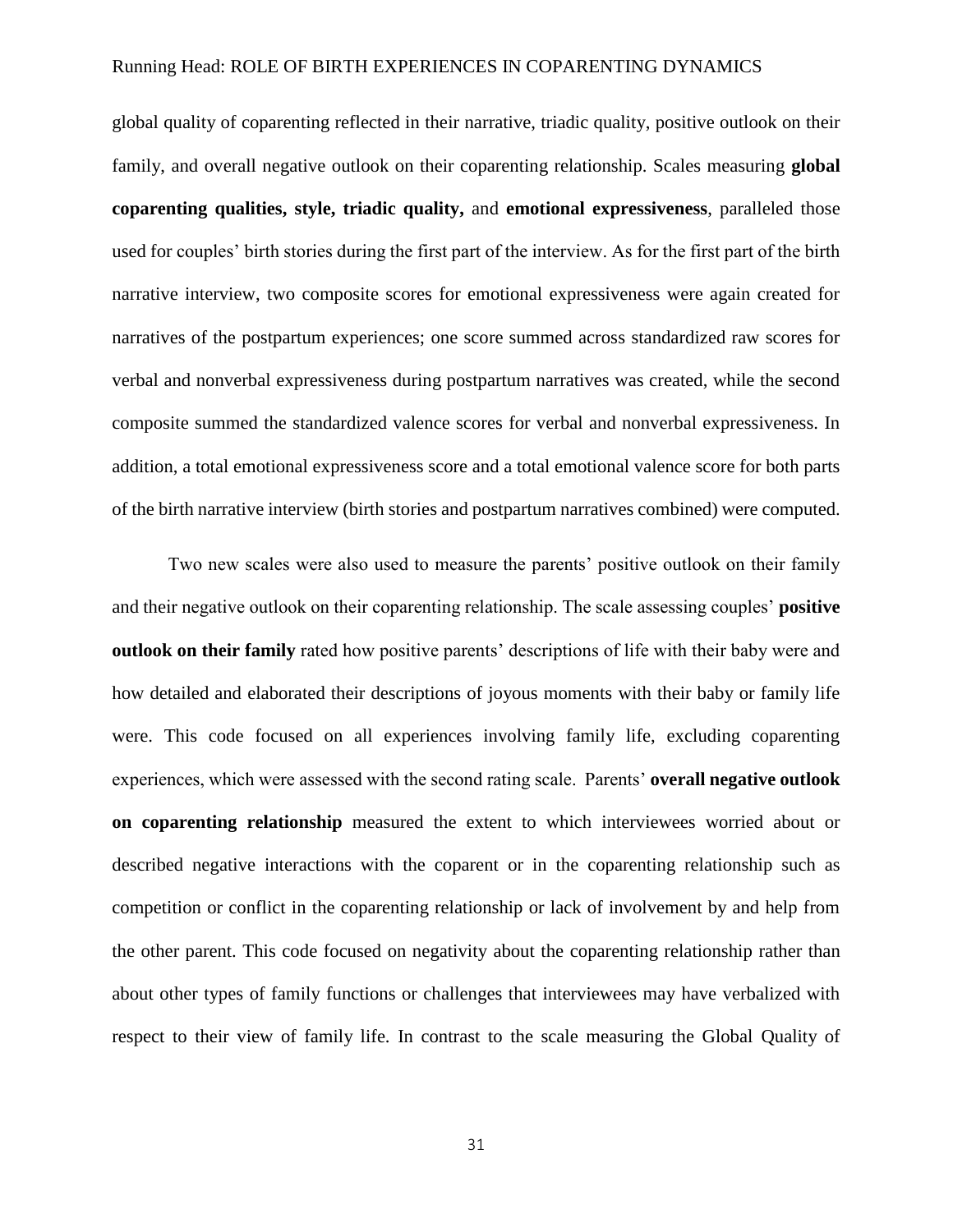Coparenting, this scale focused on the content of parents' narration about family life after birth rather than on the manner in which they answered these questions together as a couple.

### **Triadic Family Interactions (Pregnancy, 3- and 12-Months)**

Using an adapted version of Carneiro et al.'s Prenatal Lausanne Trilogue Play Situation (PLTP, 2006), coparenting dynamics of pregnant couples were observed during interactions with a doll representing the couples' baby. Couples were asked to play with the doll sitting in a high chair within equal reach of both partners, and couples were instructed to take turns playing with "baby" as well as to play together and briefly talk about their experiences during the task.

At 3 months postpartum, coparenting dynamics were observed in families' homes during an adapted version of the postnatal LTP (Fivaz-Depeursinge & Corboz-Warnery, 1999). Procedures followed those of the PLTP except parents played with their actual baby for this assessment. At 12 months postpartum, coparenting dynamics were observed in the laboratory while parents and their infants engaged in triadic play (free play, completing a puzzle, looking at a book, and playing a rhyming game) and while eating a snack.

All of the coparenting interactions were video-recorded for subsequent coding with the Coparenting and Family Rating Scale (CFRS, McHale, 2001). The CFRS includes separate scales to assess coparental competition, cooperation, verbal sparring, coparental warmth, parent-child warmth, and parental involvement.

The first rating scale, **'Active Competition'**, involved the amount of competition between caregivers for control over the task (PLTP) or for their infants' attention or affection (postpartum interactions) and ranged from 'Absolutely no instances of competition' (score of 1) to 'Excessive jockeying for control' (score of 5). **'Active Cooperation'** measured the degree of overt, active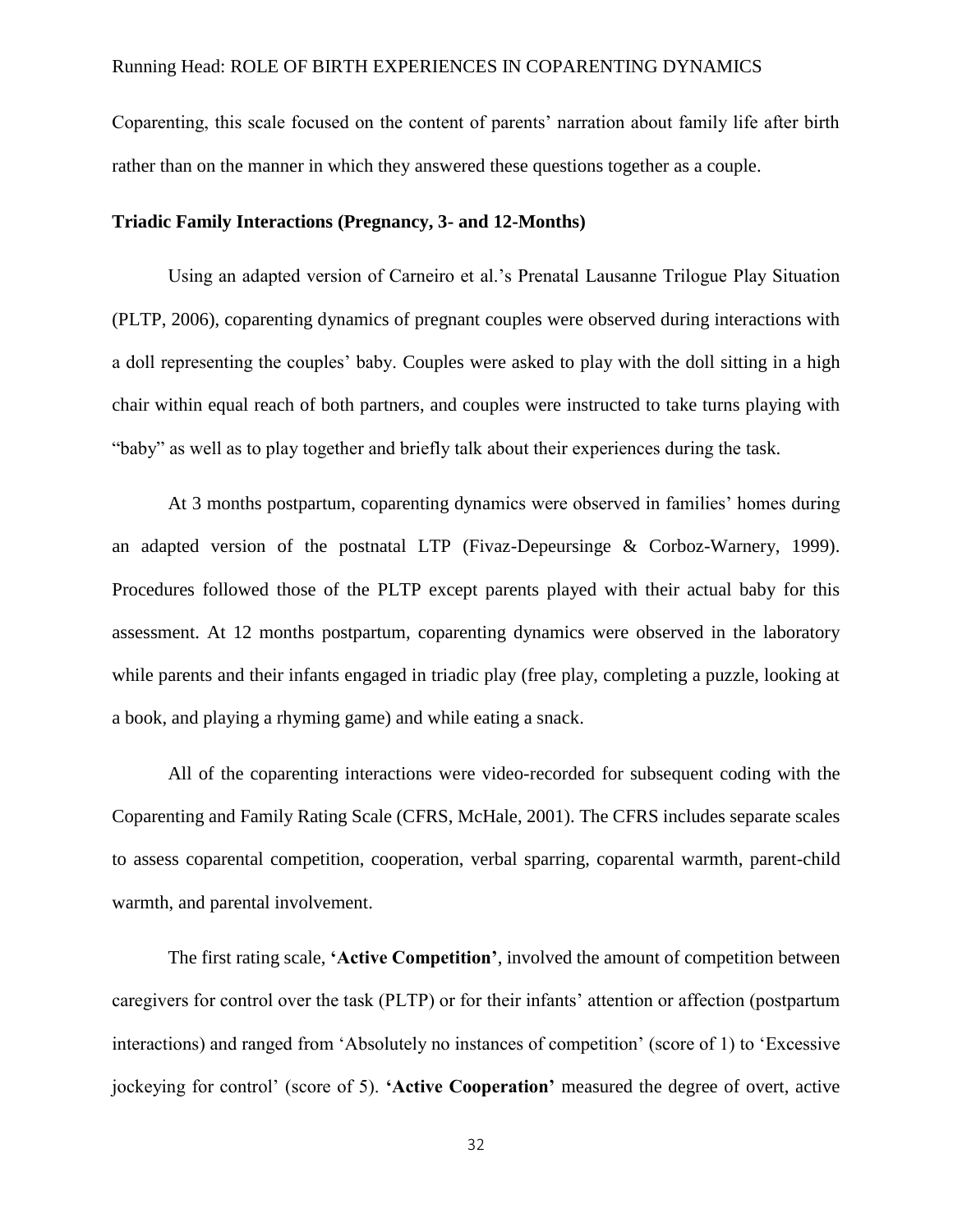cooperation between parents and involved parents' level of facilitation and support for one another's parenting during triadic interactions. This scale ranged from 'No cooperation' (score of 1) to 'Numerous clear instances of facilitation, pervasive atmosphere of cooperation', (score of 5). The third scale, **'Verbal Sparring'**, rated antagonistic, critical, or sarcastic remarks exchanged between partners in the context of triadic interactions and involved mild ribbing on the low end of the continuum ('No ribbing', score of 1; one instance of mild ribbing, score of 2) to overtly, unambiguously critical remarks directed at the other parent (score of 5). The fourth scale of the CFRS involved expressions of **'Coparental Warmth'**, which considered the amount of warmth, affection, and positive verbal and nonverbal exchanges between partners and ranged from 'No looks or comments/no positive affect between partners/ palpable sense of coldness between them' (score of 1), to a 'Pervasive sense of warmth, affectionate touches, warm glances, signs of true connection with one another' (score of 5). The fifth scale, **'Parent-Child Warmth',** was coded separately for each partner's expressions of warmth directed at their imagined or real baby and ranged from 'Complete absence of parental approval/palpable sense of coldness toward doll/ infant' (score of 1) to 'Extremely expressive' (score of 7), reserved for a parent who uses touch, speech, and active eye contact to convey warmth throughout the triadic interaction with the doll or infant. The sixth scale, '**Parental Investment**' in the task was also coded separately for each parent and rated the extent to which parents were actively and fully engaged in the task or with the infant (High investment- score of 5) versus making no attempts to initiate play or disengagement with the infant (score of 1).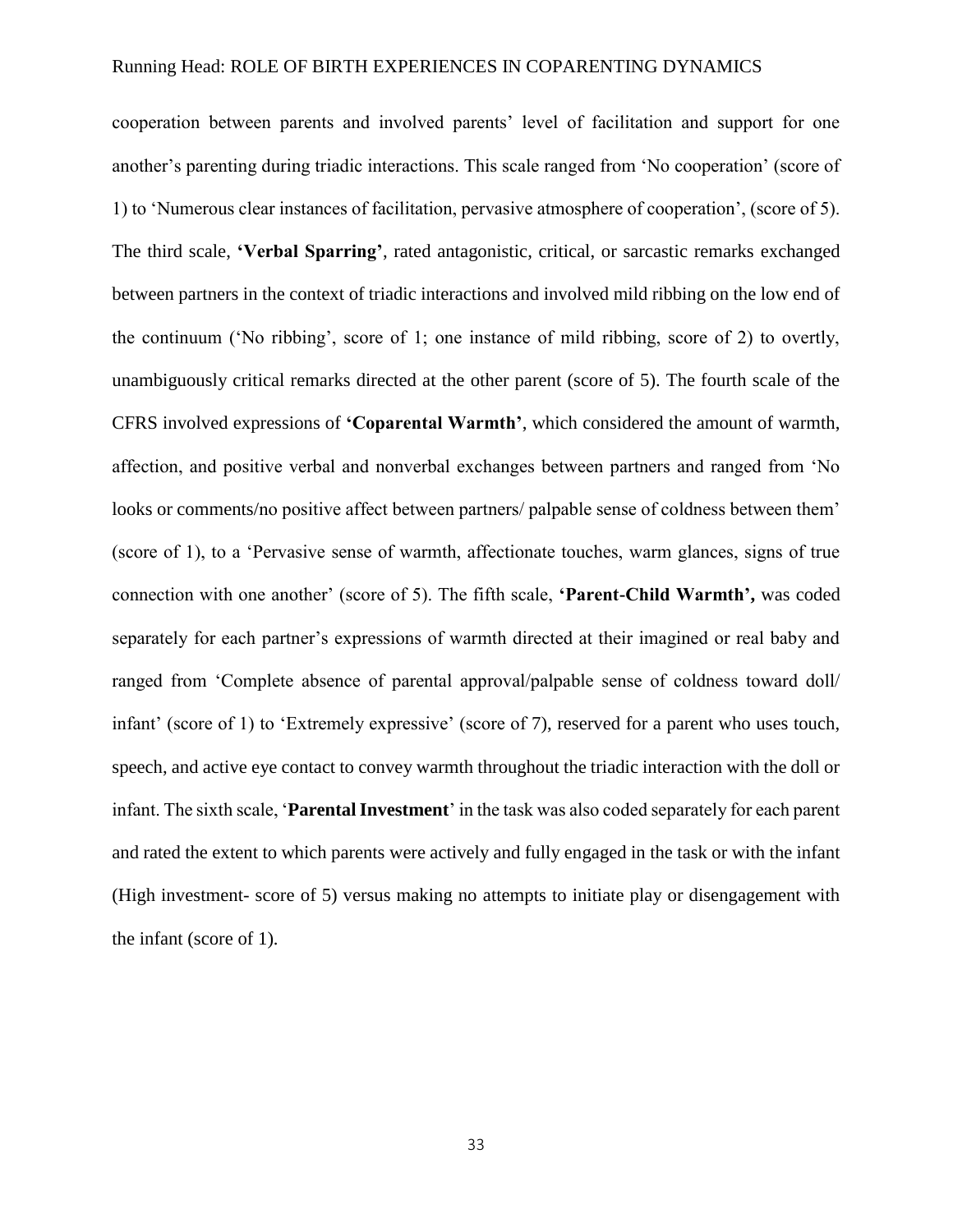#### **Results**

## **Descriptive Statistics**

## **Birth Stories**

Means and standard deviations for birth story variables are listed in Table 1. In general, mothers were more likely to start the birth story (60.3%) than were fathers (27.6%) and only one couple started the birth story together. The majority of couples equally shared the narration of their births (56.9%), though around 25% of the mothers took the lead in telling the birth story. Most parents shared a moderate to high amount of details about their births (82.3%), and tended to focus their stories on birth experiences rather than on irrelevant factors. The main focus in almost all of the birth narratives was on medical facts (98%) despite the fact that couples were asked to tell the stories of their babies' birth from an emotional standpoint. A surprisingly large number of couples narrated a negative (26.9%) or very negative (19.2%) birth experience compared to a little over a fifth of couples who told a positive or very positive story about their birth.

Regarding couples' emotional expressiveness during the story, most couples verbally expressed an average amount of emotions of balanced or neutral valence. Mothers were more verbally expressive (51%) during the story compared to fathers (2%). The majority of couples also displayed an average amount of nonverbal emotions of balanced or neutral valence. Again, mothers were more nonverbally expressive (39.2%) than were fathers (5.9%), though more than half of the couples expressed nonverbal emotions about equally. Most couples showed no evidence of trauma from the birth as reflected in their birth narratives. Only 1 couple showed clear evidence of having had a traumatic birth.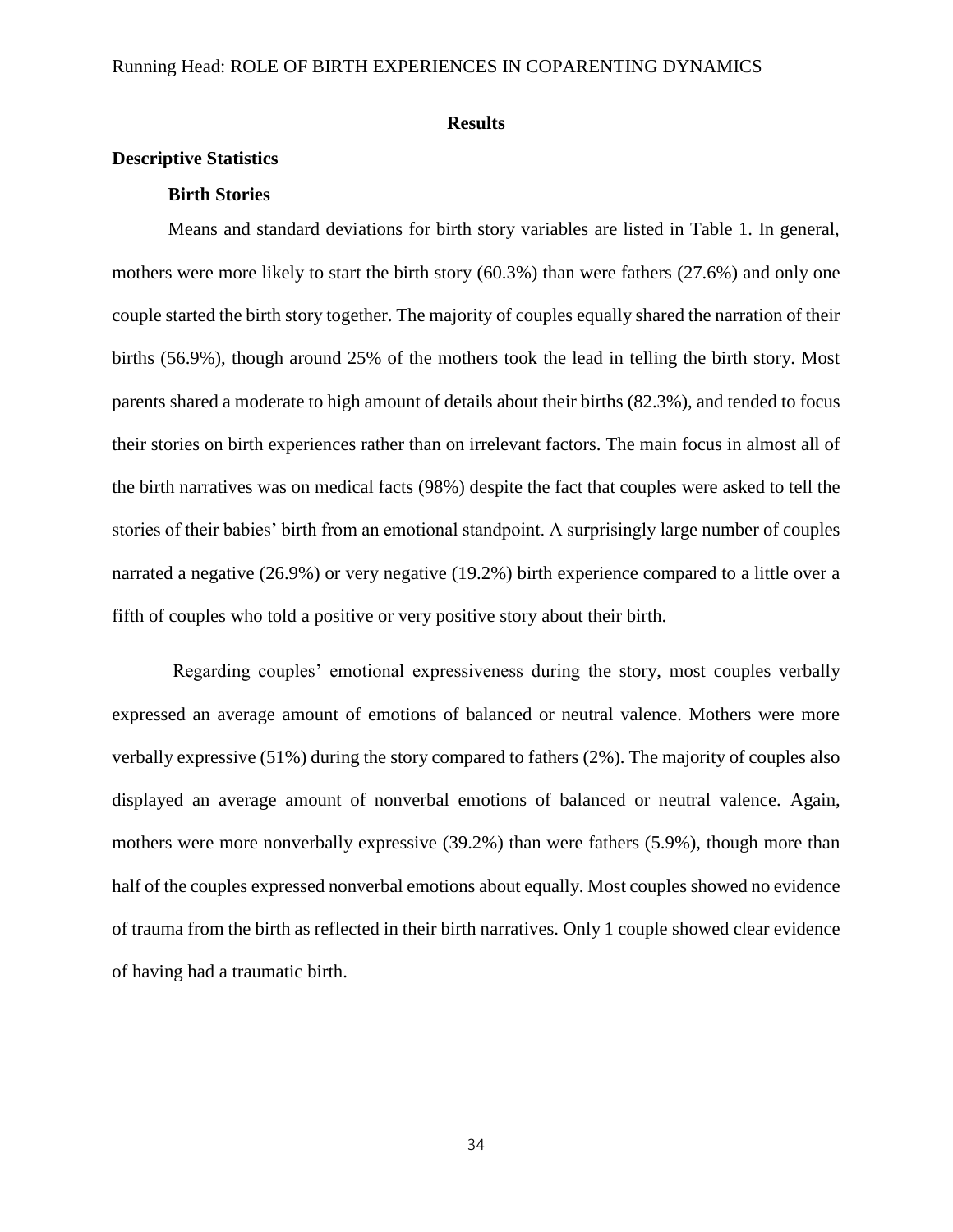## **Postpartum Narratives**

Means and standard deviations for postpartum narratives are listed in Table 1. A large majority of couples equally shared the narration of their postpartum experiences. Similarly, more couples shared an above moderate amount of details within the narratives of their postpartum experiences, and tended to have generally positive postpartum experiences.

Regarding couples' emotional expressiveness during the postpartum narratives, most couples verbally expressed an average amount of emotions, again of balanced or neutral valence. For most couples, both partners were about equally expressive during the narrative (84.3%). Most couples also displayed an average amount of nonverbal emotions of mostly positive valence and again for most couples, both parents were about equal in their emotional expressiveness (66.7%).

Mean global scores measuring coparenting throughout the narrative indicated that on average, couples' coparenting quality was characterized by a high degree of cooperation in telling their birth narratives. In addition, couples displayed an average to above average triadic quality consisting of a moderate sense of "we-ness" with consistent and noticeable mentions of the family triad. Couples also had rather positive outlooks on their family life in general, and showed little evidence of pessimistic outlooks on their coparenting relationship.

#### **Preliminary Analyses**

A set of ANOVAs was performed to determine whether the type of birth couples experienced, a vaginal birth, planned or emergency C-section, had a significant effect on their expressiveness, narrative cohesiveness, or coparenting quality during their birth narratives. Findings indicated that the objective type of birth did not significantly impact the quality of birth narratives parents constructed. In other words, couples who experienced vaginal birth did not differ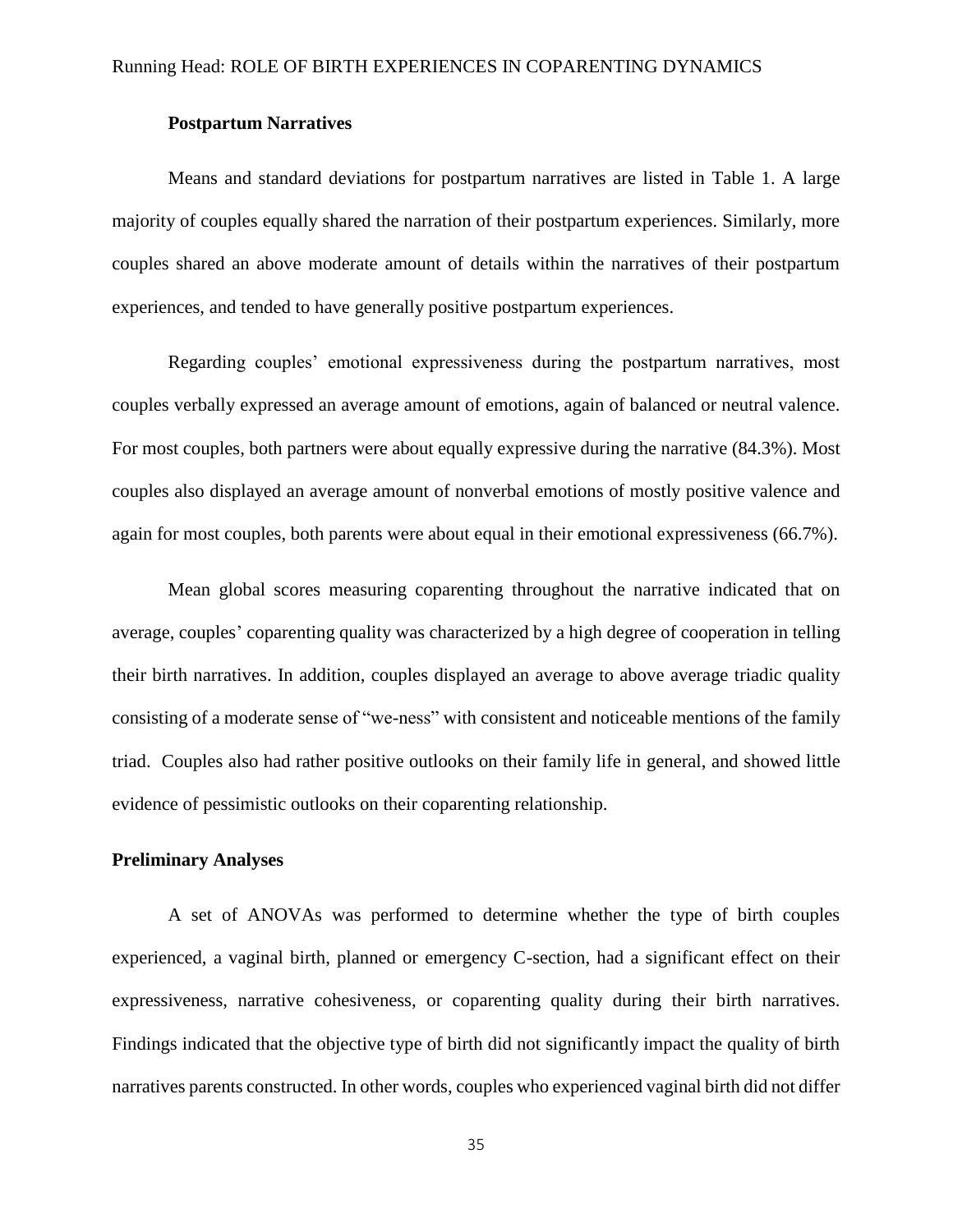from those who experienced C-sections in their emotional expressiveness, cohesiveness, or coparenting quality reflected in their narratives from couples who experienced a C-section.

Correlational analyses with the number of hours in labor and various birth narrative measures indicated that couples who experienced longer labors tended to score higher in emotional expressiveness during their birth narrative  $(r = .30, p < .05)$ .

## **Correlations Between Birth Stories at 3 Months and Prenatal Coparenting Dynamics**

A set of Pearson Product Moment correlations was conducted to determine whether couples' emotional expressiveness and cohesiveness during the birth story were correlated with coparenting dynamics observed during the prenatal LTP. Findings indicated that more emotionally expressive couples and couples who told more cohesive birth stories at 3 months displayed more supportive coparenting dynamics during the PLTP. Specifically, couples who were more expressive during the narration of their baby's birth showed significantly greater coparental cooperation, maternal investment and maternal warmth (see Table 2). Greater emotional positivity during the birth story at 3 months was also correlated with greater coparental cooperation and coparental warmth. Couples who told more cohesive birth narratives were also showing more supportive coparenting dynamics during pregnancy.

## **Correlations Between Birth Stories and Coparenting Dynamics at 3 Months**

Another set of Pearson Product Moment correlations was conducted to determine whether couples' emotional expressiveness and cohesiveness during birth stories were correlated with their coparenting dynamics observed during triadic play at 3- months. Findings indicated that more emotionally expressive and positive couples, and couples who told more cohesive birth narratives at 3 months displayed more supportive coparenting dynamics during play interactions at 3 months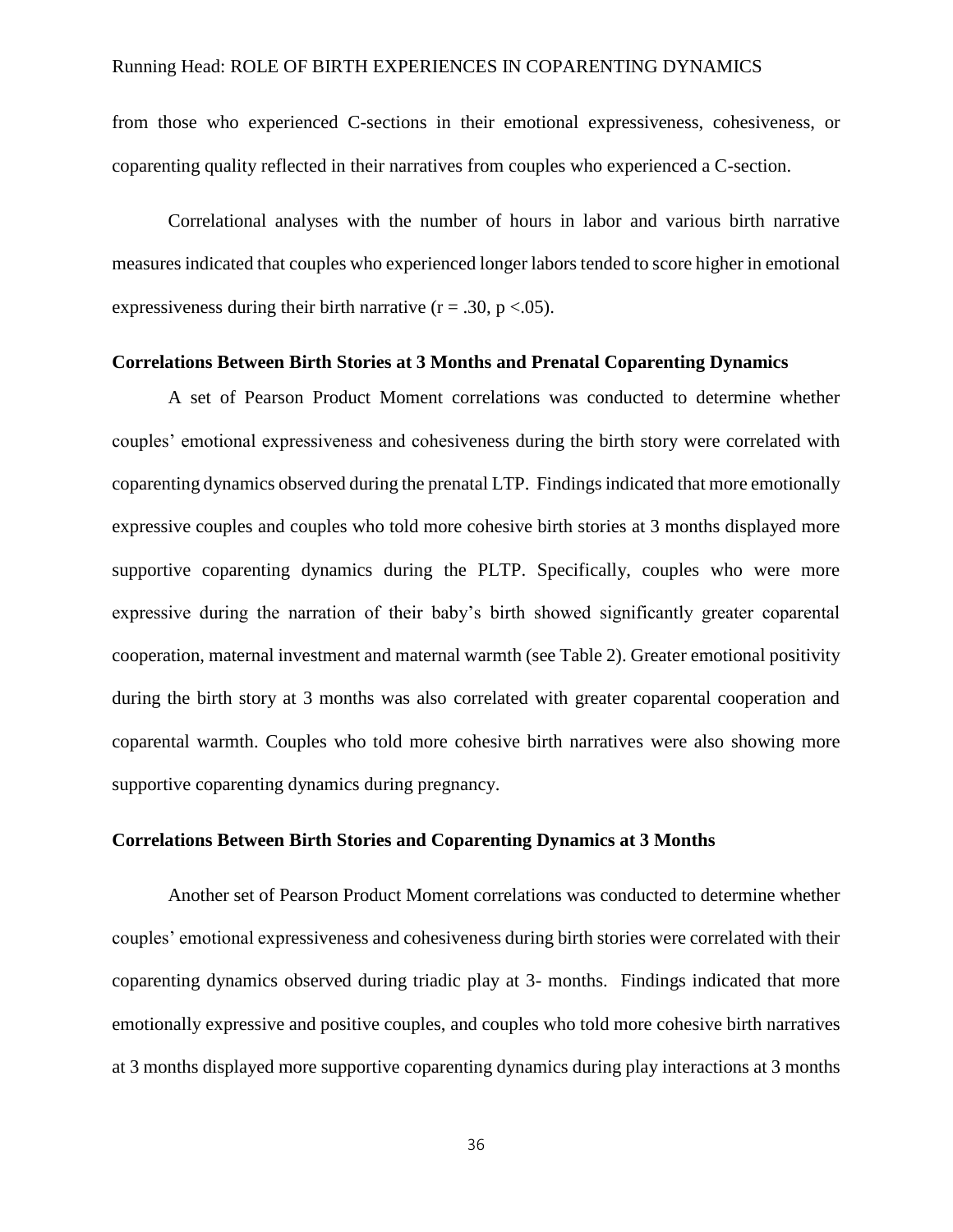(see Table 2). Specifically, couples who were more expressive during the narration of their baby's birth and who told more cohesive birth stories showed significantly greater coparental cooperation, parental investment, and parent-child warmth and significantly less verbal sparring during the 3 month-LTP. In addition, couples with more cohesive birth stories also displayed greater coparental warmth. Couples who were more emotionally positive during the telling of their baby's birth and postpartum experiences showed significantly greater coparental cooperation, maternal investment in the task, and greater parent-child warmth.

## **Correlations Between Birth Stories at 3 Months and Coparenting Dynamics at 12 Months**

A third set of Pearson Product Moment correlations were conducted to determine whether couples' emotional expressiveness and narrative cohesiveness during the birth stories were correlated with their coparenting dynamics observed during triadic mealtime interactions at 12 months. Findings indicated that more emotionally expressive couples, and couples who told more cohesive birth stories at 3 months displayed more supportive coparenting dynamics during play and mealtime interactions at 12 months (see Table 2). Specifically, couples who told more cohesive narratives about their first child's birth showed greater coparental cooperation during the 12-month play task *and* displayed greater cooperation and maternal investment and less verbal sparring during the 12-month mealtime interaction*.* Couples who were more emotionally expressive during their birth story displayed greater coparental cooperation, paternal investment, and coparental warmth during 12-month mealtime interactions.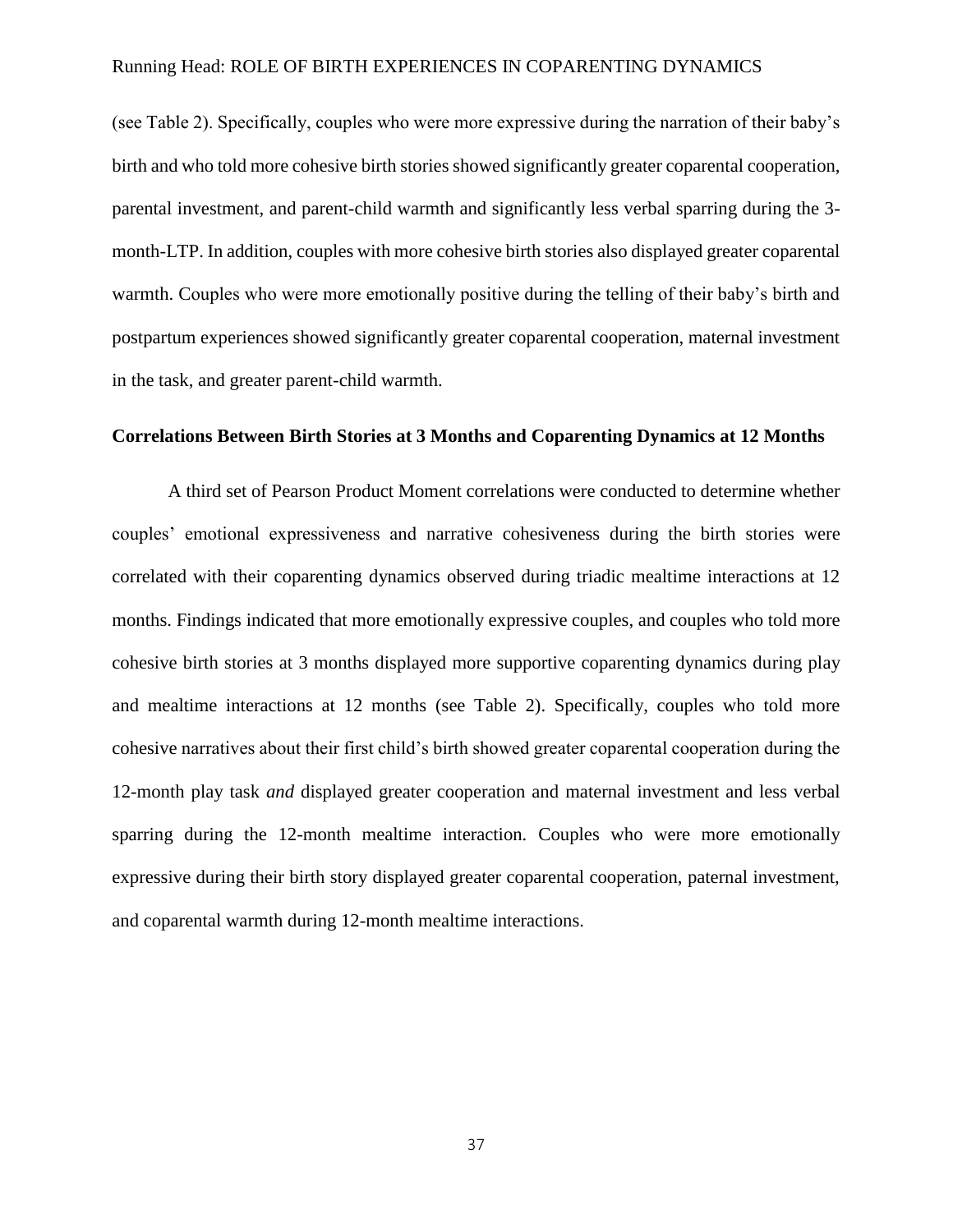## **Correlations Between Postpartum Narratives at 3 Months and Prenatal Coparenting Dynamics**

A fourth set of Pearson Product Moment correlations were conducted to determine whether the quality of couples' narratives about their postpartum experiences was correlated with coparenting dynamics observed during the PLTP. Findings indicated that couples who were more positively expressive and had greater triadic quality during the postpartum narrative displayed more cooperation and coparental warmth during the PLTP (see Table 3).

#### **Correlations between postpartum experiences and coparenting dynamics at 3 months**

A fifth set of Pearson Product Moment correlations were conducted to determine whether the quality of couples' postpartum narratives at 3 months were correlated with concurrently observed coparenting dynamics observed during 3-months play. Findings indicated that couples who were more emotionally expressive during the narratives showed greater cooperation, less verbal sparring, greater parental investment and parent-child warmth, and greater coparental warmth during triadic interactions at 3 months (see Table 3). Couples who were more positively expressive in their postpartum narratives also showed greater cooperation, maternal investment, parent-child and coparental warmth during play interactions at 3 months. Couples with greater triadic quality during postpartum narratives also showed greater coparental cooperation, parental investment, and parental and coparental warmth during their 3-months play.

## **Correlations Between Postpartum Experiences at 3 Months and Coparenting Dynamics at 12 Months**

A sixth set of Pearson Product Moment correlations were conducted to determine whether the quality of couples' postpartum narratives at 3 months were correlated with coparenting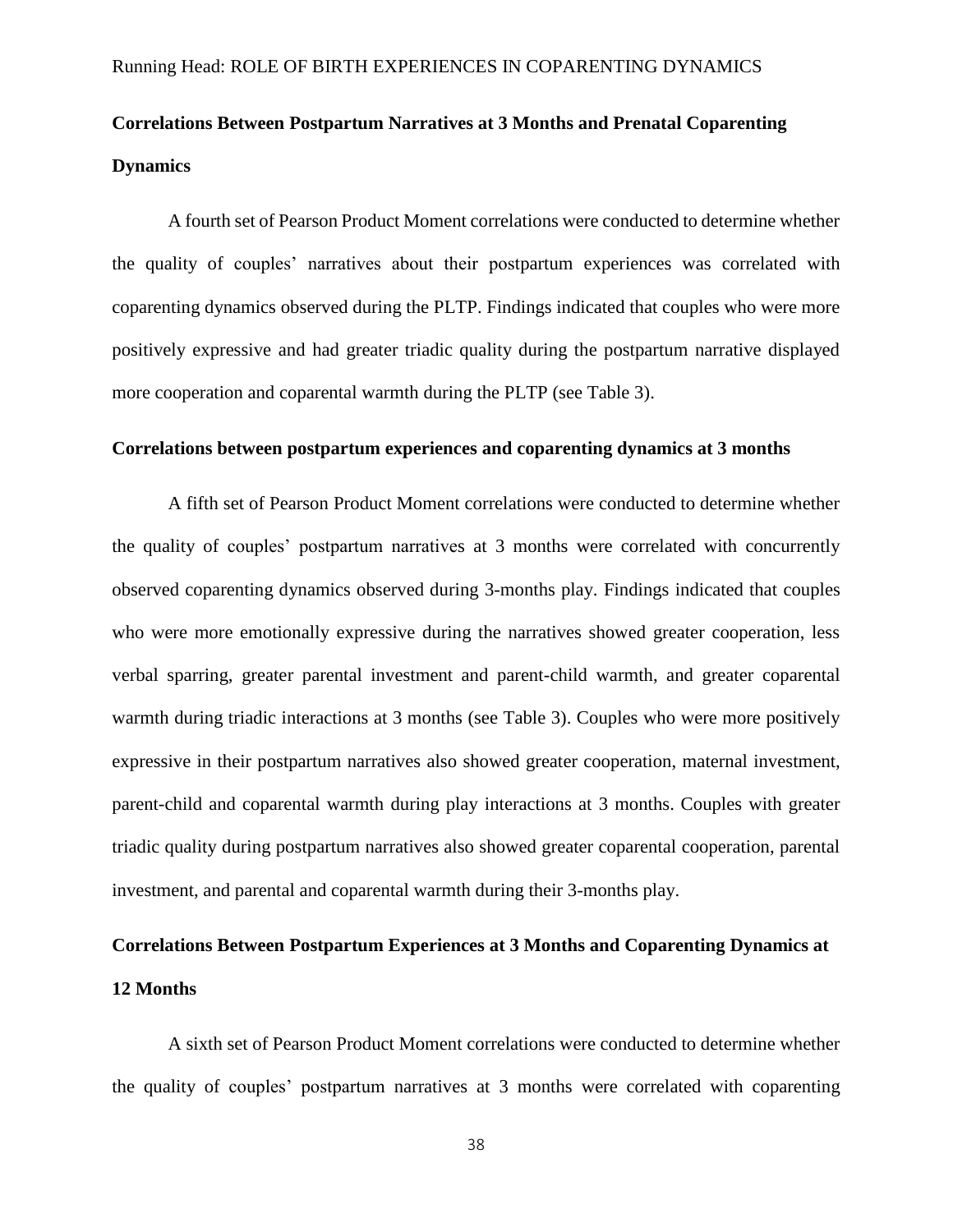dynamics observed at 12 months. Findings indicated that couples who were more emotionally expressive displayed greater cooperation and coparental warmth during 12-month triadic mealtime interactions (see Table 3). Couples who were more positively expressive also displayed greater mother investment during 12-months family play and greater cooperation and coparental warmth during 12-months mealtime interactions. However, expressiveness and positive emotional expressions during couples' postpartum narratives were not associated with coparenting dynamics during 12-months play interactions with the exception of one association found between positive postpartum narrative expressiveness and maternal investment during 12-months play. Finally, couples who evidenced greater triadic quality during their postpartum narratives displayed less verbal sparring during 12-month play as well as less competition during 12-month mealtimes, along with greater cooperation, father-child warmth, and coparental warmth.

# **Correlations Between Coparenting Quality During Birth Narratives and Coparenting Dynamics Observed During Triadic Family Interactions**

A final set of Pearson Product Moment correlations was conducted to determine whether couples' coparenting quality observed during their birth stories and postpartum narratives were correlated with coparenting dynamics observed during family triadic interactions from pregnancy through 12 months postpartum (see Table 4). Findings indicated that couples with greater coparenting quality during both parts of their birth narratives displayed greater cooperation, maternal investment, and mother-child warmth during pregnancy. Specifically, couples who expressed more positive family views in their postpartum narratives also displayed greater cooperation and greater mother- and father investment during the PLTP, while couples with less negative coparenting views displayed greater cooperation and coparental warmth during the PLTP. Couples with greater coparenting quality during their birth stories and postpartum narratives at 3-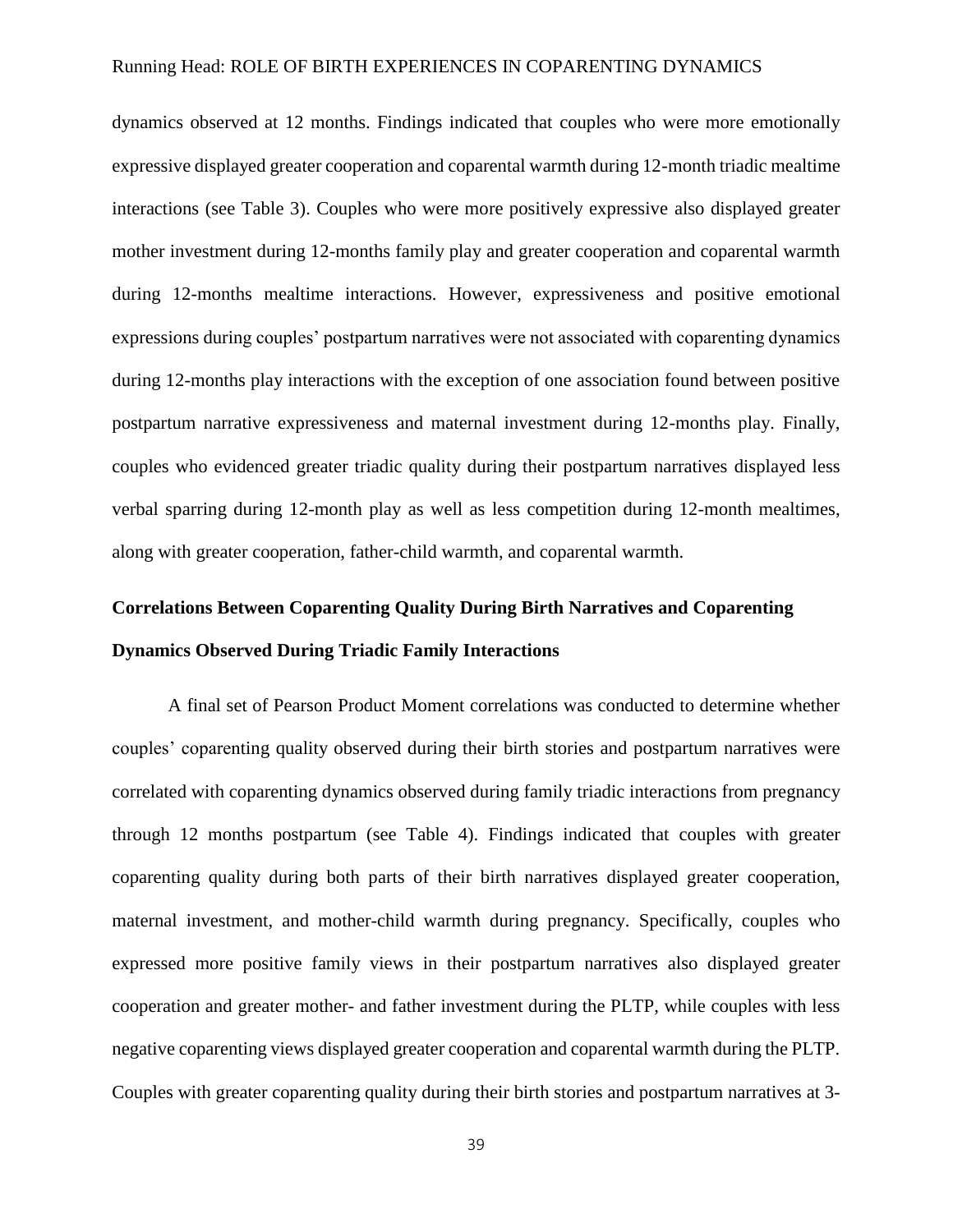months also showed greater cooperation, less verbal sparring, greater parental investment, greater parent-child warmth, and greater coparental warmth observed during concurrently observed play interactions at 3 months. Finally, couples with greater coparenting quality during both parts of their birth narratives were also observed to show less competition and greater cooperation, fatherchild and coparental warmth during 12-months mealtime interactions.

#### **Discussion**

This study was one of the first to explore whether narratives parents tell about the experience of their first-born's birth are associated with the quality of their coparenting dynamics observed across the transition to parenthood. Findings in this study indicated that parents' narrative cohesiveness and emotional expressions during their birth narratives at 3 months were associated with coparenting dynamics observed during family interactions both before and after birth. As hypothesized, couples who constructed more cohesive birth narratives at 3 months postpartum displayed more supportive prenatal and postpartum coparenting dynamics. In addition, couples who expressed more positive emotions during their narratives had also more supportive coparenting relationships during pregnancy and at 3 months, though these same associations were not found between positive expressiveness during birth narratives and 12-months coparenting. A greater propensity of parents to consider the family triad as opposed to focusing on individual experiences during birth narratives was also associated with observed coparenting dynamics, though more commonly those observed during concurrent, 3-months interactions rather than during prenatal or 12-months interactions.

These findings indicate that positive qualities of couples' representations of their birth experiences, their positivity of expressions and narrative cohesiveness, reflect aspects of their emerging coparenting relationship both prior to and after birth. These findings are particularly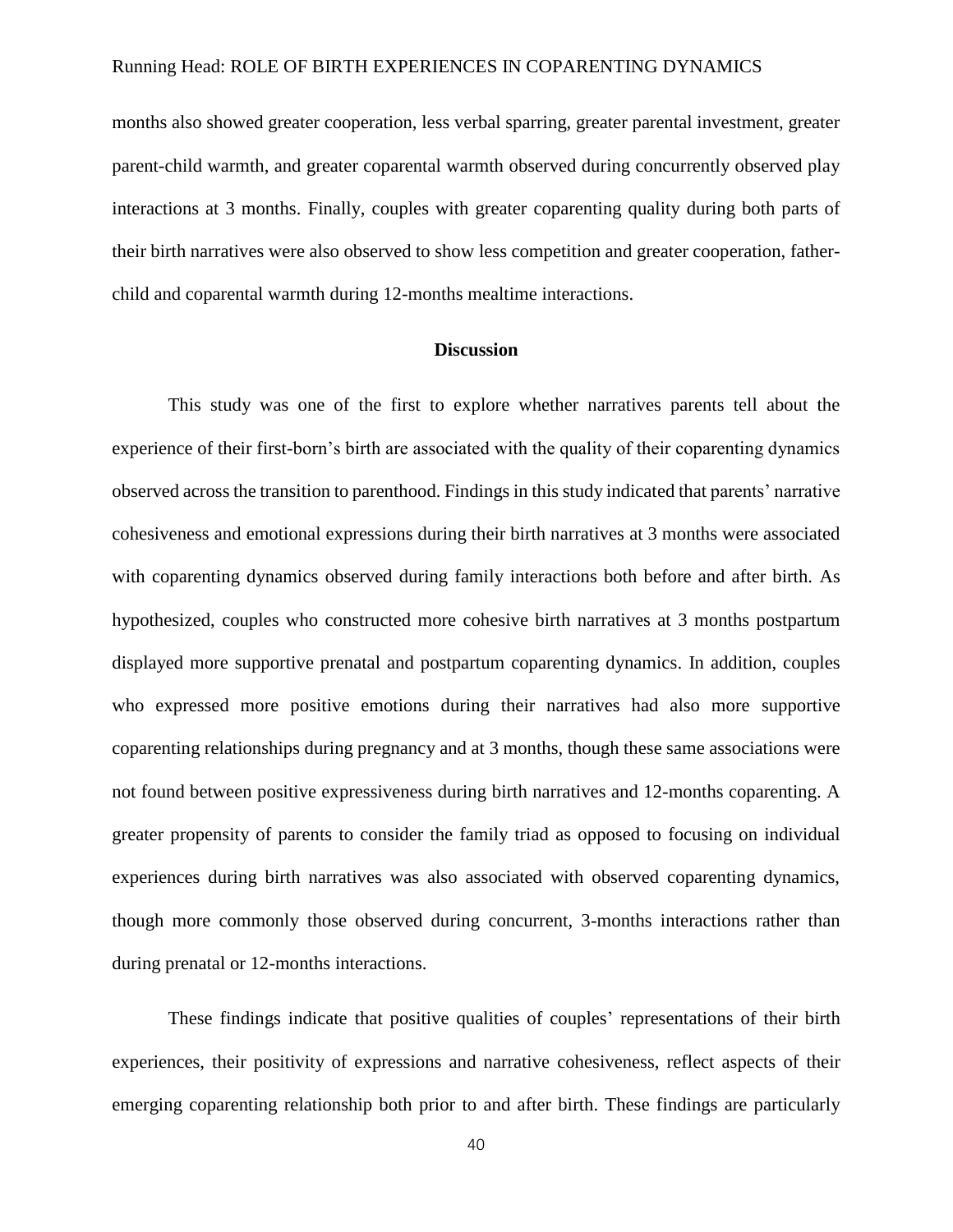striking given that for most couples, the births of their children seemed to have been fairly negative experiences. However, since birth narratives do not measure the actual or objective nature of their birth but the subjective and constructed meaning parents assign to their experiences, it makes sense that the quality of this meaning-making parents demonstrate when thinking about their birth carries over into how their interpret other family experiences. Supporting this interpretation is the fact that the type of birth couples experienced, vaginal versus planned or emergency C-section did not influence the narrative coherence or positive expressiveness during their birth narratives.

This study was the first to assess coparenting quality during a novel interaction task, namely parents' conjoint narrative about their birth and postpartum experiences. Findings in this study indicated that couples with better coparenting quality displayed during birth narratives were observed to show more supportive coparenting dynamics characterized by greater cooperation, parental investment, and family warmth during entirely different interactions and time points in family life, namely prenatal and 3-months play and 12-months mealtime interactions. In addition, couples with more positive family views expressed during their postpartum narratives displayed more supportive coparenting dynamics during prenatal- and 3-months play and 12-months mealtimes, though fewer associations were found between couples' pessimistic views of coparenting expressed during birth narratives and observed coparenting.

These findings contribute to the coparenting literature, which has not yet focused on couples' birth narratives as a paradigm for observing coparenting dynamics or as an antecedent to the coparenting relationship. Despite striking differences between the task of narrating birth experiences and playing with a doll or with one's actual baby, couples' coparenting quality remained surprisingly consistent across time and tasks and suggests that birth narratives are a useful measure of coparenting quality. The kind of coparenting support couples provided to each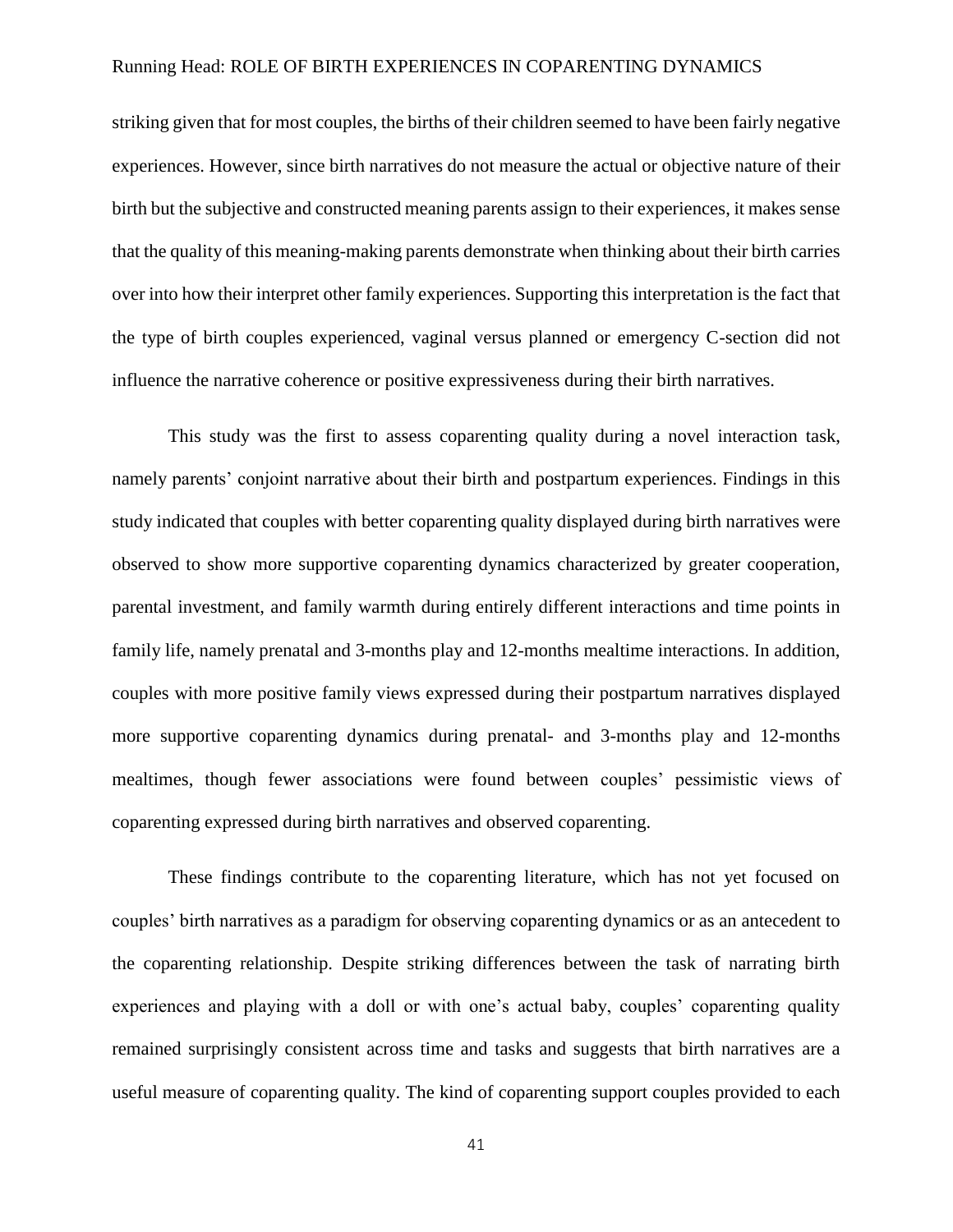other when collaborating in constructing their birth stories was already visible during pregnancy when they had to help each other during the awkward task of playing with a doll and suggests that coparental support may be an enduring quality that emerges prior to birth. These findings are consistent with previous coparenting research on the transition to parenthood, which found that couples' coparenting dynamics observed during the PLTP predicted coparenting dynamics later in the postpartum period (Altenburger et al., 2014; Carneiro et al., 2006).

Associations between coparenting during birth narratives and other family interactions suggest, that birth narratives should be considered as an additional factor within Feinberg's ecological model of coparenting (2003). Future studies should further investigate the interrelationship of couples' birth narratives and some of the other parental, familial, and child factors embedded within Feinberg's coparenting model. It is conceivable that the way in which parents perceive their birth experiences is affected by supports and resources available from others outside of the family, and it is almost certain that parents' reflections on their birth experiences are affected by parental personality characteristics as well as by infant characteristics subsequent to birth (physical and medical status after birth, temperamental qualities).

Though not a main focus in the present study, a lot of anecdotal evidence for various aspects of Feinberg's model was found in the present study. For example, couples in the present study often spontaneously commented on external factors, such as the death of their parents or trouble at work, as well as their couple relationship as influencing their coparenting dynamics. Several parents also reported that their infants' difficult temperaments posed challenges for their parenting and relationship with their child. Though parents did not directly connect their child's difficult temperament with difficulties in their coparenting relationship, other studies have reported on such links (Davis, Schoppe-Sullivan, Mangelsdorf, & Brown, 2009).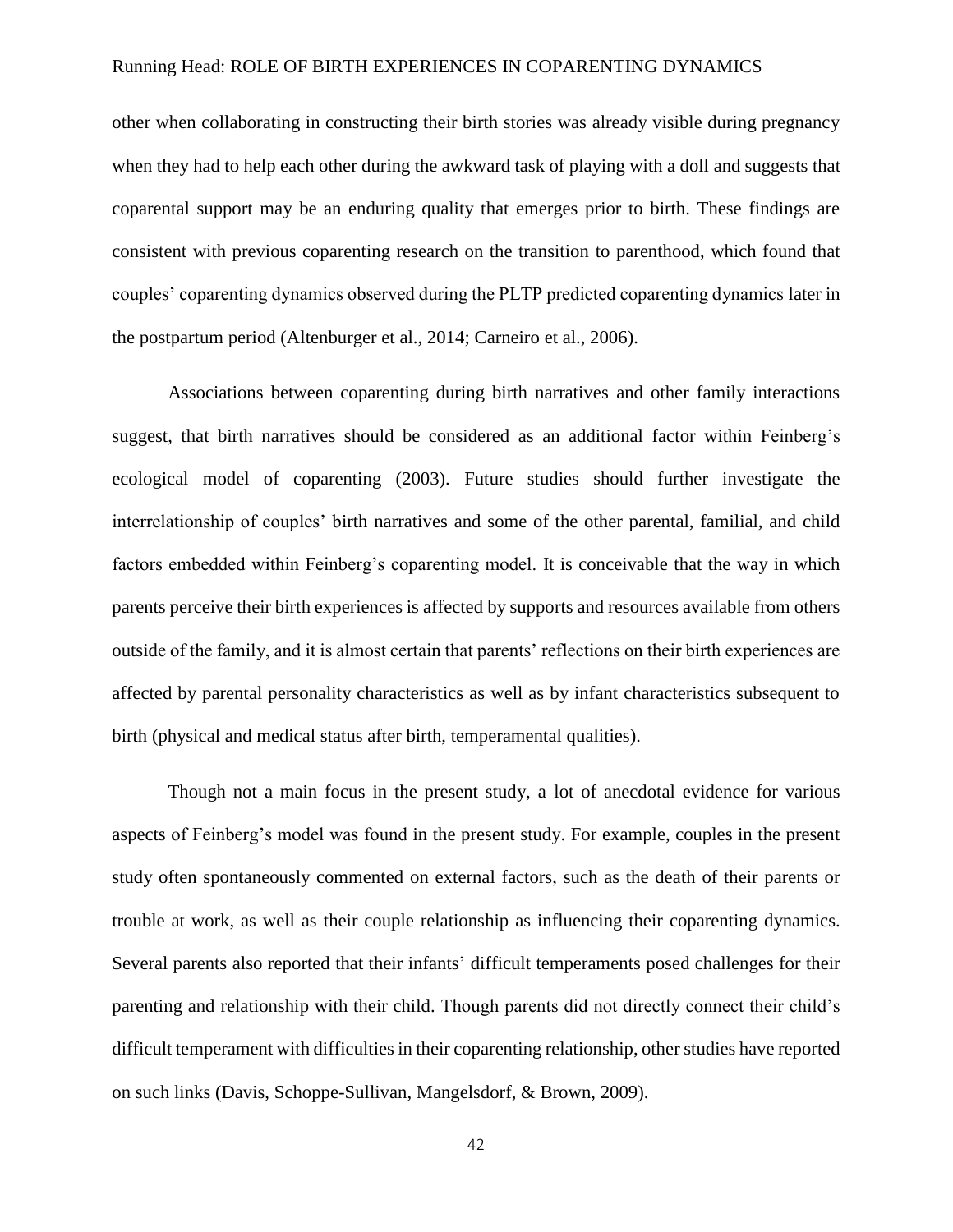Of note was that many new parents told narratives that reflected negative though not traumatic birth experiences and the emotional valence of their expressions while narrating their stories tended to be neither positive nor negative. This was in contrast to their postpartum narratives, which tended to involve mostly positive emotional expressions and suggest that it wasn't parents' general negativity about their transition experiences, which let them to focus on negative aspects of their births. This suggests that the birth itself was a more negative experience than the postpartum period, which is not surprising given that many births involve pain and uncertainty for parents and almost always turn out differently than the birth plans they had previously made. The early postpartum period can also be challenging for many new parents, but in different ways than their births were. However, parents may have more sense of control over their postpartum experiences than their births and the presence of their baby during the postpartum period as a reward for sleepless nights or difficulties soothing or feeding may soften parents' perceived challenges after birth.

As this current study was one of only a few studies which asked parents to conjointly tell the story of their child's birth, it is interesting that most couples equally shared the narration of their birth and postpartum experiences. The couple's co-construction of their birth story allows for an assessment of the coparenting partners' support for one another, both during the birth as recalled by partners, as well as during their collaboration in telling the story. Support is an integral aspect of the coparenting relationship and it is only when couples are asked to conjointly tell their birth narrative that this coparenting quality becomes apparent.

Somewhat puzzling were the lack of associations found between coparenting dynamic observed during 12-month play interactions and cohesiveness, emotional expressiveness, and coparenting quality displayed during birth narratives. Apparently, qualities measured during birth

43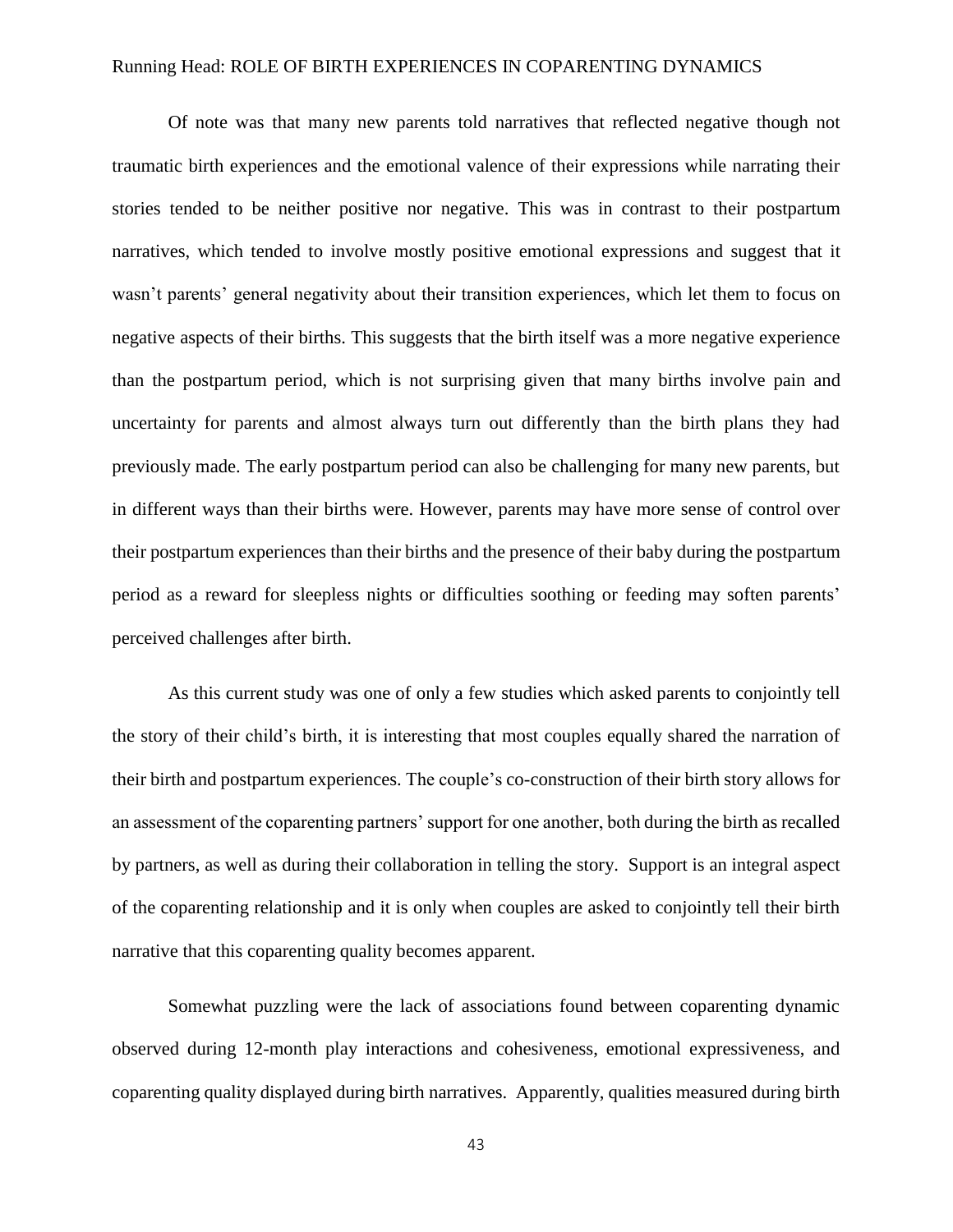narratives were not good predictors of subsequent coparental dynamics during play interactions, though they were predictive of coparenting observed during mealtime interactions. These task effects in patterns of associations are difficult to interpret, as the influence of task characteristics in the coparenting literature in general has not received much attention. The implications of associations found between coparenting dynamics within birth narratives and coparenting dynamics before and after birth are that birth narratives provide a useful measure of coparenting dynamics. However, future studies with larger and more diverse samples should further explore the relationship between narrative co-construction and coparental dynamics found in the present study.

Some limitations of the current study need to be addressed. First, the sample size was relatively small and homogeneous, and may not represent the larger population of parents experiencing the transition to parenthood. For example, patterns of associations may differ in samples of coparents who experienced more numerous and intense stressors within and outside of their families with fewer supports to buffer their strains. Families who are less affluent, or who experienced traumatic or premature births, which involve more commonly new parents from ethnic minority groups, may show different patterns of association between their birth narratives and coparenting dynamics observed during play interactions. Another limitation of the current study was the that the birth narrative interview may not have solicited truthful accounts of couples' emotional birth experiences. Although couples were specifically instructed to tell the story of their baby's birth from an emotional standpoint, the vast majority of couples focused predominantly on medical facts rather than emotional experiences during their births. One possible explanation for this finding is that parents were not as comfortable telling the interviewer the full details of their emotional experiences.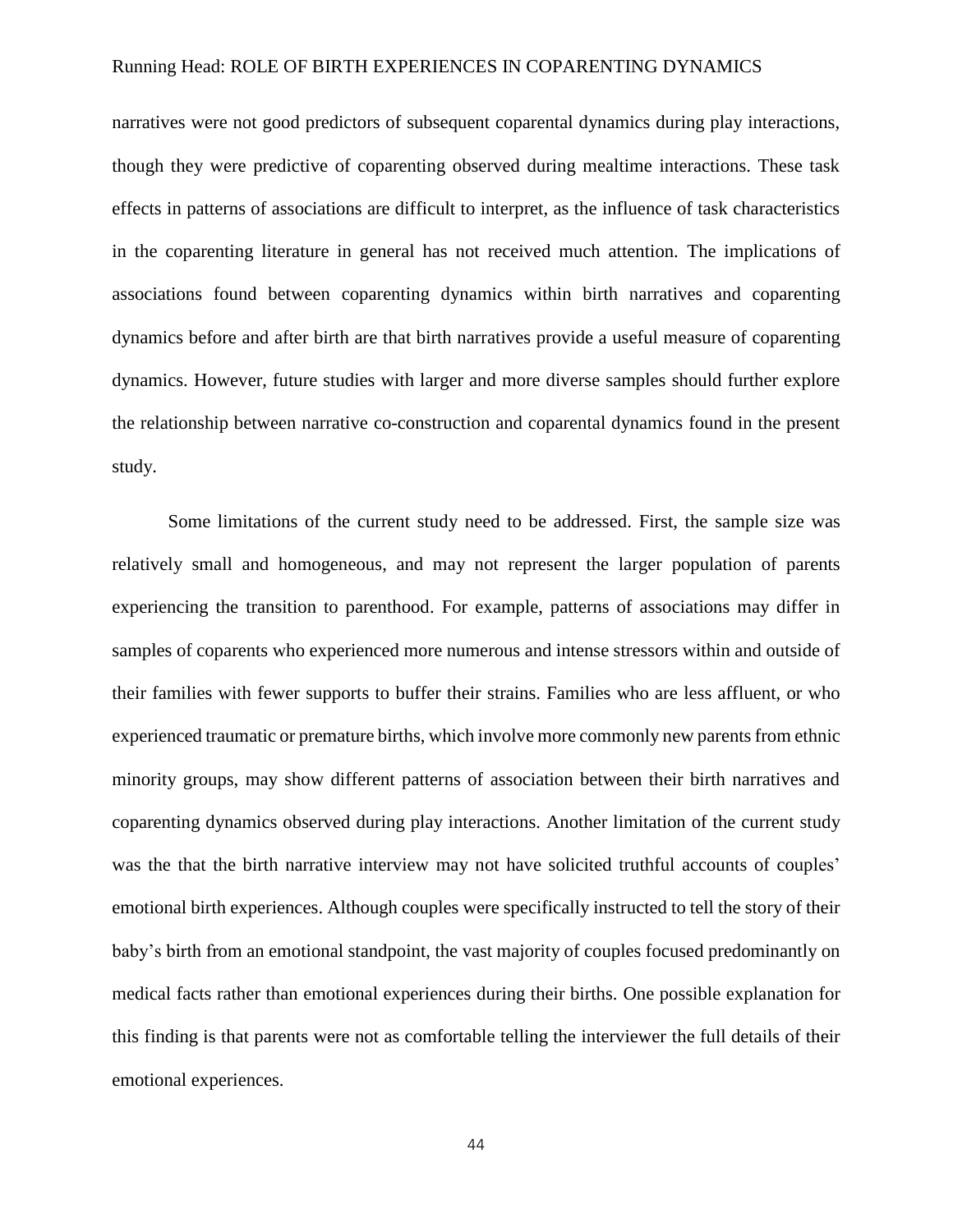The current study also utilized a new coding system specifically designed to assess narrative cohesiveness, emotional expression, and coparenting quality during birth narratives. Though the new coding system was based on prior studies, many of its components were entirely new and need validation from future studies.

In conclusion, birth narratives appear to be a useful measure of coparenting dynamics as they reflect coparenting dynamics consistent with those observed during different tasks and at different times during the transition to parenthood. Since qualities of birth narratives are linked to coparenting dynamics, the model of coparenting antecedents and consequences postulated by Feinberg (2003) should thus also include the factor of parental representations of their birth. Future studies should focus on interrelationships between birth narrative qualities and parent-, child-, couple-, and family factors that have been shown to correlate with coparenting dynamics. The birth narrative may also be a useful assessment tool of coparental dynamics within clinical settings, where it could help to identify parents in need of critical interventions to improve their postpartum adjustment and coparenting relationship.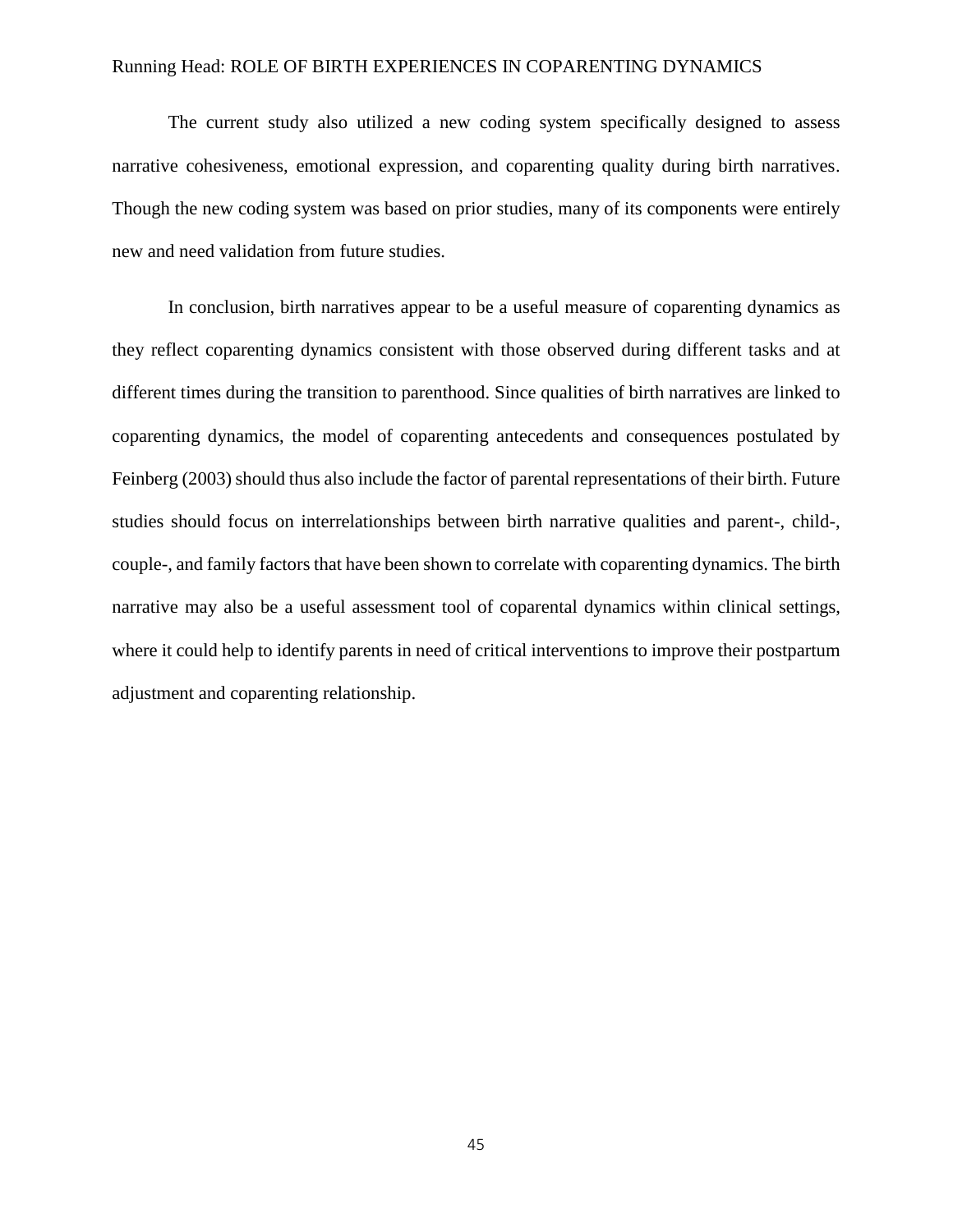#### **References**

- Affleck, G., & Tennen, H. (1991). The effect of newborn intensive care on parents' psychological well-being. *Children's Health Care*, *20*(1), 6-14. doi:10.1207/s15326888chc2001\_2.
- Altenburger, L. E., Schoppe-Sullivan, S. J., Lang, S. N., Bower, D. J., & Kamp Dush, C. M. (2014). Associations between prenatal coparenting behavior and observed coparenting behavior at 9-months postpartum. *Journal Of Family Psychology*, 28(4), 495-504. doi:10.1037/fam0000012.
- American Psychiatric Association. (2013). *Diagnostic and statistical manual of mental disorders* (5th ed.). Arlington, VA: American Psychiatric Publishing.
- Ayers, S., Radoš, S. N., & Balouch, S. (2015). Narratives of traumatic birth: Quality and changes over time. *Psychological Trauma: Theory, Research, Practice, And Policy*, 7(3), 234- 242. doi:10.1037/a0039044.
- Barnett, E. A. (1987). The role of prenatal trauma in the development of the negative birth experience. *Journal Of Prenatal & Perinatal Psychology & Health*, *1*(3), 191-207.
- Beaton, J. M., Doherty, W. J., & Rueter, M. A. (2003). Family of Origin Processes and Attitudes of Expectant Fathers: Errata. *Fathering: A Journal Of Theory, Research, And Practice About Men As Fathers*, *1*(3), 149-168.
- Belsky, J., Crnic, K., & Gable, S. (1995). The determinants of coparenting in families with toddler boys: Spousal differences and daily hassles. *Child Development*, *66*(3), 629-642. doi:10.2307/1131939.
- Belsky, J., & Hsieh, K. (1998). Patterns of marital change during the early childhood years: Parent personality, coparenting, and division-of-labor correlates. *Journal Of Family Psychology*, *12*(4), 511-528. doi:10.1037/0893-3200.12.4.511.
- Bögels, S. M., Hellemans, J., van Deursen, S., Römer, M., & van der Meulen, R. (2014). Mindful parenting in mental health care: Effects on parental and child psychopathology, parental stress, parenting, coparenting, and marital functioning. *Mindfulness*,*5*(5), 536-551. doi:10.1007/s12671-013-0209-7.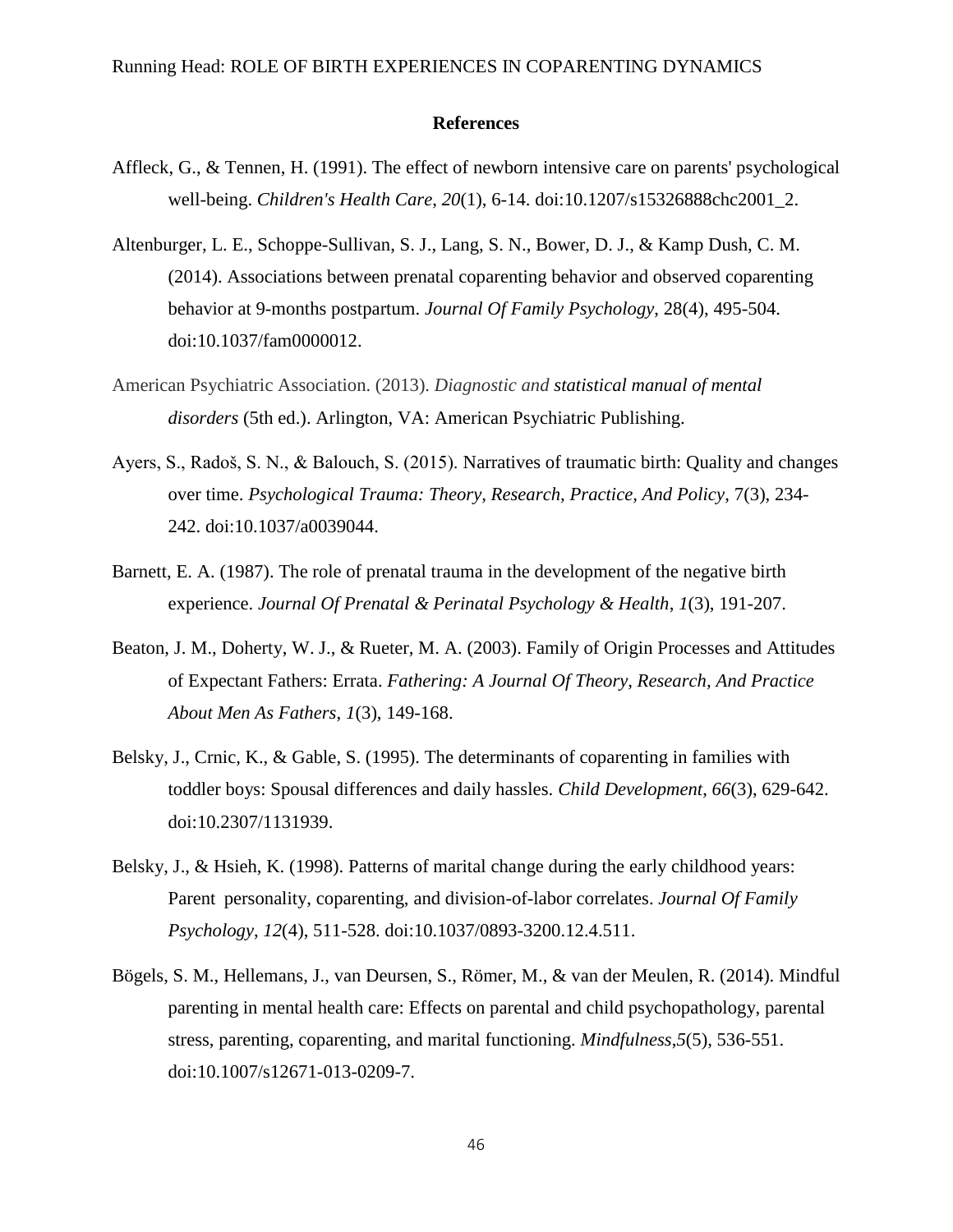- Carneiro, C., Corboz-Warnery, A., & Fivaz-Depeursinge, E. (2006). The prenatal Lausanne Trilogue Play: A new observational assessment tool of the prenatal co-parenting alliance. *Infant Mental Health Journal*, 27(2), 207-228. doi:10.1002/imhj.20089.
- Cranley, M. S., Hedahl, K. J., & Pegg, S. H. (1983). Women's perceptions of vaginal and cesarean deliveries. *Nursing Research*,*32*(1), 10-15. doi:10.1097/00006199-198301000- 00003.
- Davis, E. F., Schoppe-Sullivan, S. J., Mangelsdorf, S. C., & Brown, G. L. (2009). The role of infant temperament in stability and change in coparenting across the first year of life. *Parenting: Science And Practice*, *9*(1-2), 143-159. doi:10.1080/15295190802656836.
- Don, B. P., Biehle, S. N., & Mickelson, K. D. (2013). Feeling like part of a team: Perceived parenting agreement among first-time parents. *Journal Of Social And Personal Relationships*, *30*(8), 1121-1137. doi:10.1177/0265407513483105.
- Durik, A. M., Hyde, J. S., & Clark, R. (2000). Sequelae of cesarean and vaginal deliveries: Psychosocial outcomes for mothers and infants. *Developmental Psychology*, *36*(2), 251- 260. doi:10.1037/0012-1649.36.2.251.
- Elmir, R., Schmied, V., Wilkes, L., & Jackson, D. (2010). Women's perceptions and experiences of a traumatic birth: A meta-ethnography. *Journal Of Advanced Nursing*, 66(10), 2142- 2153. doi:10.1111/j.1365-2648.2010.05391.x.
- Epstein, N. (1976). Techniques of brief therapy with children and parents. *Social Casework*, 57(5), 317-323.
- Feinberg, M. E. (2003). The Internal Structure and Ecological Context of Coparenting: A Framework for Research and Intervention. *Parenting: Science & Practice*, 3(2), 95.
- Feinberg, M. E., Kan, M. L., & Hetherington, E. M. (2007). The longitudinal influence of coparenting conflict on parental negativity and adolescent maladjustment. *Journal Of Marriage And Family*, 69(3), 687-702. doi:10.1111/j.1741-3737.2007.00400.x.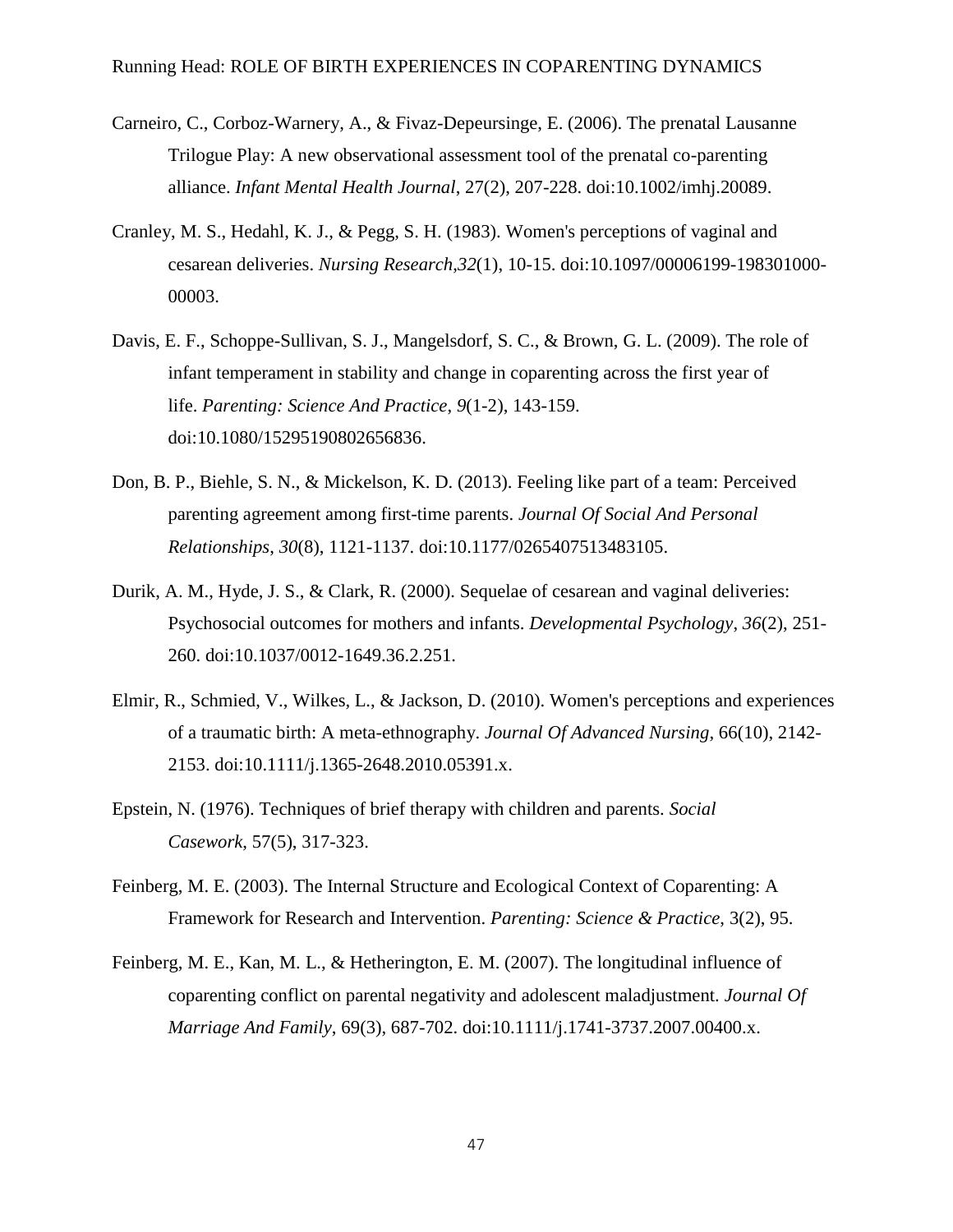- Feinberg, M. E., Jones, D. E., Roettger, M. E., Hostetler, M. L., Sakuma, K., Paul, I. M., & Ehrenthal, D. B. (2015). Preventive effects on birth outcomes: Buffering impact of maternal stress, depression, and anxiety. *Maternal And Child Health Journal*, doi:10.1007/s10995-015-1801-3.
- Fivaz-Depeursinge, E., & Corboz-Warnery, A. (1999). The primary triangle: A developmental systems view of mothers, fathers, and infants. Basic books.
- Gable, S., Belsky, J., & Crnic, K. (1995). Coparenting during the child's 2nd year: A descriptive account. *Journal Of Marriage And The Family*, *57*(3), 609-616. doi:10.2307/353916.
- Gordon, I., & Feldman, R. (2008). Synchrony in the triad: A microlevel process model of coparenting and parent-child interactions. *Family Process*, *47*(4), 465-479. doi:10.1111/j.1545-5300.2008.00266.x.
- Hall, E. C., Kronborg, H., Aagaard, H., & Brinchmann, B. S. (2013). The journey towards motherhood after a very preterm birth: Mothers' experiences in hospital and after homecoming. *Journal Of Neonatal Nursing*, *19*(3), 109-113. doi:10.1016/j.jnn.2012.08.002.
- Hoffenkamp, H. N., Braeken, J., Hall, R. S., Tooten, A., Vingerhoets, A. M., & van Bakel, H. A. (2015). Parenting in complex conditions: Does preterm birth provide a context for the development of less optimal parental behavior? *Journal Of Pediatric Psychology*, *40*(6), 559-571. doi:10.1093/jpepsy/jsv007.
- Katz, L. F., & Low, S. M. (2004). Marital Violence, Co-Parenting, and Family-Level Processes in Relation to Children's Adjustment. *Journal Of Family Psychology*, 18(2), 372-382. doi:10.1037/0893-3200.18.2.372.
- Klebanow, S. (1976). Parenting in the single parent family. *Journal Of The American Academy Of Psychoanalysis*, 4(1), 37-48.
- Kolak, A. M., & Volling, B. L. (2007). Parental expressiveness as a moderator of coparenting and marital relationship quality. *Family Relations: An Interdisciplinary Journal Of Applied Family Studies*, *56*(5), 467-478. doi:10.1111/j.1741-3729.2007.00474.x.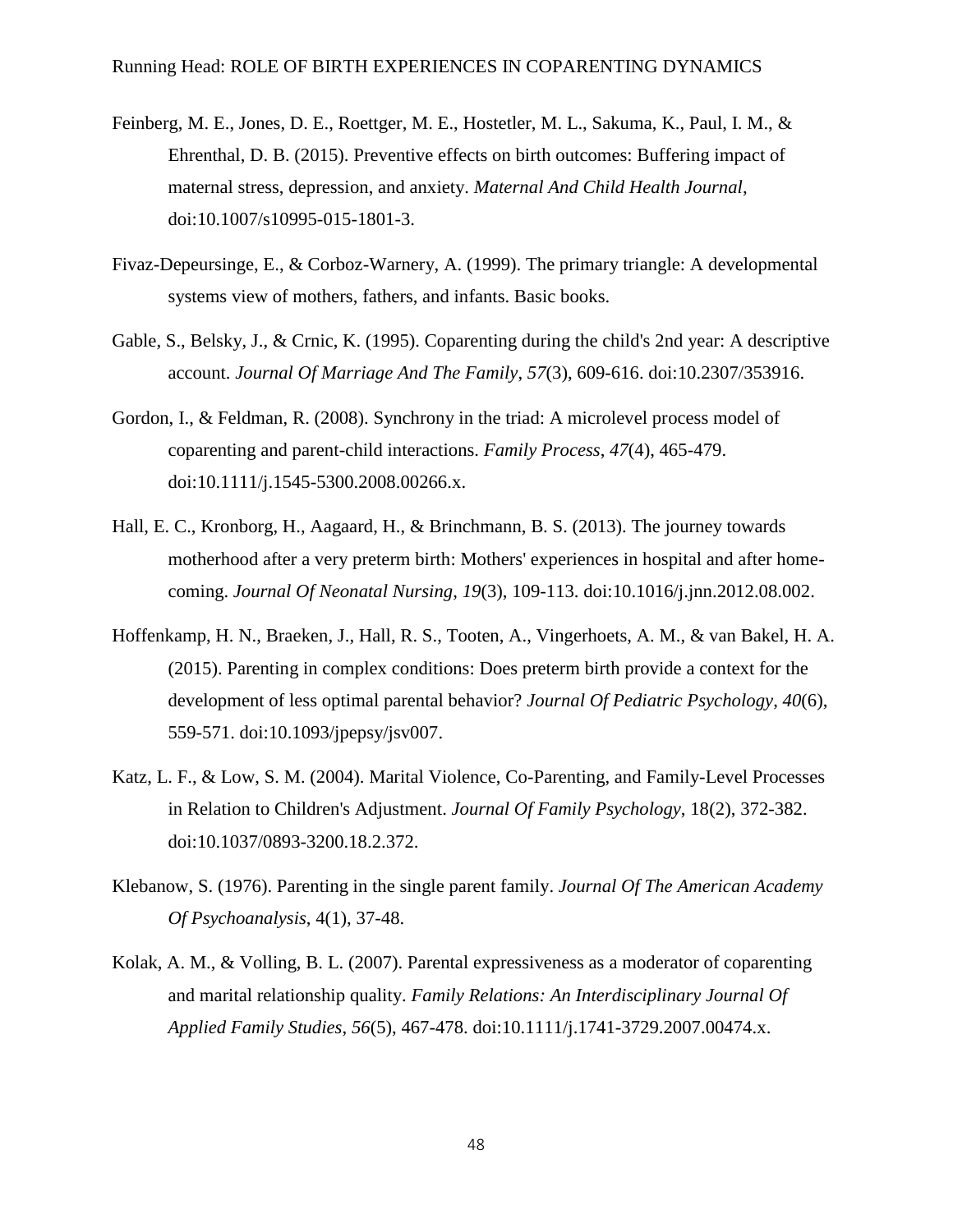- Kunseler, F. C., Willemen, A. M., Oosterman, M., & Schuengel, C. (2014). Changes in parenting self-efficacy and mood symptoms in the transition to parenthood: A bidirectional association. *Parenting: Science And Practice*, 14(3-4), 215-234. doi:10.1080/15295192.2014.972758.
- Laxman, D. J., Jessee, A., Mangelsdorf, S. C., Rossmiller-Giesing, W., Brown, G. L., & Schoppe-Sullivan, S. J. (2013). Stability and antecedents of coparenting quality: The role of parent personality and child temperament. *Infant Behavior & Development*,*36*(2), 210- 222. doi:10.1016/j.infbeh.2013.01.001.
- Lemola, S., Stadlmayr, W., & Grob, A. (2007). Maternal adjustment five months after birth: The impact of the subjective experience of childbirth and emotional support from the partner. *Journal Of Reproductive And Infant Psychology*, *25*(3), 190-202. doi:10.1080/02646830701467231.
- Lidz, T., Cornelison, A. R., Fleck, S., & Terry, D. (1957). The intrafamilial environment of schizophrenic patients: II. Marital schism and marital skew. *The American Journal Of Psychiatry*, 114241-248.
- Lindberg, B., Axelsson, K., & Öhrling, K. (2007). The birth of premature infants: Experiences from the fathers' perspective. *Journal Of Neonatal Nursing*, *13*(4), 142-149. doi:10.1016/j.jnn.2007.05.004.
- Lindsey, E. W., Caldera, Y., & Colwell, M. (2005). Correlates of Coparenting During Infancy. *Family Relations: An Interdisciplinary Journal Of Applied Family Studies*, *54*(3), 346-359. doi:10.1111/j.1741-3729.2005.00322.x.
- Lipson, J. G., & Tilden, V. P. (1980). Psychological integration of the cesarean birth experience. *American Journal Of Orthopsychiatry*, *50*(4), 598-609. doi:10.1111/j.1939- 0025.1980.tb03322.x.
- Majdandžić, M., de Vente, W., Feinberg, M. E., Aktar, E., & Bögels, S. M. (2012). Bidirectional associations between coparenting relations and family member anxiety: A review and conceptual model. *Clinical Child and Family Psychology Review*, 15(1), 28-42. doi:10.1007/s10567-011-0103-6.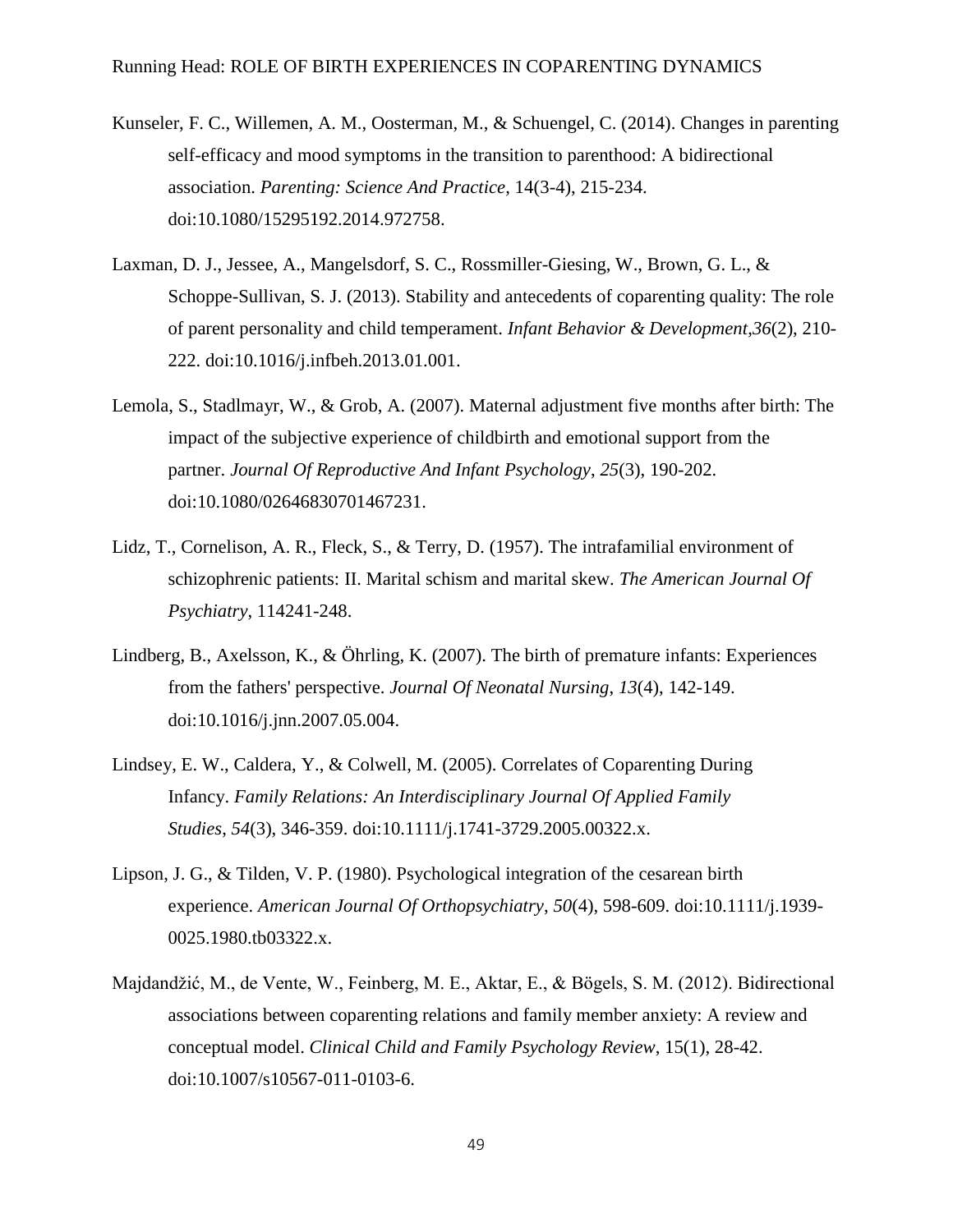- Mangelsdorf, S. C., Laxman, D. J., & Jessee, A. (2011). Coparenting in two-parent nuclear families. In J. P. McHale, K. M. Lindahl, J. P. McHale, K. M. Lindahl (Eds.), *Coparenting: A conceptual and clinical examination of family systems* (pp. 39-59). Washington, DC, US: American Psychological Association. doi:10.1037/12328-002.
- Margolin, G., Gordis, E. B., & John, R. S. (2001). Coparenting: A link between marital conflict and parenting in two-parent families. *Journal Of Family Psychology*, *15*(1), 3-21. doi:10.1037/0893-3200.15.1.3.
- McHale, J. P. (1997). Overt and covert coparenting processes in the family. *Family Process*, *36*(2), 183-201. doi:10.1111/j.1545-5300.1997.00183.x.
- McHale, J. P., Kuersten-Hogan, R., & Lauretti, A. (2001). Evaluating coparenting and familylevel dynamics during infancy and early childhood: The Coparenting and Family Rating System. In P. K. Kerig & K. M. Lindahl (Eds.), *Family observational coding systems: Resources for systemic research* (pp. 151 $\overline{\phantom{1}}$ 170). Mahwah, NJ: Erlbaum.
- McHale, J. P., Kuersten-Hogan, R., & Rao, N. (2004). Growing Points for Coparenting Theory and Research. *Journal Of Adult Development*, 11(3),221-234. doi:10.1023/B:JADE.0000035629.29960.ed.
- McHale, J. P., & Lindahl, K. M. (2011). *Coparenting: A conceptual and clinical examination of family systems*. Washington, DC, US: American Psychological Association. doi:10.1037/12328-000.
- Morrill, M. I., Hines, D. A., Mahmood, S., & Córdova, J. V. (2010). Pathways between marriage and parenting for wives and husbands: The role of coparenting. *Family Process*, 49(1),59-73. doi:10.1111/j.1545-5300.2010.01308.x.
- Munro, S., Kornelsen, J., & Hutton, E. (2009). Decision making in patient-initiated elective cesarean delivery: The influence of birth stories. *Journal Of Midwifery & Women's Health*, 54(5), 373-379. doi:10.1016/j.jmwh.2008.12.014.
- Oppenheim, D., Wamboldt, F. S., Gavin, L. A., & Renouf, A. G. (1996). Couples' coconstruction of the story of their child's birth: Associations with marital adaptation. *Journal Of Narrative & Life History*, 6(1), 1-21.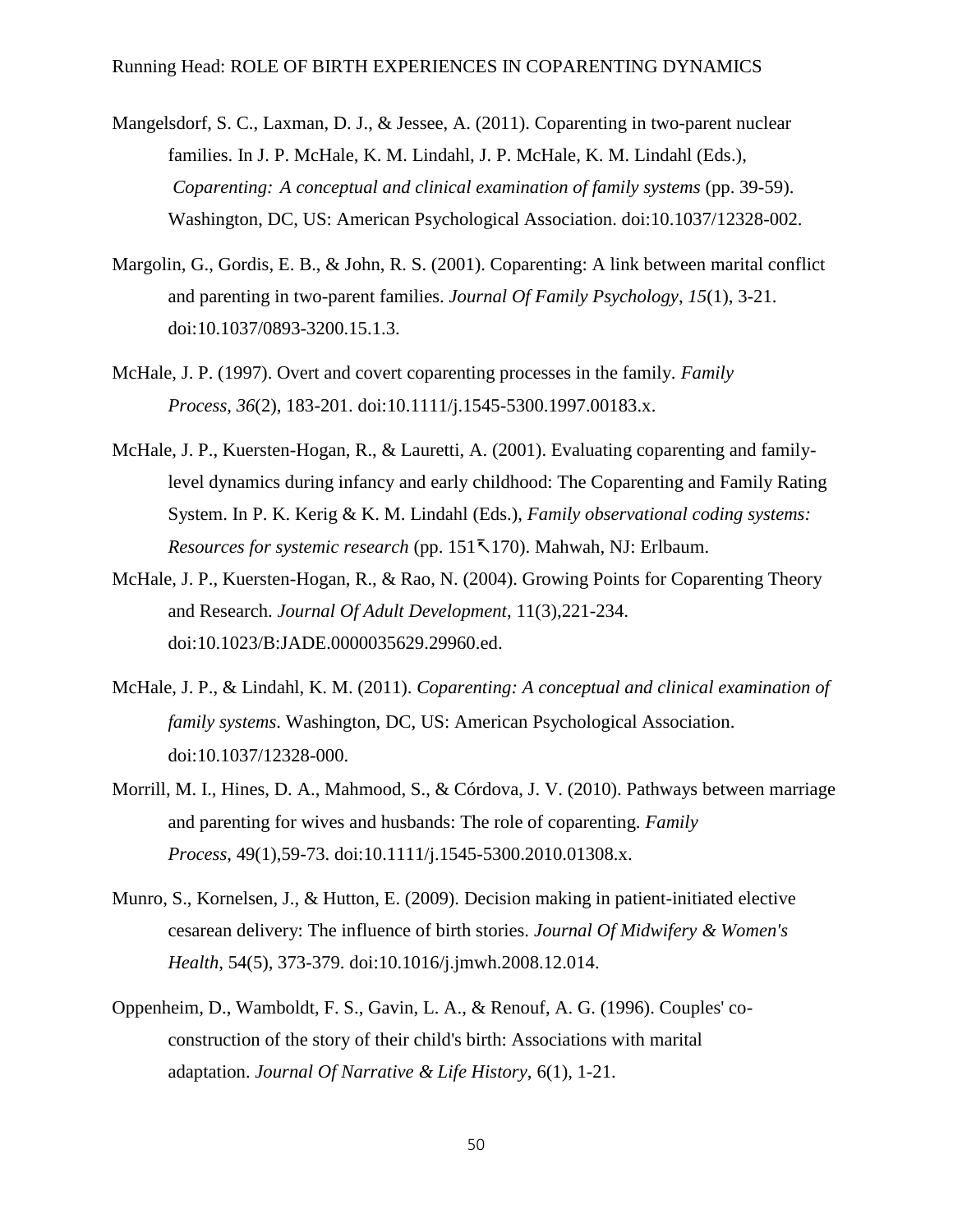- Padawer, J. A., Fagan, C., Janoff-Bulman, R., Strickland, B. R., & Chorowski, M. (1988). Women's psychological adjustment following emergency cesarean versus vaginal delivery. *Psychology Of Women Quarterly*, *12*(1), 25-34. doi:10.1111/j.1471- 6402.1988.tb00925.
- Price-Robertson, R., Baxter, J., & Mathews, S. (2015). Longitudinal associations between father's mental health and the quality of their coparenting relationships. *Clinical Psychologist*, doi:10.1111/cp.12072.
- Reese, E., Haden, C. A., Baker-Ward, L., Bauer, P., Fivush, R., & Ornstein, P. A. (2011). Coherence of Personal Narratives across the Lifespan: A Multidimensional Model and Coding Method. *Journal of Cognition and Development: Official Journal of the Cognitive Development Society*, *12*(4), 424–462. doi:10.1080/15248372.2011.587854.
- Stadlmayr, W., Amsler, F., Lemola, S., Stein, S., Alt, M., Bürgin, D., & Bitzer, J. (2006). Memory of childbirth in the second year: The long-term effect of a negative birth experience and its modulation by the perceived intranatal relationship with caregivers. *Journal Of Psychosomatic Obstetrics & Gynecology*, *27*(4), 211-224. doi:10.1080/01674820600804276.
- Stright, A. D., & Bales, S. S. (2003). Coparenting quality: Contributions of child and parent characteristics. *Family Relations: An Interdisciplinary Journal Of Applied Family Studies*, 52(3), 232-240. doi:10.1111/j.1741-3729.2003.00232.x.
- Talbot, J. A., Baker, J. K., & McHale, J. P. (2009). Sharing the love: Prebirth adult attachment status and coparenting adjustment during early infancy. *Parenting: Science And Practice*, *9*(1-2), 56-77. doi:10.1080/15295190802656760.
- Teubert, D., & Pinquart, M. (2010). The association between coparenting and child adjustment: A meta-analysis. *Parenting: Science And Practice*, 10(4), 286-307. doi:10.1080/15295192.2010.492040.
- Tracey, N., Blake, P., Warren, B., Hardy, H., Enfield, S., & Schein, P. (1995). A mother's narrative of a premature birth. *Journal Of Child Psychotherapy*, *21*(1), 43-64. doi:10.1080/00754179508254906.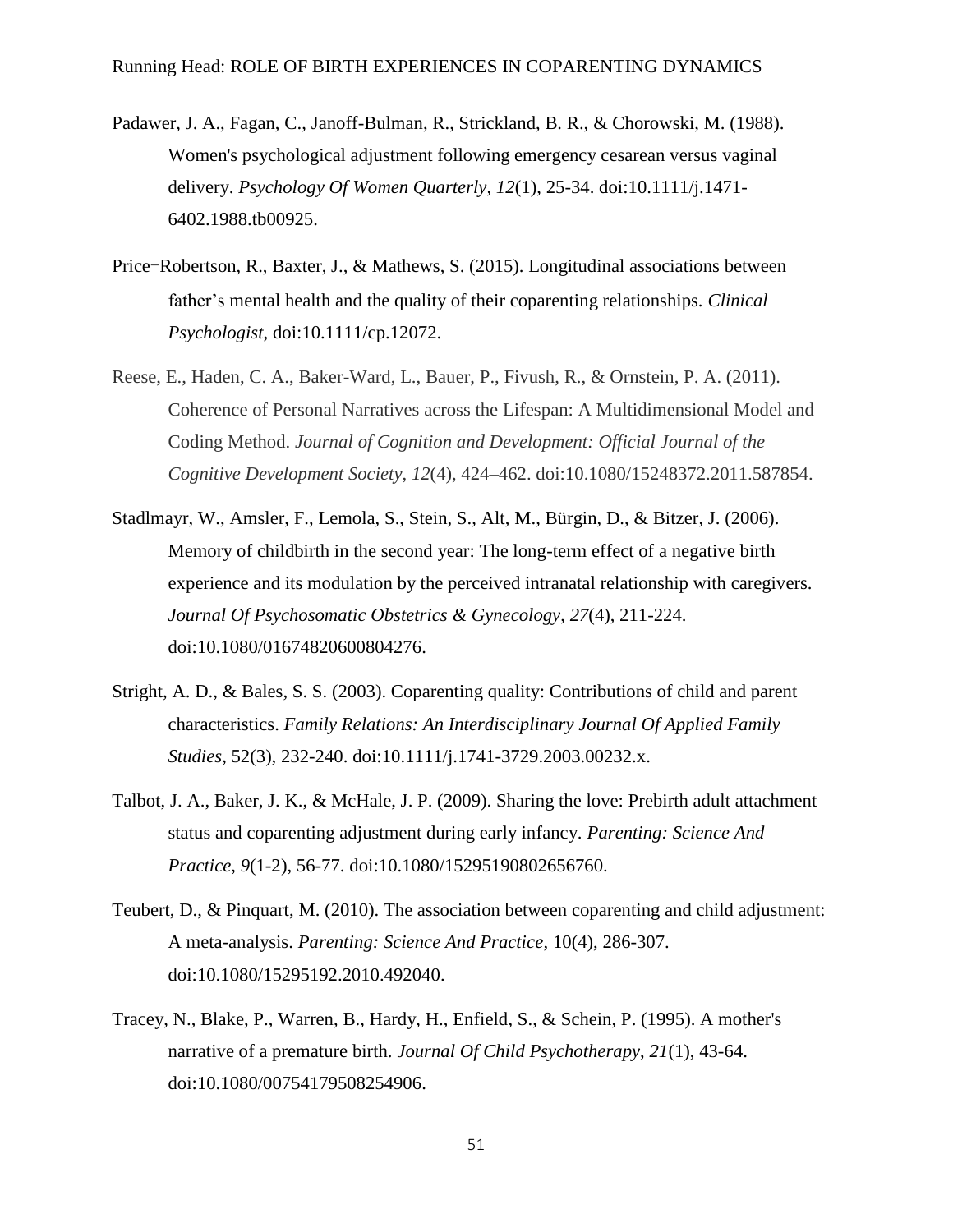- Van Egeren, L. A. (2003). Prebirth predictors of coparenting experiences in early infancy. *Infant Mental Health Journal*, 24(3), 278-295. doi:10.1002/imhj.10056.
- Van Egeren, L. A. (2004). The Development of the Coparenting Relationship Over the Transition to Parenthood. *Infant Mental Health Journal*, 25(5), 453-477. doi:10.1002/imhj.20019.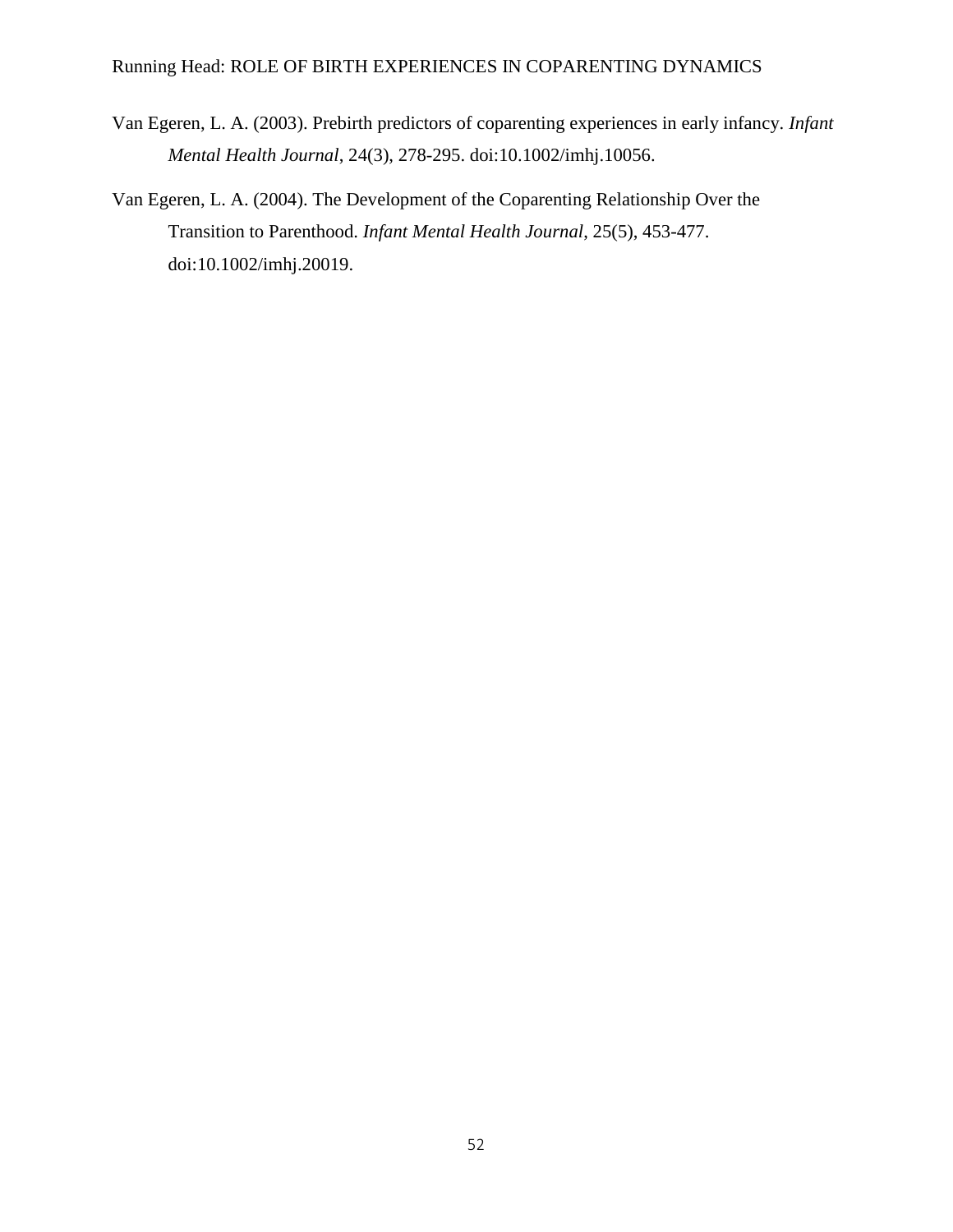| <b>Birth Narrative</b>     | <b>Birth Story</b> |      |                  | <b>Postpartum Narrative</b> |  |  |
|----------------------------|--------------------|------|------------------|-----------------------------|--|--|
| <b>Variables:</b>          | $\boldsymbol{M}$   | SD   | $\boldsymbol{M}$ | <i>SD</i>                   |  |  |
| Verbal                     | 3.13               | 1.05 | 3.29             | .70                         |  |  |
| Expressiveness             |                    |      |                  |                             |  |  |
| Valence Verbal             | 2.94               | .86  | 3.47             | .70                         |  |  |
| Expressiveness             |                    |      |                  |                             |  |  |
| Nonverbal                  | 3.4                | 1.00 | 3.29             | .76                         |  |  |
| Expressiveness             |                    |      |                  |                             |  |  |
| <b>Valence Nonverbal</b>   | 3.37               | .69  | 3.59             | .57                         |  |  |
| Expressiveness             |                    |      |                  |                             |  |  |
| <b>Narrative Coherence</b> | 3.40               | 1.07 |                  |                             |  |  |
| <b>Triadic Quality</b>     | 3.37               | .89  | 3.55             | 1.05                        |  |  |
|                            |                    |      |                  |                             |  |  |
| <b>Coparenting Quality</b> | 3.67               | .83  | 3.88             | .79                         |  |  |
| <b>Positive Family</b>     |                    |      | 5.20             | 1.30                        |  |  |
| View                       |                    |      |                  |                             |  |  |
| Negative                   |                    |      | 1.18             | .48                         |  |  |
| <b>Coparenting View</b>    |                    |      |                  |                             |  |  |

*Table 1: Means and Standard Deviations for Cohesiveness, Expressiveness, and Coparenting Variables During Couples 3-Months Birth Narratives (Birth Stories and Postpartum Narratives)*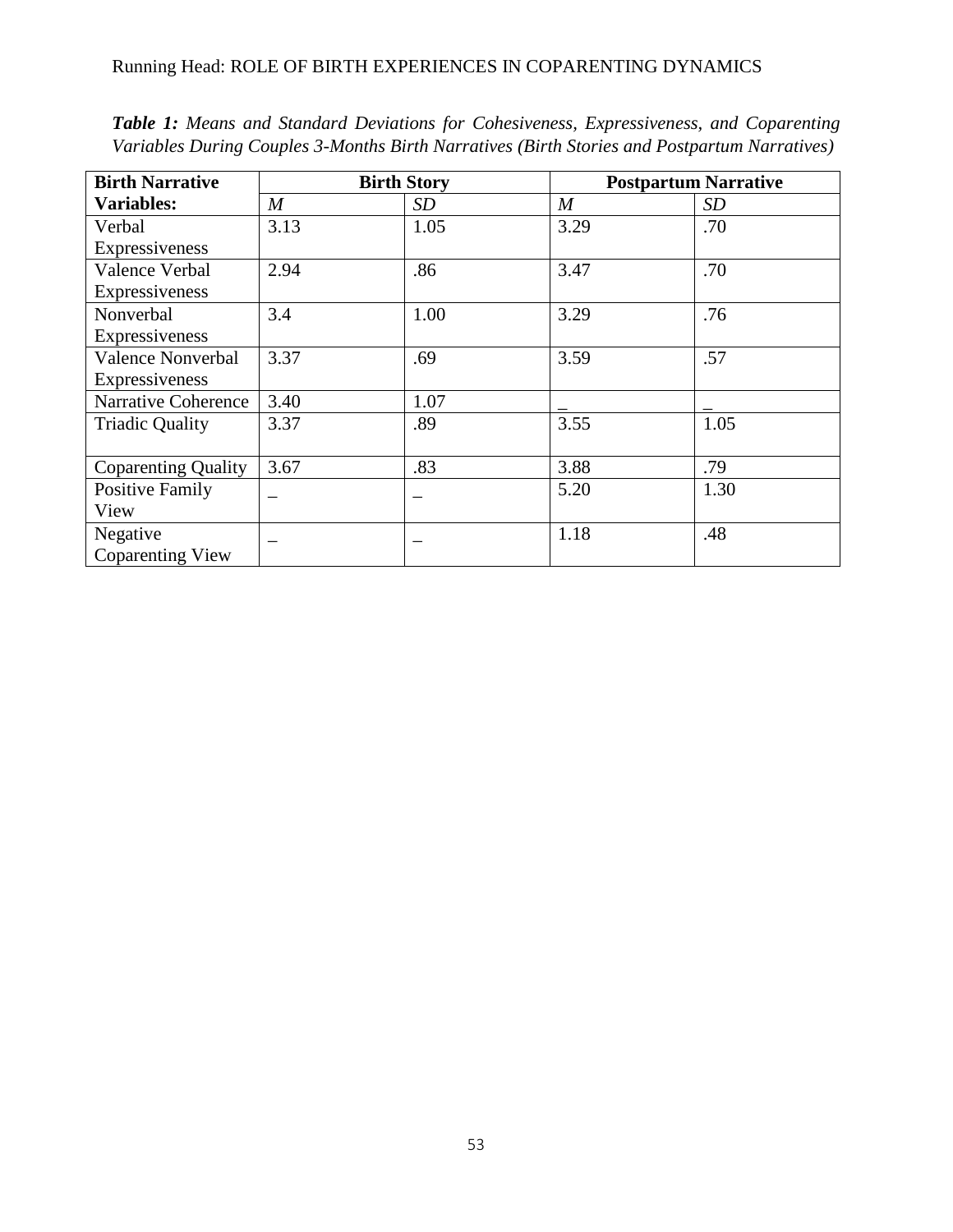|                              | <b>Birth Story Variables</b> |                   |                     |                |
|------------------------------|------------------------------|-------------------|---------------------|----------------|
|                              | <b>Emotional</b>             | <b>Positive</b>   | <b>Narrative</b>    | <b>Triadic</b> |
| <b>Prenatal Coparenting:</b> | <b>Expression</b>            | <b>Expression</b> | <b>Cohesiveness</b> | Quality        |
| 1. Competition               | $-.065$                      | $-.161$           | $-.106$             | $-.212$        |
| 2. Cooperation               | $.276*$                      | $.334**$          | $.354**$            | $.423**$       |
| 3. Verbal Sparring           | .065                         | $-106$            | .096                | $-.090$        |
| 4. Mom Investment            | $.304*$                      | .006              | $.319*$             | .151           |
| 5. Dad Investment            | .207                         | .084              | $.363*$             | .199           |
| 6. M-C Warmth                | $.245*$                      | .148              | $.363**$            | .084           |
| 7. D-C Warmth                | .206                         | .134              | $.237*$             | .229           |
| 8. Coparental Warmth         | .216                         | $.408**$          | $.332**$            | $.380**$       |
| <b>3 Months Coparenting:</b> |                              |                   |                     |                |
| 1. Competition               | .015                         | .012              | $-.150$             | $-.033$        |
| 2. Cooperation               | $.440**$                     | $.431**$          | $.495**$            | $.455**$       |
| 3. Verbal Sparring           | $-.401**$                    | $-.002$           | $-.246*$            | $-.192$        |
| 4. Mom Investment            | $.394**$                     | $.334**$          | .378**              | $.413**$       |
| 5. Dad Investment            | $.526**$                     | .082              | $.463**$            | $.439**$       |
| 6. M-C Warmth                | $.394**$                     | $.295*$           | $.566**$            | $.338**$       |
| 7. D-C Warmth                | $.468**$                     | $.247*$           | $.449**$            | $.458**$       |
| 8. Coparental Warmth         | $.433**$                     | $.456**$          | $.494**$            | $.510**$       |
| <b>12 Months Coparenting</b> |                              |                   |                     |                |
| (Play):                      |                              |                   |                     |                |
| 1. Competition               | $-.032$                      | .235              | $-.262*$            | $-.184$        |
| 2. Cooperation               | .184                         | .177              | $.255*$             | .136           |
| 3. Verbal Sparring           | $-.196$                      | .067              | $-.265*$            | $-.334*$       |
| 4. Mom Investment            | .212                         | .219              | $.284*$             | .185           |
| 5. Dad Investment            | .043                         | $-.079$           | .108                | $-.055$        |
| 6. M-C Warmth                | .087                         | .221              | .174                | .069           |
| 7. D-C Warmth                | $-.095$                      | .035              | $-.165$             | $-.123$        |
| 8. Coparental Warmth         | $-.043$                      | .023              | .148                | .022           |
| <b>12 Months Coparenting</b> |                              |                   |                     |                |
| (Mealtimes):                 |                              |                   |                     |                |
| 1. Competition               | $-.196$                      | $-126$            | $-.219$             | $-.253$        |
| 2. Cooperation               | $.445**$                     | .216              | $.402**$            | $.255*$        |
| 3. Verbal Sparring           | $-.057$                      | $-.091$           | $-.331*$            | $-.141$        |
| 4. Mom Investment            | .118                         | .057              | .134                | .132           |
| 5. Dad Investment            | $.263*$                      | .065              | $.336*$             | .033           |
| 6. M-C Warmth                | .130                         | .139              | $.290*$             | .055           |
| 7. D-C Warmth                | .222                         | .100              | $.319*$             | .211           |
| 8. Coparental Warmth         | $.340*$                      | .247              | $.360**$            | .233           |

*Table 2: Correlations between emotional expressiveness and narrative cohesiveness during birth stories and coparenting dynamics observed during prenatal, 3- and 12-months family interactions*

Note:  $\dagger p = .06$  \*  $p < .05$  \* \* p< .01 \* \* \* p< .001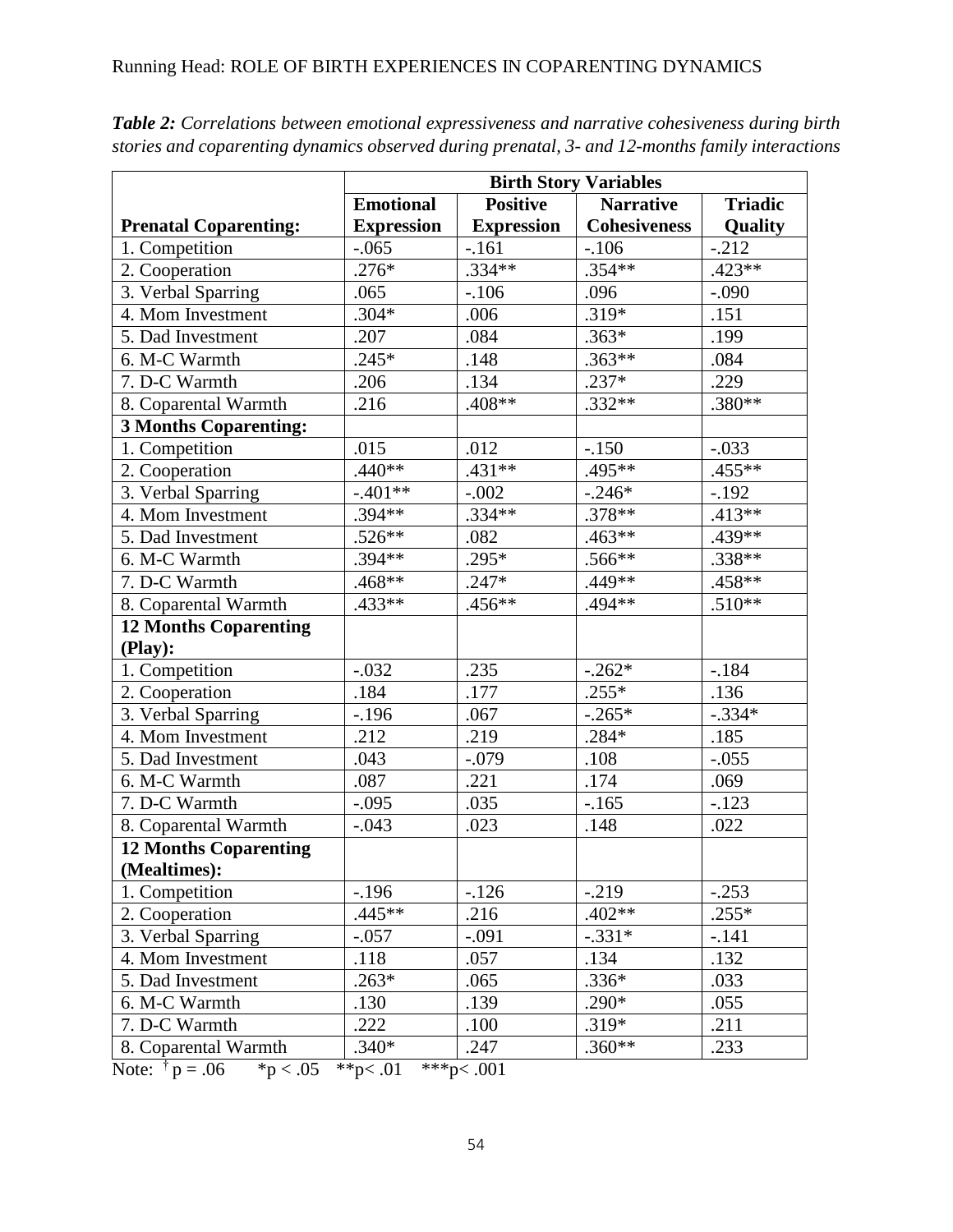|                               | <b>Postpartum Narrative Variables:</b> |                   |                |
|-------------------------------|----------------------------------------|-------------------|----------------|
|                               | <b>Emotional</b>                       | <b>Positive</b>   | <b>Triadic</b> |
| <b>Prenatal Coparenting:</b>  | <b>Expression</b>                      | <b>Expression</b> | Quality        |
| 1. Competition                | $-.013$                                | $-.196$           | $-.012$        |
| 2. Cooperation                | .224                                   | $.363**$          | $.363**$       |
| 3. Verbal Sparring            | .083                                   | $-.051$           | .089           |
| 4. Mom Investment             | .210                                   | .047              | .227           |
| 5. Dad Investment             | .087                                   | .207              | .216           |
| 6. M-C Warmth                 | .152                                   | .226              | .010           |
| 7. D-C Warmth                 | .089                                   | .116              | .147           |
| 8. Coparental Warmth          | .143                                   | $.406**$          | $.266*$        |
| <b>3 Months Coparenting:</b>  |                                        |                   |                |
| 1. Competition                | .046                                   | $-.127$           | .113           |
| 2. Cooperation                | $.362**$                               | $.545**$          | $.350**$       |
| 3. Verbal Sparring            | $-.37**$                               | .035              | $-.108$        |
| 4. Mom Investment             | $.356**$                               | .404**            | .436**         |
| 5. Dad Investment             | $.417**$                               | .193              | $.442**$       |
| 6. M-C Warmth                 | $.399*$                                | $.451**$          | $.317*$        |
| 7. D-C Warmth                 | $.377**$                               | $.305**$          | $.357**$       |
| 8. Coparental Warmth          | $.357**$                               | $.621**$          | .359**         |
| 12 Months Coparenting (Play): |                                        |                   |                |
| 1. Competition                | $-.013$                                | .072              | .113           |
| 2. Cooperation                | .193                                   | .131              | .144           |
| 3. Verbal Sparring            | $-136$                                 | .061              | $-.340*$       |
| 4. Mom Investment             | .213                                   | $.262*$           | .126           |
| 5. Dad Investment             | .065                                   | $-.033$           | .001           |
| 6. M-C Warmth                 | $-.013$                                | .204              | $-.021$        |
| 7. D-C Warmth                 | $-.138$                                | $-.008$           | $-.110$        |
| 8. Coparental Warmth          | $-.022$                                | .118              | $-177$         |
| <b>12 Months Coparenting</b>  |                                        |                   |                |
| (Mealtimes):                  |                                        |                   |                |
| 1. Competition                | $-.158$                                | $-128$            | $-.289*$       |
| 2. Cooperation                | $.340*$                                | $.277*$           | $.281*$        |
| 3. Verbal Sparring            | $-.065$                                | $-.247$           | $-.100$        |
| 4. Mom Investment             | .165                                   | .014              | .073           |
| 5. Dad Investment             | .180                                   | .126              | .145           |
| 6. M-C Warmth                 | .111                                   | .197              | .066           |
| 7. D-C Warmth                 | .121                                   | .058              | $.279*$        |
| 8. Coparental Warmth          | $.300*$                                | $.328*$           | $.332*$        |

*Table 3: Correlations between emotional expressiveness during postpartum narratives and coparenting dynamics observed during prenatal, 3- and 12-months family interactions*

Note:  $\bar{p} = .06$  \*  $\bar{p} < .05$  \*  $\bar{p} < .01$  \* \*  $\bar{p} < .001$